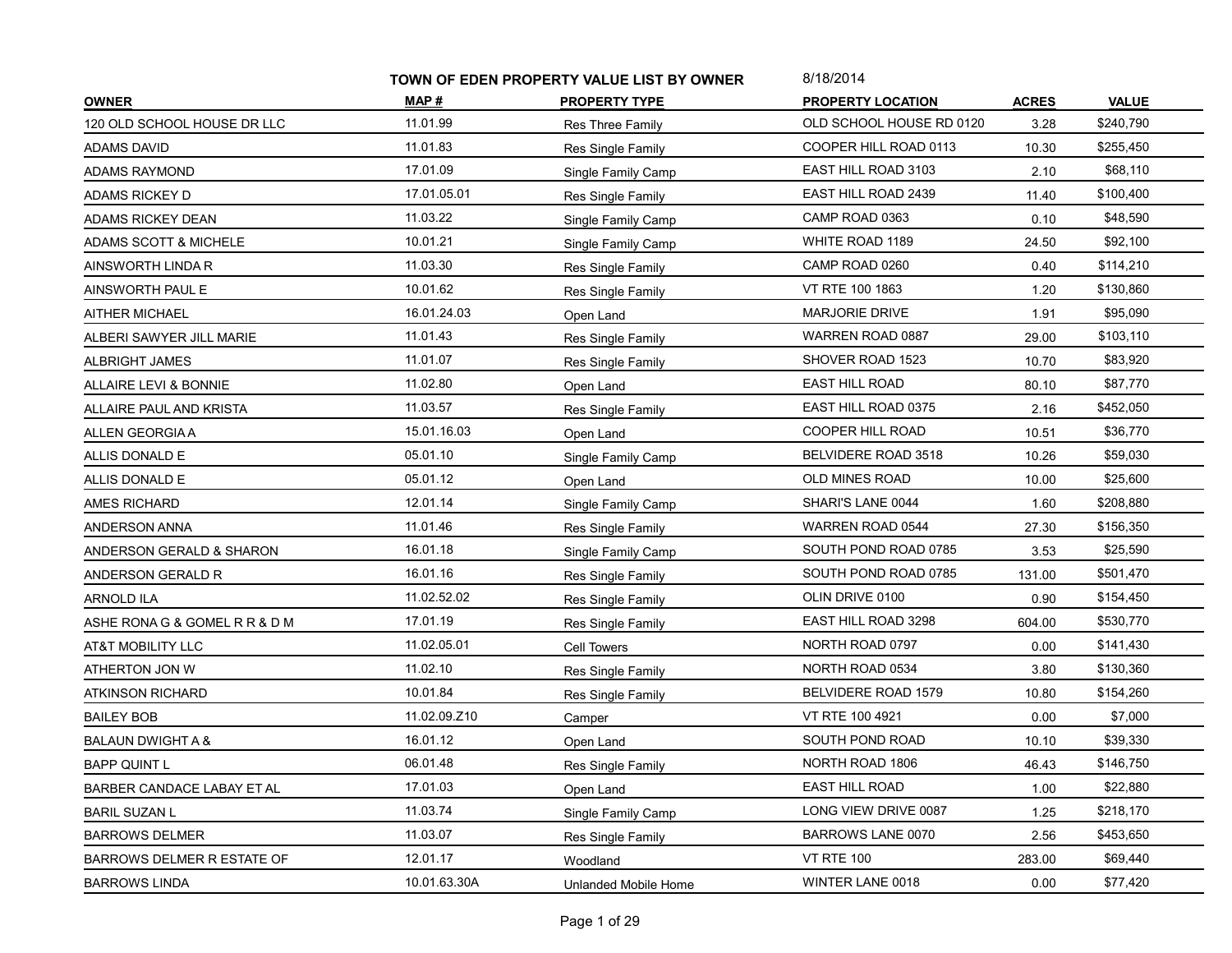|                                     | TOWN OF EDEN PROPERTY VALUE LIST BY OWNER |                      | 8/18/2014                   |              |              |
|-------------------------------------|-------------------------------------------|----------------------|-----------------------------|--------------|--------------|
| <b>OWNER</b>                        | MAP #                                     | <b>PROPERTY TYPE</b> | <b>PROPERTY LOCATION</b>    | <b>ACRES</b> | <b>VALUE</b> |
| <b>BATES LISA E</b>                 | 11.02.03.05                               | Res Single Family    | DURIVAGE DRIVE 0066         | 1.69         | \$189,550    |
| <b>BAXTER PETER</b>                 | 06.01.31                                  | Single Family Camp   | DELISLE DRIVE 0099          | 155.50       | \$104,140    |
| BEACH ROBERT                        | 11.02.52.09                               | Res Single Family    | ROCKY LEDGE LANE 0134       | 2.29         | \$118,250    |
| <b>BELISLE LUCIEN</b>               | 05.01.09.04                               | Open Land            | <b>BELVIDERE ROAD</b>       | 14.30        | \$43,530     |
| <b>BELISLE LUCIEN JR</b>            | 11.01.03                                  | Mixed Use Res & Comm | WARREN ROAD 1351            | 1.40         | \$163,280    |
| <b>BELL RICHARD</b>                 | 16.01.19.04                               | Open Land            | GUT POND DRIVE 0158         | 10.10        | \$88,350     |
| BELLAVANCE HEATHER                  | 11.03.64                                  | Single Family Camp   | PENINSULA DRIVE 0438        | 0.42         | \$257,810    |
| <b>BENJAMIN JOSHUA &amp; ANDRIA</b> | 10.01.32                                  | Mobile Home          | WHITE ROAD 0331             | 0.51         | \$48,490     |
| <b>BENNION ALAN</b>                 | 10.01.63.03                               | Res Single Family    | KNOWLES FLAT ROAD 0247      | 1.11         | \$159,140    |
| BERGDAHL JERILYN A TRUSTEE          | 16.01.19                                  | Single Family Camp   | MARJORIE DRIVE 0110         | 4.80         | \$258,520    |
| BERRY STEVEN E                      | 12.01.40                                  | Single Family Camp   | <b>BACKSHORE DRIVE 0891</b> | 13.35        | \$39,610     |
| BERRY STEVEN E                      | 12.01.40.01                               | Single Family Camp   | <b>BACKSHORE DRIVE 0841</b> | 0.70         | \$222,540    |
| BERRY-STEEL JAYNE H                 | 12.01.40.02                               | Single Family Camp   | <b>BACKSHORE DRIVE 0891</b> | 0.95         | \$257,220    |
| BESAW A R & L M REVOCABLE TRUST     | 17.01.05.07                               | Open Land            | EAST HILL ROAD 2845         | 19.40        | \$44,830     |
| <b>BIDWELL TREVOR M</b>             | 15.01.13.02                               | Res Single Family    | EDEN FIELDS LANE 0193       | 43.97        | \$175,550    |
| <b>BIG BIRCH INVESTMENTS LLC</b>    | 17.01.07                                  | Single Family Camp   | SQUARE ROAD 0326            | 10.00        | \$63,920     |
| <b>BILL RUTH</b>                    | 11.02.09.Z28                              | Camper               | VT RTE 100 4921             | 0.00         | \$2,000      |
| <b>BISHOP JOSEPH &amp; SABINE</b>   | 11.02.49.01                               | Res Single Family    | EAST HILL ROAD 0216         | 4.70         | \$158,740    |
| <b>BISHOP NORMAN A SR</b>           | 11.03.77                                  | Single Family Camp   | HOWE DRIVE 0261             | 4.70         | \$268,670    |
| <b>BISSONNETTE KYLE J</b>           | 10.01.59                                  | Res Single Family    | BLAKEVILLE ROAD 0012        | 1.15         | \$110,760    |
| <b>BLACK JAMES L</b>                | 11.03.68                                  | Single Family Camp   | PENINSULA DRIVE 0671        | 0.50         | \$202,070    |
| <b>BLAIR JAMES</b>                  | 12.01.25                                  | Mixed Use Res & Comm | SQUARE ROAD 1390            | 141.60       | \$289,620    |
| <b>BLAIR STEVEN G</b>               | 11.03.12.02                               | Single Family Camp   | BARROWS LOOP ROAD 0054      | 0.10         | \$160,040    |
| <b>BLAKEVILLE ROAD LLC</b>          | 11.01.81                                  | Open Land            | <b>BLAKEVILLE ROAD</b>      | 50.00        | \$79,230     |
| <b>BLANCHARD EDWARD</b>             | 16.01.19.02                               | Single Family Camp   | GUT POND DRIVE 0157         | 10.80        | \$147,930    |
| <b>BLONDIN CHRIS &amp; MELISSA</b>  | 11.02.09.Z11                              | Camper               | VT RTE 100 4921             | 0.00         | \$10,000     |
| <b>BOCASH DANA M</b>                | 11.01.15                                  | Res Single Family    | SHOVER ROAD 1520            | 10.80        | \$148,850    |
| <b>BOGERT KAREN</b>                 | 11.03.32                                  | Res Single Family    | CAMP ROAD 0232              | 0.20         | \$51,680     |
| <b>BOGERT KAREN H</b>               | 11.03.34                                  | Res Single Family    | CAMP ROAD 0218              | 0.69         | \$92,430     |
| <b>BOGERT KAREN H</b>               | 11.03.31                                  | Single Family Camp   | CAMP ROAD 0246              | 0.28         | \$38,420     |
| BOISVERT ARMAND P                   | 11.02.11                                  | Single Family Camp   | CHANEY DRIVE 0081           | 2.00         | \$58,270     |
| <b>BOIVIN IRA</b>                   | 11.01.06                                  | Res Single Family    | SHOVER ROAD 1453            | 18.90        | \$79,780     |
| <b>BORDNER DONALD B</b>             | 16.01.24.06                               | Single Family Camp   | MARJORIE DRIVE 1036         | 1.14         | \$206,500    |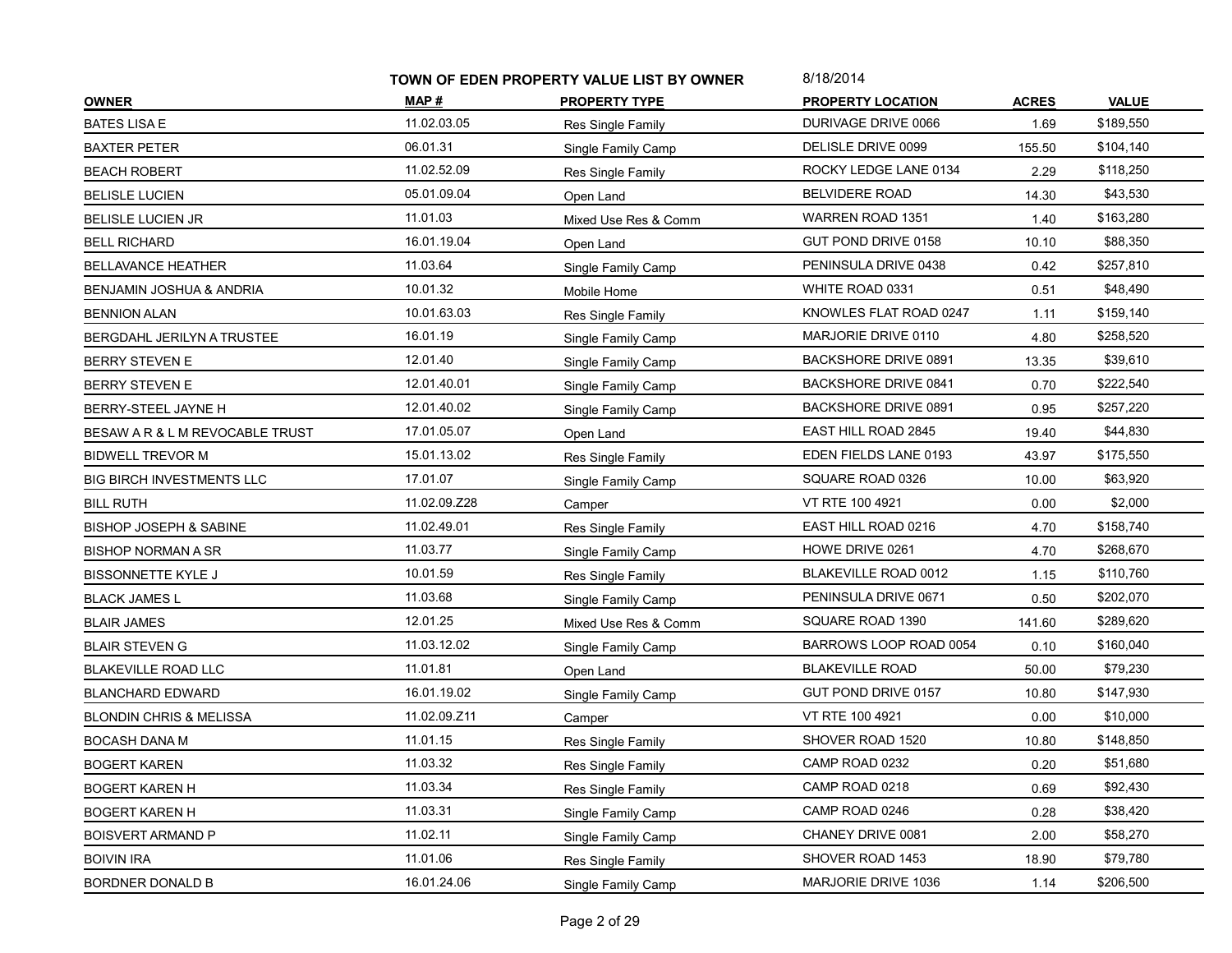| TOWN OF EDEN PROPERTY VALUE LIST BY OWNER |                      | 8/18/2014                   |              |              |
|-------------------------------------------|----------------------|-----------------------------|--------------|--------------|
| MAP #                                     | <b>PROPERTY TYPE</b> | <b>PROPERTY LOCATION</b>    | <b>ACRES</b> | <b>VALUE</b> |
| 20.01.04                                  | Woodland             | SOUTH EAST (REMOTE)         | 53.00        | \$6,250      |
| 11.01.16                                  | Res Single Family    | SHOVER ROAD 1492            | 10.60        | \$59,590     |
| 10.01.85                                  | Mobile Home          | SPRUCE LANE 0167            | 3.87         | \$102,940    |
| 16.01.24.08                               | Single Family Camp   | MARJORIE DRIVE 0972         | 1.56         | \$115,160    |
| 11.01.79                                  | Res Single Family    | <b>BLAKEVILLE ROAD 0498</b> | 1.80         | \$160,980    |
| 11.02.35                                  | Res Single Family    | NORTH ROAD 0061             | 0.27         | \$129,510    |
| 10.01.87                                  | Mobile Home          | SPRUCE LANE 0415            | 6.98         | \$178,190    |
| 05.01.19                                  | Res Single Family    | <b>WARREN ROAD 2264</b>     | 1.10         | \$109,720    |
| 11.02.09.Z12                              | Camper               | VT RTE 100 4921             | 0.00         | \$2,000      |
| 11.02.09.Z13                              | Camper               | <b>VT RTE 100</b>           | 0.00         | \$7,000      |
| 11.02.52.06                               | Res Single Family    | OLIN DRIVE 0150             | 3.60         | \$125,160    |
| 11.03.82                                  | Single Family Camp   | HOWE DRIVE 0088             | 7.80         | \$329,910    |
| 11.02.09.Z14                              | Camper               | VT RTE 100 4921             | 0.00         | \$4,000      |
| 02.01.06                                  | Single Family Camp   | BELVIDERE ROAD 4742         | 75.60        | \$90,040     |
| 11.03.40                                  | Single Family Camp   | LAKE SHORE ROAD 0080        | 0.23         | \$278,250    |
| 13.01.01.01                               | Res Outbuilding      | ALBANY ROAD 2301            | 814.30       | \$144,830    |
| 11.03.13                                  | Single Family Camp   | MILLER DRIVE 0065           | 0.18         | \$158,940    |
| 11.01.71.03                               | Open Land            | <b>VT RTE 100</b>           | 11.19        | \$40,420     |
| 11.02.49                                  | Res Single Family    | OLIN DRIVE 0035             | 2.50         | \$63,570     |
| 06.01.35                                  | Single Family Camp   | NORTH ROAD 2013             | 25.26        | \$78,190     |
| 05.01.31                                  | Res Single Family    | CROOKS ROAD 2449            | 14.00        | \$169,260    |
| 11.02.63.A                                | Unlanded Mobile Home | SOUTH POND ROAD 0365        | 0.00         | \$11,430     |
| 16.05.03                                  | Camper               | SOUTH POND ROAD 1065        | 0.55         | \$84,450     |
| 10.01.80.04                               | Res Single Family    | CHERRY LANE 0084            | 1.17         | \$124,900    |
| 15.01.03                                  | Res Single Family    | VT RTE 100 0665             | 8.25         | \$101,840    |
| 11.01.92                                  | Res Single Family    | <b>BLAKEVILLE ROAD 1108</b> | 2.50         | \$111,480    |
| 15.01.15.02                               | Res Single Family    | COOPER HILL ROAD 2191       | 10.10        | \$229,990    |
| 15.01.15                                  | Woodland             | <b>BLAKEVILLE ROAD</b>      | 1,293.00     | \$152,580    |
| 15.01.15.01                               | Res Single Family    | COOPER HILL ROAD 2147       | 10.10        | \$209,510    |
| 11.01.93                                  | Res Single Family    | <b>BULLARD LANE 0155</b>    | 35.00        | \$160,420    |
| 11.03.02                                  | Res Outbuilding      | DURIVAGE DRIVE 0156         | 1.57         | \$159,530    |
| 11.03.72                                  | Single Family Camp   | PENINSULA DRIVE 0882        | 3.00         | \$341,950    |
| 11.01.73                                  | Res Single Family    | BLAKEVILLE ROAD 1203        | 3.00         | \$81,790     |
|                                           |                      |                             |              |              |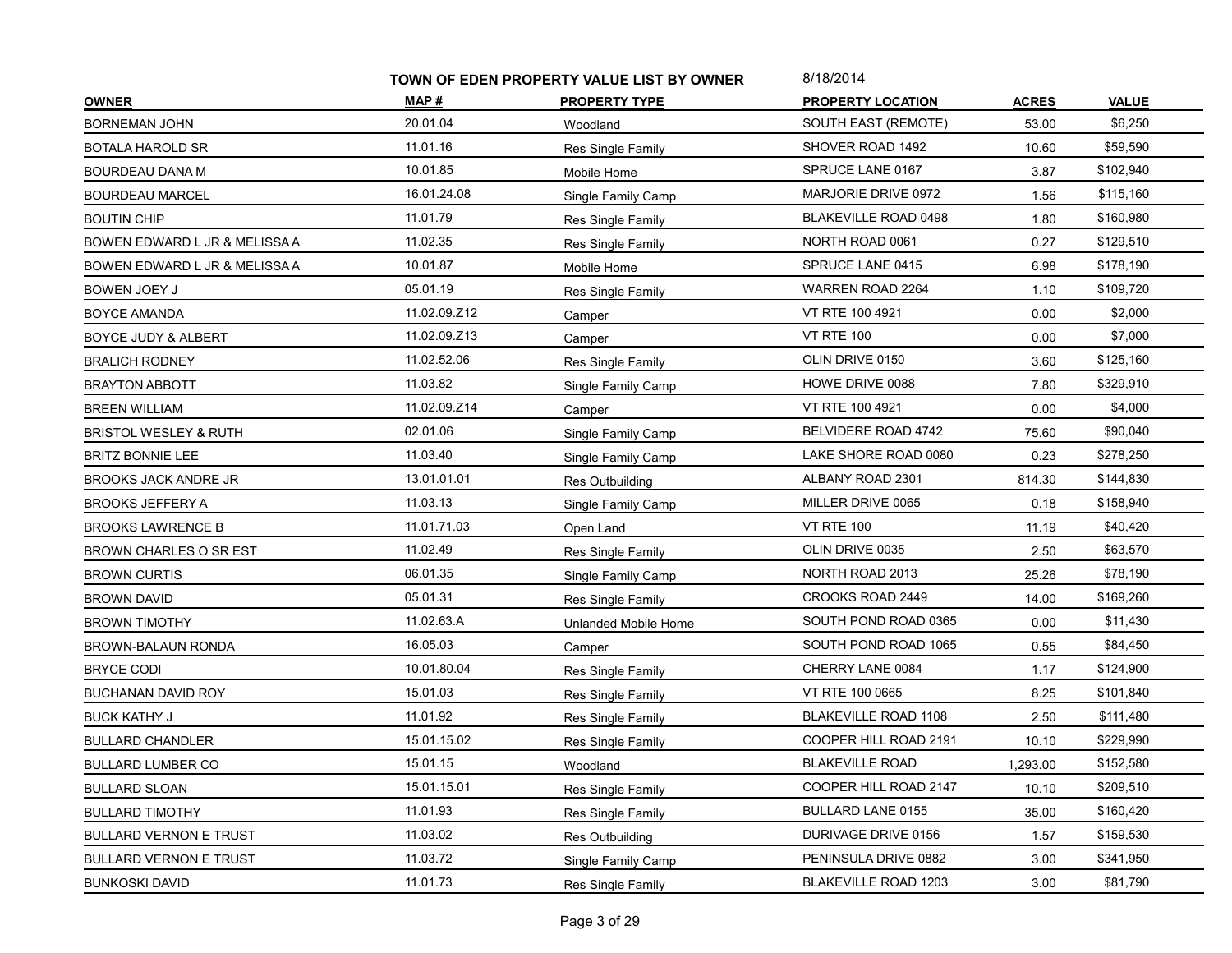|                                  | TOWN OF EDEN PROPERTY VALUE LIST BY OWNER |                           | 8/18/2014                  |              |              |
|----------------------------------|-------------------------------------------|---------------------------|----------------------------|--------------|--------------|
| <b>OWNER</b>                     | MAP #                                     | <b>PROPERTY TYPE</b>      | <b>PROPERTY LOCATION</b>   | <b>ACRES</b> | <b>VALUE</b> |
| <b>BURNOR BRIAN</b>              | 14.01.04.02                               | Res Single Family         | TREE FARM ROAD 0292        | 25.60        | \$155,620    |
| <b>BURNOR DANIEL J</b>           | 10.01.01.02                               | Res Single Family         | WHITE ROAD 0947            | 14.15        | \$162,770    |
| <b>BURNOR H BRUCE</b>            | 05.01.17                                  | Res Single Family         | WARREN ROAD 2319           | 245.70       | \$487,850    |
| <b>BURNOR HERBERT</b>            | 10.01.60.04                               | <b>Commercial General</b> | VT RTE 100 1960            | 3.40         | \$281,750    |
| <b>BUSHNELL MARY R</b>           | 11.03.14                                  | Single Family Camp        | BARROWS LOOP ROAD 0039     | 0.27         | \$52,710     |
| <b>BUSHNELL MARY R</b>           | 14.01.03                                  | Open Land                 | TREE FARM ROAD 0281        | 41.50        | \$77,210     |
| BUSHNELL MICHAEL                 | 10.01.35.11                               | Res Single Family         | OLD DEUSO ROAD 0573        | 10.20        | \$190,870    |
| <b>BUSHNELL RONALD P</b>         | 14.01.04                                  | Res Single Family         | TREE FARM ROAD 0046        | 12.10        | \$132,190    |
| BUTTOLPH EDWARD E TRUSTEE        | 05.01.02                                  | Woodland                  | <b>BELVIDERE ROAD</b>      | 299.00       | \$31,850     |
| <b>BUTTON R STEVEN</b>           | 11.01.45                                  | Res Single Family         | WARREN ROAD 0674           | 1.40         | \$68,790     |
| BYRNE TONY E                     | 15.01.12                                  | Mobile Home               | VT RTE 100 0882            | 0.80         | \$34,380     |
| <b>CADOW KENNETH M</b>           | 16.01.34                                  | Two Camps                 | MARJORIE DRIVE 1404        | 157.40       | \$173,640    |
| <b>CANADA INC 3024385</b>        | 11.03.76                                  | Single Family Camp        | EAST HILL ROAD 0737        | 20.60        | \$591,080    |
| CANNON-HUFFMAN LINDA             | 15.01.10.01                               | Res Single Family         | OBER HILL ROAD 0228        | 15.70        | \$165,020    |
| <b>CARDINAL MICHELE A</b>        | 17.01.05                                  | <b>Res Single Family</b>  | EAST HILL ROAD 2741        | 134.80       | \$211,890    |
| CARDINAL PHILIP C                | 17.01.05.09                               | Camper                    | <b>EAST HILL ROAD 2943</b> | 22.90        | \$58,540     |
| <b>CARNEY MICHAEL</b>            | 13.01.05                                  | Single Family Camp        | ALBANY ROAD 1101           | 12.10        | \$40,750     |
| CARON BERTRAND R JR              | 10.01.60.05B                              | Mobile Home               | NANCY LANE 0113            | 0.00         | \$55,520     |
| CARON BERTRAND R JR              | 10.01.60.05                               | Mobile Home               | NANCY LANE 0113            | 1.40         | \$33,400     |
| <b>CARON BERTRAND R</b>          | 10.01.19                                  | Mobile Home               | WHITE ROAD 1485            | 1.99         | \$48,660     |
| <b>CARR THOMAS I</b>             | 11.03.79                                  | Single Family Camp        | HOWE DRIVE 0098            | 11.20        | \$273,160    |
| CARROLL JAMES LESLIE             | 11.02.09.Z27                              | Camper                    | VT RTE 100 4921            | 0.00         | \$2,000      |
| CARROLL SCOTT F & TRACIE J COLE  | 16.01.35.02                               | Woodland                  | <b>COOPER HILL ROAD</b>    | 93.10        | \$92,600     |
| CARRUTHERS SCOTT R               | 11.01.02.01                               | Res Single Family         | WARREN ROAD 1316           | 12.00        | \$175,650    |
| <b>CARTER JEFFERY</b>            | 10.01.36                                  | Res Single Family         | OLD DEUSO ROAD 0381        | 123.00       | \$352,520    |
| <b>CEZAR HENRIQUE</b>            | 11.01.43.05                               | Res Single Family         | WARREN ROAD 0585           | 10.34        | \$203,550    |
| <b>CHAPADOS JAMES T</b>          | 11.01.02                                  | Res Single Family         | <b>WARREN ROAD 1172</b>    | 21.10        | \$245,540    |
| <b>CHASE MICHAEL</b>             | 11.03.69.03                               | Single Family Camp        | PENINSULA DRIVE 0719       | 0.47         | \$285,810    |
| <b>CHAUVIN BRUCE &amp; WENDY</b> | 11.02.09.Z15                              | Camper                    | VT RTE 100 4921            | 0.00         | \$19,000     |
| CHRISTIANSEN DAPHNE D            | 07.01.04.01                               | Open Land                 | <b>VT RTE 100</b>          | 10.60        | \$12,200     |
| CHURCHILL DOUGLAS                | 16.01.10.01                               | Open Land                 | SOUTH POND ROAD            | 0.50         | \$5,000      |
| CHURCHILL DOUGLASS               | 16.01.10                                  | Single Family Camp        | SOUTH POND ROAD 1354       | 0.70         | \$159,580    |
| <b>CLARK BRIAN ROGER</b>         | 11.01.43.06                               | Res Single Family         | WARREN ROAD 0641           | 5.30         | \$196,700    |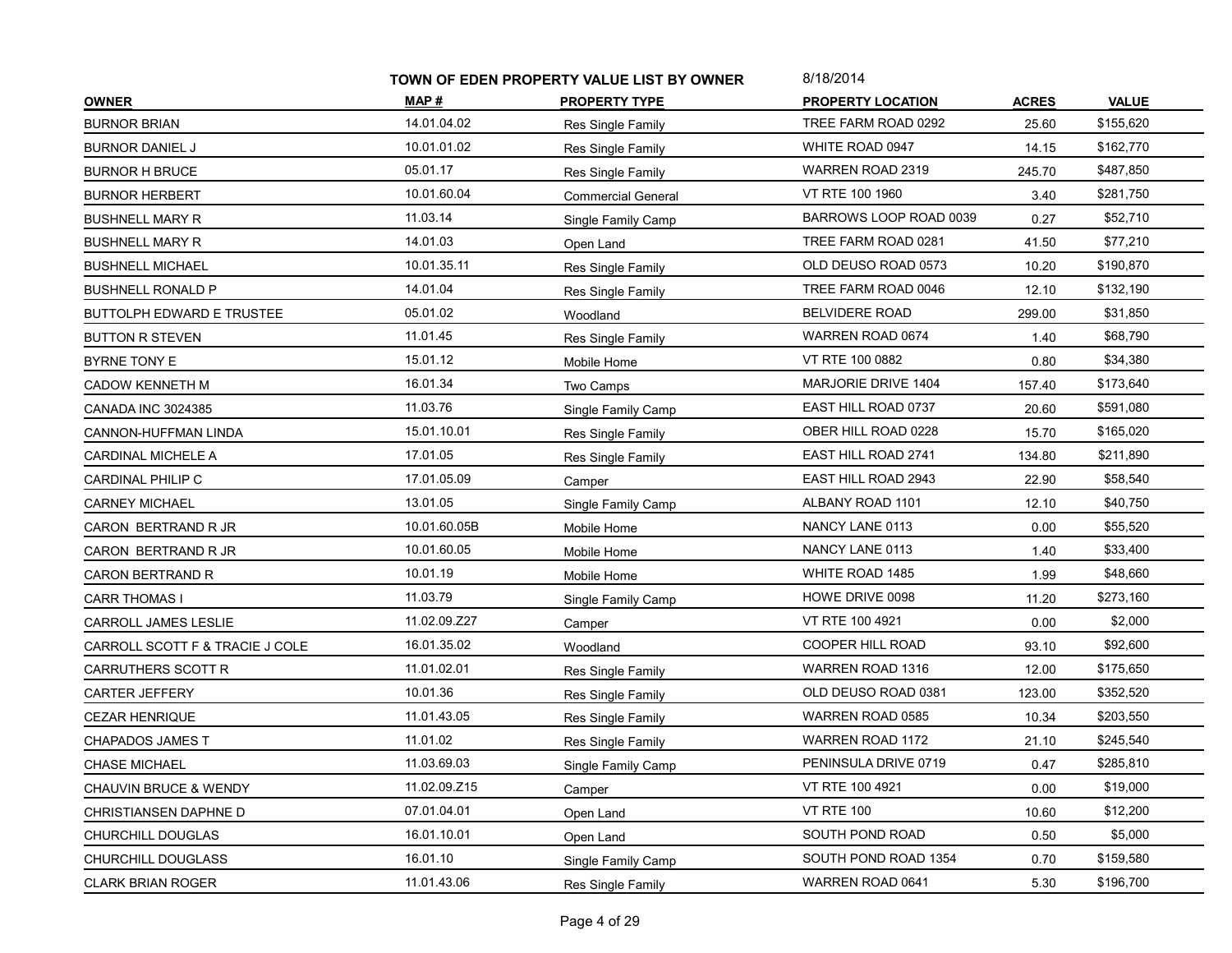|                                        | TOWN OF EDEN PROPERTY VALUE LIST BY OWNER |                          | 8/18/2014                   |              |              |
|----------------------------------------|-------------------------------------------|--------------------------|-----------------------------|--------------|--------------|
| <b>OWNER</b>                           | MAP #                                     | <b>PROPERTY TYPE</b>     | <b>PROPERTY LOCATION</b>    | <b>ACRES</b> | <b>VALUE</b> |
| <b>CLARK HEATHER A</b>                 | 11.01.33                                  | <b>Res Single Family</b> | NORTH ROAD 0631             | 3.00         | \$156,830    |
| <b>CLEVELAND REGINALD</b>              | 10.01.37                                  | Res Single Family        | KNOWLES FLAT ROAD 0436      | 10.10        | \$119,700    |
| <b>CLOUTIER STEVEN M</b>               | 15.01.04                                  | Res Single Family        | VT RTE 100 0563             | 1.00         | \$110,850    |
| COAN SCOTT                             | 16.01.01.03                               | Mobile Home              | COOPER HILL ROAD 0475       | 10.10        | \$145,590    |
| <b>COCHRAN ALBERTA</b>                 | 11.02.09.Z36                              | Camper                   | VT RTE 100 4921             | 0.00         | \$5,000      |
| <b>COCHRAN JAMES M SR</b>              | 07.01.04                                  | Res Single Family        | VT RTE 100 7546             | 116.00       | \$171,970    |
| <b>COCHRAN RANDY</b>                   | 11.02.50                                  | Res Single Family        | OLIN DRIVE 0089             | 5.29         | \$139,070    |
| <b>COLACECI ROBERT</b>                 | 11.02.42                                  | Single Family Camp       | VT RTE 100 4057             | 1.10         | \$76,100     |
| <b>COLE TIMOTHY A &amp; TINA Trust</b> | 10.01.21.01                               | Single Family Camp       | WHITE ROAD 1191             | 24.50        | \$119,600    |
| <b>COLLINS GARY M</b>                  | 05.01.04                                  | Single Family Camp       | BELVIDERE ROAD 4270         | 10.11        | \$47,680     |
| <b>CONGDON MARLANE V</b>               | 11.03.52                                  | Single Family Camp       | LAKE SHORE ROAD 0281        | 0.38         | \$80,530     |
| CONGER JESSE C                         | 16.01.27.03                               | Single Family Camp       | MARJORIE DRIVE 1197         | 2.07         | \$158,340    |
| <b>CONKLIN TAI</b>                     | 11.01.31.01                               | Res Single Family        | VALLEY VIEW DRIVE 0514      | 10.40        | \$235,720    |
| COON JULIE A                           | 10.01.63.30F                              | Unlanded Mobile Home     | WINTER LANE 0107            | 0.00         | \$42,100     |
| COON PATRICIA J                        | 10.01.63.30B                              | Unlanded Mobile Home     | WINTER LANE 0062            | 0.00         | \$61,570     |
| CORROW NATHEN & TUCK CORROW DOUGLAS    | 13.01.01                                  | Woodland                 | <b>ALBANY ROAD</b>          | 24.70        | \$14,820     |
| <b>COSTELLO THOMAS</b>                 | 10.01.45.07                               | Res Single Family        | HILLTOP DRIVE 0120          | 1.50         | \$196,260    |
| COTE FAMILY LIVING TRUST               | 16.01.27                                  | Single Family Camp       | <b>MARJORIE DRIVE 1280</b>  | 2.25         | \$179,020    |
| COTE STACY L                           | 10.01.60.07                               | Mobile Home              | VT RTE 100 1850             | 1.59         | \$84,240     |
| <b>COTE TREVOR</b>                     | 11.04.01.01                               | Res Single Family        | COOPER HILL ROAD 0115       | 5.82         | \$115,610    |
| COUSINO SEAN                           | 11.01.69                                  | Res Single Family        | PARSONAGE ROAD 0089         | 2.32         | \$158,520    |
| <b>COUTURE VICKI</b>                   | 11.01.13                                  | Mobile Home              | CRICKARD DRIVE 0025         | 23.00        | \$73,280     |
| <b>CRAWFORD STEPHANIE</b>              | 13.01.10                                  | Res Single Family        | SQUARE ROAD 2191            | 103.00       | \$259,060    |
| <b>CREIGHTON JON T</b>                 | 05.01.32.02                               | Res Single Family        | DELLA - CORTE DRIVE 0129    | 10.10        | \$183,530    |
| <b>CUBIT BRENDA G</b>                  | 11.03.23                                  | Single Family Camp       | CAMP ROAD 0339              | 0.70         | \$59,730     |
| <b>CUMMING ARTHUR</b>                  | 12.01.58                                  | Res Single Family        | EAST HILL ROAD 1496         | 10.78        | \$195,960    |
| <b>CURCILLO ARTHUR TRUST</b>           | 11.03.03                                  | Single Family Camp       | DURIVAGE DRIVE 0154         | 0.14         | \$184,740    |
| CURCILLO CLAIRE RITA TRUST             | 12.01.09.01                               | Open Land                | <b>VT RTE 100</b>           | 1.92         | \$143,420    |
| <b>CURCILLO CLAIRE RITA TRUST</b>      | 12.01.09                                  | Single Family Camp       | VT RTE 100 5636             | 5.60         | \$252,100    |
| CYR MICHAEL                            | 12.01.35                                  | Single Family Camp       | <b>BACKSHORE DRIVE 0491</b> | 1.55         | \$157,680    |
| DAIGE KATHLEEN A                       | 10.01.61                                  | Res Two Family           | KNOWLES FLAT ROAD 0027      | 2.20         | \$156,960    |
| DAIGLE LYNN                            | 05.02.02                                  | Mixed Use Res & Comm     | <b>BOULDER LANE 0050</b>    | 1.80         | \$165,400    |
| DAIGLE PAUL R                          | 10.01.03.C                                | Unlanded Mobile Home     | BOULDER LANE 0052           | 0.00         | \$38,120     |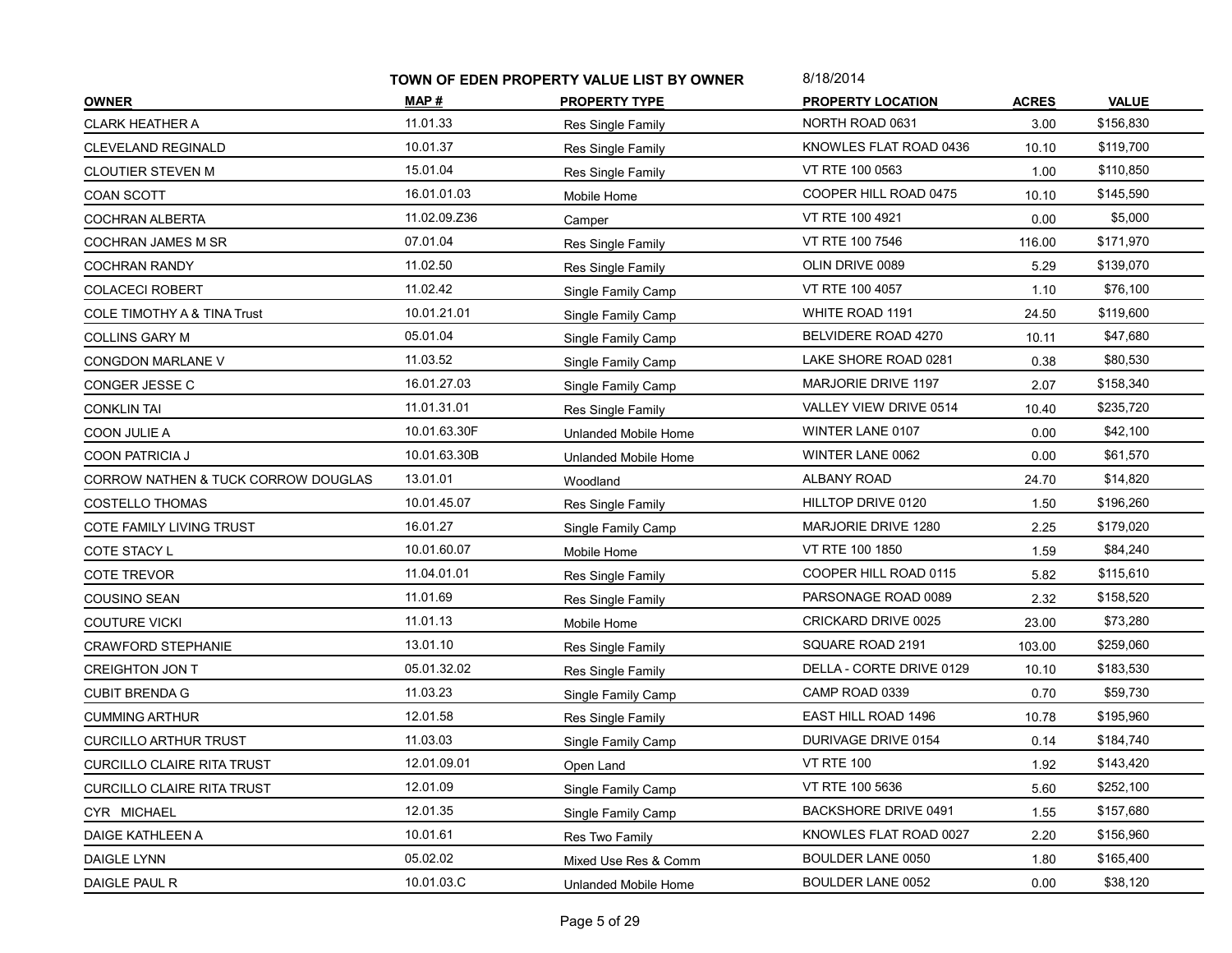|                               | TOWN OF EDEN PROPERTY VALUE LIST BY OWNER |                             | 8/18/2014                |              |              |
|-------------------------------|-------------------------------------------|-----------------------------|--------------------------|--------------|--------------|
| <b>OWNER</b>                  | MAP #                                     | <b>PROPERTY TYPE</b>        | <b>PROPERTY LOCATION</b> | <b>ACRES</b> | <b>VALUE</b> |
| <b>DAIGLE REAL</b>            | 10.01.03                                  | Res Single Family           | CROOKS ROAD 0629         | 155.50       | \$520,130    |
| DAMICO DANIEL                 | 17.01.01                                  | Res Single Family           | EAST HILL ROAD 2333      | 15.40        | \$135,070    |
| DANFORTH JUDY                 | 11.01.14.02                               | Res Single Family           | CRICKARD DRIVE 0076      | 1.14         | \$86,720     |
| DANNAT DEVIN & BRANDI         | 10.01.36.11                               | Res Single Family           | KNOWLES FLAT ROAD 0762   | 1.83         | \$173,260    |
| DAUBE MICHAEL A               | 11.02.25                                  | Res Single Family           | NORTH ROAD 0106          | 1.90         | \$87,750     |
| DAVIS BRUCE W                 | 11.03.62                                  | Single Family Camp          | PENINSULA DRIVE 0389     | 0.66         | \$188,850    |
| DAVIS GLENN                   | 11.01.27                                  | Single Family Camp          | VALLEY VIEW DRIVE 0760   | 12.90        | \$49,850     |
| DAY JOSHUA                    | 15.01.16                                  | Res Single Family           | COOPER HILL ROAD 1704    | 10.40        | \$53,800     |
| <b>DEBOR EDWARD</b>           | 10.01.26                                  | Res Outbuilding             | WHITE ROAD 0884          | 17.60        | \$59,510     |
| DEGREE ADAM C                 | 06.01.52.01                               | Res Single Family           | NORTH ROAD 1502          | 10.50        | \$152,970    |
| DEGRENIER JIM                 | 11.02.09.Z16                              | Camper                      | VT RTE 100 4921          | 0.00         | \$1,000      |
| DELISLE SANDRA D              | 10.01.13                                  | Open Land                   | <b>BELVIDERE ROAD</b>    | 11.90        | \$28,790     |
| DEMAR RICHARD WAYNE           | 11.01.14.01                               | Open Land                   | <b>SHOVER ROAD</b>       | 0.83         | \$6,350      |
| DEMAR WENDY                   | 11.02.12                                  | Res Single Family           | CHANEY DRIVE 0074        | 2.20         | \$164,120    |
| <b>DEMARS KARLA B</b>         | 11.01.71.11                               | Res Single Family           | BELVIDERE ROAD 0440      | 23.10        | \$165,950    |
| DENOIA NICHOLAS               | 11.03.75.02                               | Res Single Family           | LONG VIEW DRIVE 0019     | 3.00         | \$483,110    |
| <b>DESLANDES CHRISTOPHE J</b> | 11.01.59                                  | Single Family Camp          | SHOVER ROAD 0523         | 33.00        | \$264,920    |
| DESMARAIS GEORGE JR           | 11.01.80                                  | Mobile Home                 | BLAKEVILLE ROAD 0558     | 1.70         | \$41,670     |
| DESMARAIS GEORGE JR           | 11.03.51                                  | Res Single Family           | LAKE SHORE ROAD 0279     | 0.35         | \$290,150    |
| DEUSO ERIC ALAN NORMAN        | 11.02.29                                  | Res Single Family           | VT RTE 100 4216          | 0.10         | \$46,460     |
| DEUSO STEVEN W                | 10.01.60                                  | Mixed Use Comm & Apartments | NANCY LANE 0029          | 10.61        | \$224,450    |
| DEUSO STEVEN W                | 10.01.70                                  | Res Single Family           | WHITE ROAD 0278          | 1.10         | \$161,380    |
| <b>DEUSO SUSAN SEVIGNY</b>    | 11.02.34                                  | Res Single Family           | NORTH ROAD 0073          | 1.00         | \$139,460    |
| DEUSO TODD ALAN               | 11.01.35                                  | Single Family Camp          | VALLEY VIEW DRIVE 0217   | 11.40        | \$54,410     |
| DEWITT THOMAS                 | 11.01.21                                  | Res Single Family           | <b>NORTH ROAD 1245</b>   | 2.70         | \$157,720    |
| DEWYEA BARBARA                | 06.01.51.01                               | Res Single Family           | NORTH ROAD 1562          | 16.17        | \$162,420    |
| DEWYEA RODNEY & BARBARA       | 06.01.43                                  | Res Single Family           | NORTH ROAD 1409          | 12.00        | \$194,280    |
| DEZOTELLE ANDREW              | 10.01.64                                  | Res Single Family           | VT RTE 100 1707          | 2.22         | \$106,080    |
| DEZOTELLE DOUGLAS             | 10.01.81                                  | Res Single Family           | VT RTE 100 1738          | 10.80        | \$152,310    |
| DIETTE JAMES & ELIZABETH      | 11.03.33                                  | Single Family Camp          | VT RTE 100 4549          | 0.20         | \$50,620     |
| DILLON JAMES D                | 11.03.69                                  | Single Family Camp          | PENINSULA DRIVE 0752     | 0.73         | \$334,750    |
| DIROCCO STEVEN                | 16.01.20                                  | Single Family Camp          | GUT POND DRIVE 0059      | 11.80        | \$163,650    |
| <b>DISTEFANO CHARLES</b>      | 11.03.55                                  | Single Family Camp          | CAROLYN LANE 0063        | 2.40         | \$363,890    |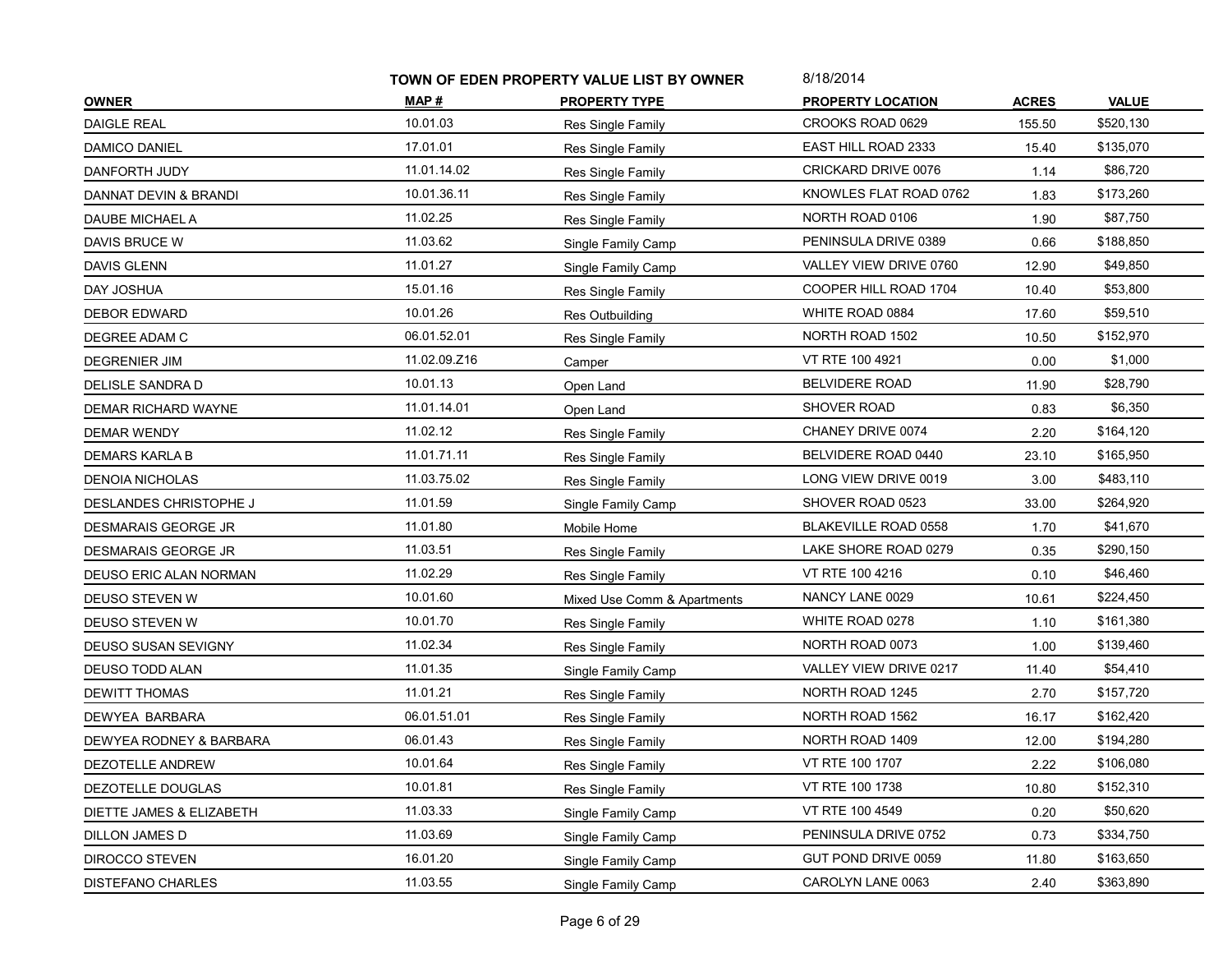|                                  | TOWN OF EDEN PROPERTY VALUE LIST BY OWNER |                      | 8/18/2014                    |              |              |
|----------------------------------|-------------------------------------------|----------------------|------------------------------|--------------|--------------|
| <b>OWNER</b>                     | MAP #                                     | <b>PROPERTY TYPE</b> | <b>PROPERTY LOCATION</b>     | <b>ACRES</b> | <b>VALUE</b> |
| DOBBINS JUNE D TRUSTEE           | 06.01.36                                  | Res Single Family    | NORTH ROAD 1791              | 21.10        | \$164,650    |
| DODGE PETER C                    | 11.01.19                                  | Open Land            | SHOVER ROAD                  | 10.40        | \$38,140     |
| DOLAN ANTHONY L                  | 11.01.38                                  | Res Single Family    | SHOVER ROAD 1252             | 65.50        | \$193,080    |
| DOLAN ANTHONY L                  | 11.01.60                                  | Res Single Family    | SHOVER ROAD 0648             | 40.40        | \$161,500    |
| DOLAN EDWARD                     | 11.01.39.01                               | Single Family Camp   | SHOVER ROAD 1412             | 16.39        | \$66,210     |
| DOLAN TIMOTHY                    | 11.01.40                                  | Res Single Family    | SHOVER ROAD 1101             | 19.20        | \$92,790     |
| <b>DOLAN TRENT</b>               | 11.01.40.C                                | Unlanded Mobile Home | SHOVER ROAD 1103             | 0.00         | \$11,290     |
| DOLAN TROY N                     | 10.01.29                                  | Res Single Family    | WHITE ROAD 0394              | 1.80         | \$119,390    |
| DOMINA D J & L C REVOCABLE TRUST | 11.03.69.01                               | Single Family Camp   | PENINSULA DRIVE 0663         | 0.45         | \$324,640    |
| DOMINA KEN A                     | 15.01.13.05                               | Mobile Home          | EDEN FIELDS LANE 0340        | 10.53        | \$56,240     |
| DOMINA PENNY K                   | 15.01.09                                  | Res Single Family    | OBER HILL ROAD 0293          | 1.00         | \$112,470    |
| DOUGLASS LLOYD C 2ND             | 10.01.27.01                               | Res Single Family    | PARONTO ROAD 0044            | 2.08         | \$117,690    |
| DOW FAY & MARILYN                | 11.03.70                                  | Res Single Family    | PENINSULA DRIVE 0803         | 0.50         | \$510,100    |
| DOWNES JEFFREY                   | 11.03.68.01                               | Res Single Family    | PENINSULA DRIVE 0675         | 0.51         | \$407,720    |
| DRAPER DANA M SR                 | 05.01.37                                  | Mixed Use Res & Comm | BELVIDERE ROAD 3759          | 10.80        | \$215,890    |
| <b>DRAPER DARRELL</b>            | 05.02.01.09                               | Open Land            | <b>MOUNTAIN VIEW LANE</b>    | 3.80         | \$28,820     |
| <b>DUBE NORMAN</b>               | 11.02.19                                  | Mobile Home          | NORTH ROAD 0242              | 1.15         | \$58,040     |
| DUDEN ROGER L                    | 05.01.45.07                               | Res Single Family    | KNOWLES FLAT ROAD 2205       | 25.00        | \$208,640    |
| DUDLEY GAYLORD W                 | 16.05.39                                  | Open Land            | <b>TATRO DRIVE</b>           | 22.40        | \$105,500    |
| <b>DUDLEY GREGORY J</b>          | 11.01.65                                  | Res Single Family    | VT RTE 100 2895              | 1.90         | \$101,560    |
| DUDLEY PETER E                   | 16.05.36                                  | Two Camps            | <b>TATRO DRIVE 0881+0973</b> | 68.10        | \$158,420    |
| DUDLEY PETER E                   | 16.01.31                                  | Open Land            | <b>TATRO DRIVE</b>           | 26.50        | \$86,880     |
| <b>DUDLEY TERRANCE J</b>         | 11.02.32                                  | Mobile Home          | VT RTE 100 4154              | 1.10         | \$46,220     |
| DUFFY ALAN                       | 05.01.13                                  | Single Family Camp   | OLD MINES ROAD 0605          | 1.50         | \$26,530     |
| DUFFY G                          | 11.02.09.Z17                              | Camper               | VT RTE 100 4921              | 0.00         | \$1,000      |
| DUNCAN JAMES GRANT               | 11.01.28                                  | Open Land            | VALLEY VIEW DRIVE            | 11.30        | \$32,230     |
| <b>DUNTON MURIEL</b>             | 16.01.22                                  | Single Family Camp   | WEST-DUN DRIVE 0049          | 0.90         | \$121,480    |
| <b>DUNTON RALPH</b>              | 16.01.28                                  | Single Family Camp   | COOPER HILL ROAD 1099        | 27.80        | \$72,520     |
| <b>DUNTON RALPH</b>              | 11.02.41                                  | Res Single Family    | VT RTE 100 4155              | 2.30         | \$84,950     |
| DURAND ROBERT A                  | 17.01.06                                  | Open Land            | SQUARE ROAD                  | 16.10        | \$42,190     |
| <b>DURETT GARY</b>               | 11.03.63                                  | Res Single Family    | PENINSULA DRIVE 0391         | 0.60         | \$259,020    |
| DURIVAGE ELMER & CLARICE         | 11.01.09                                  | Res Single Family    | SHOVER ROAD 1794             | 2.80         | \$159,640    |
| DURIVAGE ELMER JR                | 11.01.10                                  | Res Single Family    | SHOVER ROAD 1818             | 18.10        | \$262,090    |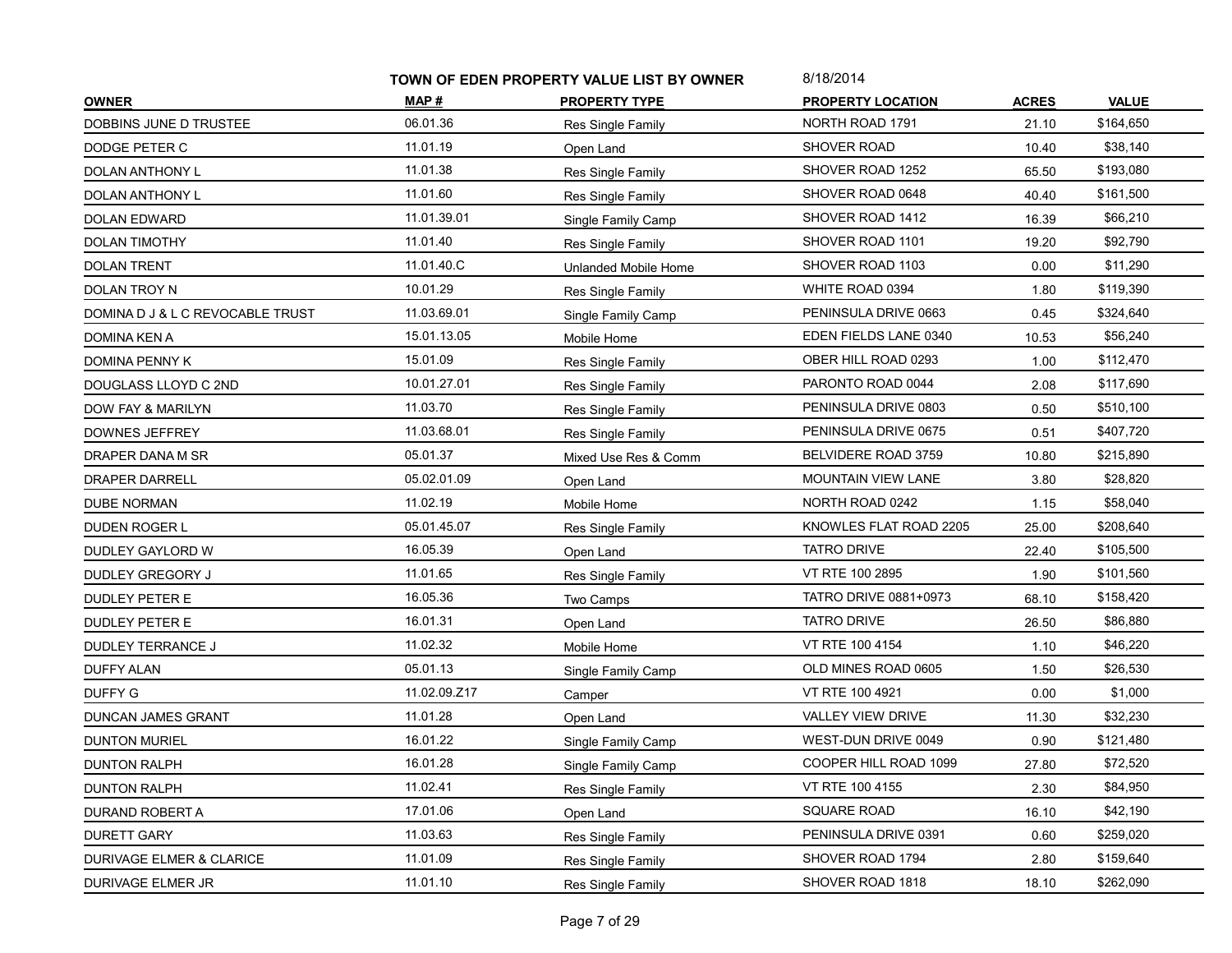|                                | TOWN OF EDEN PROPERTY VALUE LIST BY OWNER |                           | 8/18/2014                |              |              |
|--------------------------------|-------------------------------------------|---------------------------|--------------------------|--------------|--------------|
| <b>OWNER</b>                   | MAP #                                     | <b>PROPERTY TYPE</b>      | <b>PROPERTY LOCATION</b> | <b>ACRES</b> | <b>VALUE</b> |
| <b>DURIVAGE ELMER JR</b>       | 11.03.18                                  | Res Single Family         | <b>BARROWS LANE 0010</b> | 0.24         | \$44,370     |
| DURIVAGE ELMER JR              | 11.01.36                                  | Open Land                 | SHOVER ROAD 1794         | 38.40        | \$36,000     |
| DURIVAGE JUBAL                 | 11.01.02.03                               | Res Single Family         | <b>WARREN ROAD 1243</b>  | 10.20        | \$184,680    |
| DURIVAGE SARAH J               | 11.02.03.01                               | Mobile Home               | VT RTE 100 5262          | 1.40         | \$162,600    |
| DYBALA JAMES SR                | 05.01.42                                  | Mobile Home               | CROOKS ROAD 1038         | 10.50        | \$134,040    |
| <b>EARLE CAREY</b>             | 05.01.20                                  | Res Single Family         | <b>WARREN ROAD 1931</b>  | 1.50         | \$47,180     |
| <b>EARLE CONNIE</b>            | 06.01.28                                  | Res Single Family         | SHOVER ROAD 2059         | 1.30         | \$79,600     |
| <b>EARLE EMMA</b>              | 05.01.21                                  | Res Single Family         | WARREN ROAD 1868         | 1.25         | \$99,070     |
| <b>EARLE ERNEST JR</b>         | 10.01.09                                  | Res Single Family         | BELVIDERE ROAD 1876      | 0.82         | \$98,410     |
| <b>EARLE ERNEST JR</b>         | 10.01.09.01                               | Farm Operating            | BELVIDERE ROAD 1876      | 56.50        | \$39,010     |
| <b>EARLE ERNEST JR</b>         | 05.01.09.03                               | Open Land                 | <b>BELVIDERE ROAD</b>    | 14.36        | \$53,460     |
| EARLE HAROLD R                 | 05.01.22                                  | Res Single Family         | WARREN ROAD 1866         | 59.10        | \$166,820    |
| EARLE HAROLD R                 | 05.01.08                                  | Woodland                  | <b>BELVIDERE ROAD</b>    | 58.40        | \$7,500      |
| EARLE HAROLD R                 | 05.01.45                                  | Woodland                  | <b>BELVIDERE ROAD</b>    | 64.60        | \$11,370     |
| EARLE HERSCHEL L               | 05.01.45.20                               | Open Land                 | BELVIDERE ROAD 1891      | 0.55         | \$18,320     |
| EARLE HERSCHEL L               | 05.01.45.A                                | Unlanded Mobile Home      | BELVIDERE ROAD 1891      | 0.00         | \$9,570      |
| <b>EARLE KEVIN</b>             | 11.02.63                                  | Res Single Family         | SOUTH POND ROAD 0351     | 2.30         | \$98,630     |
| EARLE LARRY J                  | 10.01.36.01                               | Res Single Family         | KNOWLES FLAT ROAD 0773   | 1.27         | \$122,780    |
| EARLE PHILIP B                 | 11.02.12.01                               | Res Single Family         | CHANEY DRIVE 0097        | 1.90         | \$162,590    |
| <b>EARLE TRAVIS</b>            | 05.01.45.03                               | Res Single Family         | BELVIDERE ROAD 2316      | 5.61         | \$161,880    |
| <b>EARLE WARREN</b>            | 12.01.51                                  | Single Family Camp        | VT RTE 100 5375          | 10.10        | \$118,900    |
| EAST HILL EDEN LLC             | 17.01.05.06                               | Open Land                 | <b>EAST HILL ROAD</b>    | 10.30        | \$33,600     |
| EDEN TOWN OF                   | 05.01.46                                  | Town Owned                | <b>BELVIDERE ROAD</b>    | 1.98         | \$14,780     |
| EDEN CENTRAL SCHOOL DISTRICT   | 10.01.56.01                               | Town Owned                | KNOWLES FLAT ROAD 0140   | 18.00        | \$955,630    |
| EDEN CONGREGATIONAL CHURCH     | 11.02.36                                  | Religious                 | INGALLS ROAD 0020        | 0.30         | \$182,970    |
| EDEN GENERAL STORE             | 11.01.70                                  | <b>Commercial General</b> | VT RTE 100 2866-2918     | 4.90         | \$315,950    |
| EDEN HEIGHTS VT LLC            | 07.01.01                                  | Woodland                  | <b>VT RTE 100</b>        | 866.50       | \$137,890    |
| EDEN HISTORICAL SOCIETY        | 10.01.56.02                               | Town Owned                | VT RTE 100 2009          | 1.00         | \$106,050    |
| EDEN SAND & GRAVEL COMPANY INC | 10.01.36.06                               | Res Single Family         | KNOWLES FLAT ROAD 0597   | 58.80        | \$309,960    |
| EDEN TOWN OF                   | 10.01.56                                  | <b>Town Owned</b>         | <b>VT RTE 100</b>        | 11.50        | \$42,700     |
| EDEN TOWN OF                   | 06.01.02                                  | Town Owned                | NORTH ROAD off of mile 5 | 9.80         | \$8,550      |
| EDEN TOWN OF                   | 05.01.48                                  | <b>Town Owned</b>         | <b>BELVIDERE ROAD</b>    | 3.70         | \$4,440      |
| EDEN TOWN OF                   | 11.01.68                                  | Town Owned                | <b>CEMETERY ROAD</b>     | 9.80         | \$61,720     |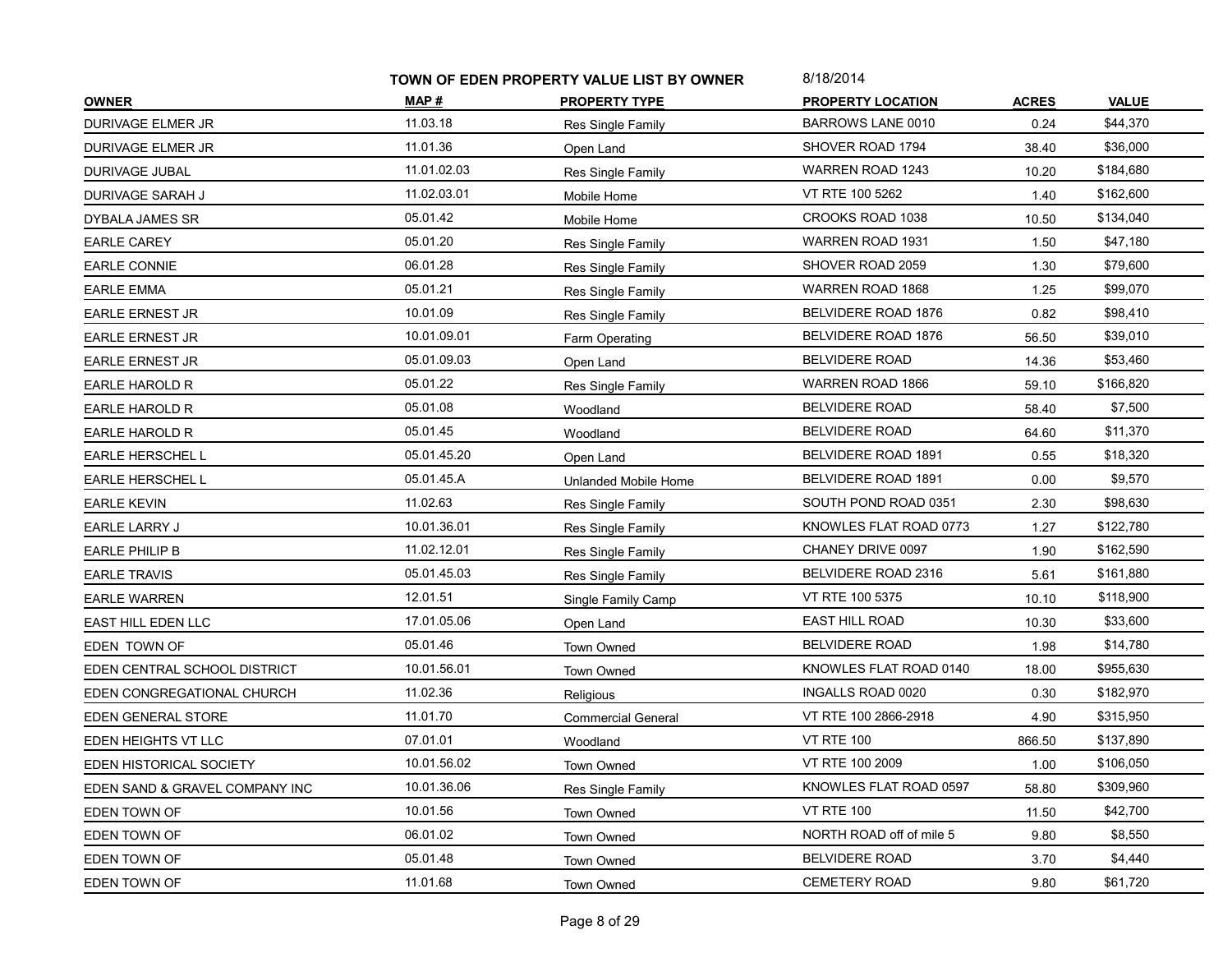|                                  | TOWN OF EDEN PROPERTY VALUE LIST BY OWNER |                           | 8/18/2014                   |              |              |
|----------------------------------|-------------------------------------------|---------------------------|-----------------------------|--------------|--------------|
| <b>OWNER</b>                     | MAP #                                     | <b>PROPERTY TYPE</b>      | <b>PROPERTY LOCATION</b>    | <b>ACRES</b> | <b>VALUE</b> |
| EDEN TOWN OF                     | 11.01.60.01                               | <b>Town Owned</b>         | <b>SHOVER ROAD</b>          | 1.00         | \$11,440     |
| EDEN TOWN OF                     | 11.02.30                                  | <b>Town Owned</b>         | <b>VT RTE 100</b>           | 0.10         | \$13,760     |
| EDEN TOWN OF                     | 11.01.95                                  | <b>Town Owned</b>         | <b>CEMETERY ROAD</b>        | 3.00         | \$3,600      |
| EDEN TOWN OF                     | 11.02.04                                  | Town Owned                | VT RTE 100 5054             | 8.80         | \$496,500    |
| EDEN TOWN OF                     | 11.01.99.01                               | Town Owned                | OLD SCHOOL HOUSE RD 0071    | 2.70         | \$179,650    |
| EDEN TOWN OF                     | 11.01.99.02                               | <b>Town Owned</b>         | VT RTE 100 3625             | 10.40        | \$171.200    |
| EDEN TOWN OF                     | 11.02.59                                  | <b>Town Owned</b>         | SOUTH POND ROAD             | 17.00        | \$36,980     |
| EDEN TOWN OF                     | 11.02.47                                  | <b>Town Owned</b>         | <b>VT RTE 100</b>           | 0.40         | \$10,080     |
| EDEN TOWN OF                     | 05.01.45.02                               | Town Owned                | <b>BELVIDERE ROAD</b>       | 1.19         | \$16,490     |
| EDEN TOWN OF                     | 14.01.05                                  | Town Owned                | TREE FARM ROAD              | 0.25         | \$300        |
| EDEN'S ECHO FOREST MGMT CO LTD   | 12.01.22                                  | Mixed Use Res & Comm      | EAST HILL ROAD 1629         | 1,716.00     | \$645,390    |
| EDEN'S ECHO FOREST MGMT CO LTD   | 17.01.20                                  | Woodland                  | <b>EAST HILL ROAD</b>       | 151.60       | \$103,730    |
| EDGERTON ELIZABETH               | 12.01.16                                  | Single Family Camp        | BOYSCOUT CAMP ROAD 0850     | 2.60         | \$184,000    |
| <b>ELDRED GORDON &amp; NANCY</b> | 11.02.09.Z18                              | Camper                    | VT RTE 100 4921             | 0.00         | \$1,000      |
| <b>ENGEL JAMES</b>               | 11.02.15                                  | Res Single Family         | NORTH ROAD 0328             | 1.50         | \$100,410    |
| ENOS BRIAN                       | 11.03.19                                  | Res Single Family         | <b>BARROWS LANE 0014</b>    | 0.30         | \$89,060     |
| <b>ERICKSON ERIC</b>             | 11.01.32                                  | Single Family Camp        | VALLEY VIEW DRIVE 0351      | 10.30        | \$51,650     |
| <b>ERICKSON ERIC</b>             | 10.01.79                                  | <b>Commercial General</b> | VT RTE 100 1372             | 1.04         | \$28,600     |
| ERNEVAD REVOCABLE TRUST          | 05.01.15                                  | Woodland                  | OLD MINES ROAD              | 45.00        | \$5,240      |
| <b>ESAK GARY</b>                 | 11.03.29                                  | Single Family Camp        | CAMP ROAD 0251              | 0.90         | \$66,550     |
| <b>EVANS JEFF</b>                | 11.02.60.02                               | Res Single Family         | SOUTH POND ROAD 0422        | 5.44         | \$196,250    |
| EWEN ARTHUR JR.                  | 11.01.14                                  | Mobile Home               | CRICKARD DRIVE 0198         | 8.40         | \$139,380    |
| FAGAN DANIEL P KRYGOWSKI JOANNE  | 17.01.18                                  | Mobile Home               | EAST HILL ROAD 3192         | 12.20        | \$56,480     |
| FAITH REALTY TRUST               | 11.02.57                                  | Res Single Family         | <b>BLAKEVILLE ROAD 1406</b> | 558.13       | \$177,740    |
| <b>FARNHAM ROBERT</b>            | 11.02.26                                  | Res Single Family         | NORTH ROAD 0086             | 0.78         | \$117,540    |
| <b>FARR KIMBERLY S</b>           | 11.01.71                                  | Open Land                 | <b>BLAKEVILLE ROAD</b>      | 10.96        | \$40,190     |
| <b>FATIGATE GREG J</b>           | 05.01.25                                  | Res Single Family         | BELVIDERE ROAD 4731         | 2.28         | \$109,110    |
| FAXVOG SHELLY                    | 11.02.05                                  | Res Single Family         | VT RTE 100 5001             | 139.70       | \$233,520    |
| FEDERAL HOME LOAN MORTGAGE       | 05.02.01.04                               | Mobile Home               | MOUNTAIN VIEW LANE 0063     | 1.30         | \$101,850    |
| FEDERAL NATIONAL MORTAGAGE ASS   | 11.02.52.03                               | Res Single Family         | ROCKY LEDGE LANE 0120       | 2.52         | \$124,040    |
| FINLAY ROBERT                    | 06.01.45                                  | Res Single Family         | NORTH ROAD 1297             | 10.10        | \$167,360    |
| <b>FIRKEY DOROTHY</b>            | 11.01.05                                  | Mobile Home               | SHOVER ROAD 1279            | 13.10        | \$101,910    |
| FISHER CATHARINE A               | 10.01.82                                  | Open Land                 | <b>VT RTE 100</b>           | 33.70        | \$34,610     |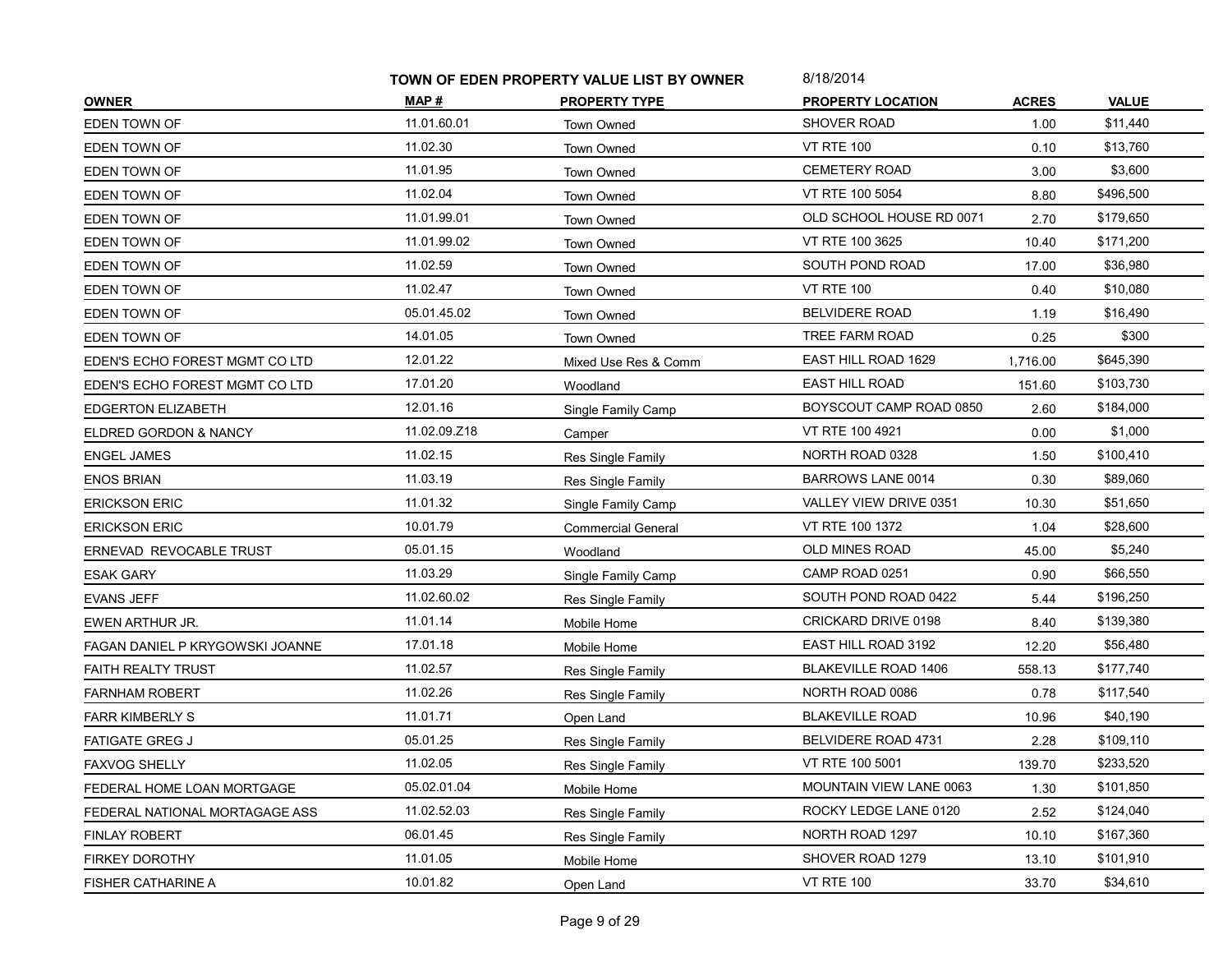|                                | TOWN OF EDEN PROPERTY VALUE LIST BY OWNER |                           | 8/18/2014                      |              |              |
|--------------------------------|-------------------------------------------|---------------------------|--------------------------------|--------------|--------------|
| <b>OWNER</b>                   | MAP #                                     | <b>PROPERTY TYPE</b>      | <b>PROPERTY LOCATION</b>       | <b>ACRES</b> | <b>VALUE</b> |
| FISKE DEBBY & JERRY            | 11.02.09.Z19                              | Camper                    | VT RTE 100 4921                | 0.00         | \$7,000      |
| FITZGERALD FAMILY TRUST        | 12.01.36                                  | Single Family Camp        | BACKSHORE DRIVE 0503           | 0.45         | \$214,020    |
| FITZGERALD TODD M              | 10.01.40                                  | Res Single Family         | WESCOM ROAD 0005               | 0.80         | \$92,090     |
| FITZGIBBON JEFFREY             | 06.01.30                                  | Res Single Family         | DELISLE DRIVE 0143             | 0.45         | \$85,660     |
| <b>FLETCHER LINDA</b>          | 05.02.01.03                               | Res Single Family         | <b>MOUNTAIN VIEW LANE 0118</b> | 1.20         | \$135,020    |
| <b>FLETCHER TAMMY</b>          | 05.02.01.02                               | Res Single Family         | CROOKS ROAD 1033               | 1.20         | \$109,300    |
| FLOOD RUDOLPH J                | 12.01.52                                  | Res Single Family         | EAST HILL ROAD 1626            | 20.90        | \$161,490    |
| <b>FLORES EUGENE</b>           | 11.02.52.07                               | Res Single Family         | OLIN DRIVE 0243                | 2.96         | \$169,820    |
| <b>FOSS JEFFRY</b>             | 17.01.05.08A                              | Unlanded Mobile Home      | EAST HILL ROAD 2959            | 0.00         | \$11,860     |
| <b>FOSTER ALFONSE E</b>        | 10.01.68                                  | Res Outbuilding           | CLIFFORD THOMPSON ROAD 014     | 1.05         | \$39,120     |
| FOSTER ANITA                   | 10.01.68.A                                | Unlanded Mobile Home      | CLIFFORD THOMPSON ROAD 014     | 0.00         | \$6,540      |
| <b>FOURNIER ED &amp; PATTY</b> | 11.02.09.Z20                              | Camper                    | VT RTE 100 4921                | 0.00         | \$28,000     |
| FRANCALANGIA ERIC              | 17.01.16                                  | Res Single Family         | EAST HILL ROAD 2600            | 2.20         | \$68,950     |
| <b>FRANCIS BONNIE G</b>        | 11.03.73                                  | Res Single Family         | PENINSULA DRIVE 0602           | 0.50         | \$304,810    |
| <b>FREDERICK MARK THOMAS</b>   | 16.01.14                                  | Single Family Camp        | WEST-DUN DRIVE 0164            | 1.20         | \$226,700    |
| FREDERICK MARK THOMAS          | 16.01.15                                  | <b>Res Outbuilding</b>    | <b>WEST-DUN DRIVE</b>          | 0.35         | \$46,430     |
| <b>FURLONG RICHARD J</b>       | 10.01.45.06                               | Res Single Family         | HILLTOP DRIVE 0119             | 2.65         | \$277,580    |
| <b>GAGNER JAMES</b>            | 10.01.50                                  | Res Single Family         | OLD DEUSO ROAD 0233            | 1.00         | \$122,040    |
| <b>GAGNER JAMES</b>            | 11.01.02.02                               | Res Single Family         | WARREN ROAD 1090               | 40.00        | \$346,770    |
| <b>GAGNER MARK L</b>           | 10.01.42                                  | Res Single Family         | WESCOM ROAD 0061               | 1.10         | \$165,580    |
| <b>GAGNON ANDREW</b>           | 11.02.09.Z22                              | Camper                    | VT RTE 100 4921                | 0.00         | \$12,000     |
| <b>GAGNON MICHAEL</b>          | 05.01.09.01                               | Open Land                 | <b>BELVIDERE ROAD</b>          | 2.14         | \$29,800     |
| <b>GALE ELWIN H</b>            | 11.01.71.02                               | Mixed Use Res & Comm      | VT RTE 100 2584                | 10.15        | \$282,490    |
| <b>GALE'S GRAVEL LLC</b>       | 11.01.71.06                               | <b>Commercial General</b> | VT RTE 100 2356                | 55.64        | \$184,190    |
| <b>GAUVIN MAURICE</b>          | 11.02.09.Z25                              | Camper                    | VT RTE 100 4921                | 0.00         | \$9,000      |
| <b>GELO JESSE</b>              | 11.01.63                                  | Res Single Family         | BELVIDERE ROAD 0072            | 1.00         | \$73,940     |
| <b>GERVAIS PAUL</b>            | 05.01.45.06                               | Res Single Family         | BELVIDERE ROAD 2315            | 10.10        | \$94,220     |
| <b>GILBERT EDMUND P</b>        | 11.03.96                                  | Res Single Family         | PENINSULA DRIVE 0195           | 0.44         | \$251,410    |
| <b>GILLESPIE JOHN</b>          | 16.01.21.03                               | Single Family Camp        | WEST-DUN DRIVE 0024            | 1.18         | \$121,950    |
| GILLESPIE SCOTT D              | 05.01.40.A                                | Unlanded Mobile Home      | CROOKS ROAD 1310               | 0.00         | \$38,400     |
| <b>GILLESPIE TYLER</b>         | 11.02.09.Z23                              | Camper                    | VT RTE 100 4921                | 0.00         | \$1,000      |
| GINGRAS AARON T JAY & DEBBIE   | 16.01.23                                  | Single Family Camp        | MARJORIE DRIVE 0680            | 4.90         | \$146,780    |
| <b>GIVEN TOM</b>               | 11.02.09.Z69                              | Camper                    | VT RTE 100 4921                | 0.00         | \$1,000      |
|                                |                                           |                           |                                |              |              |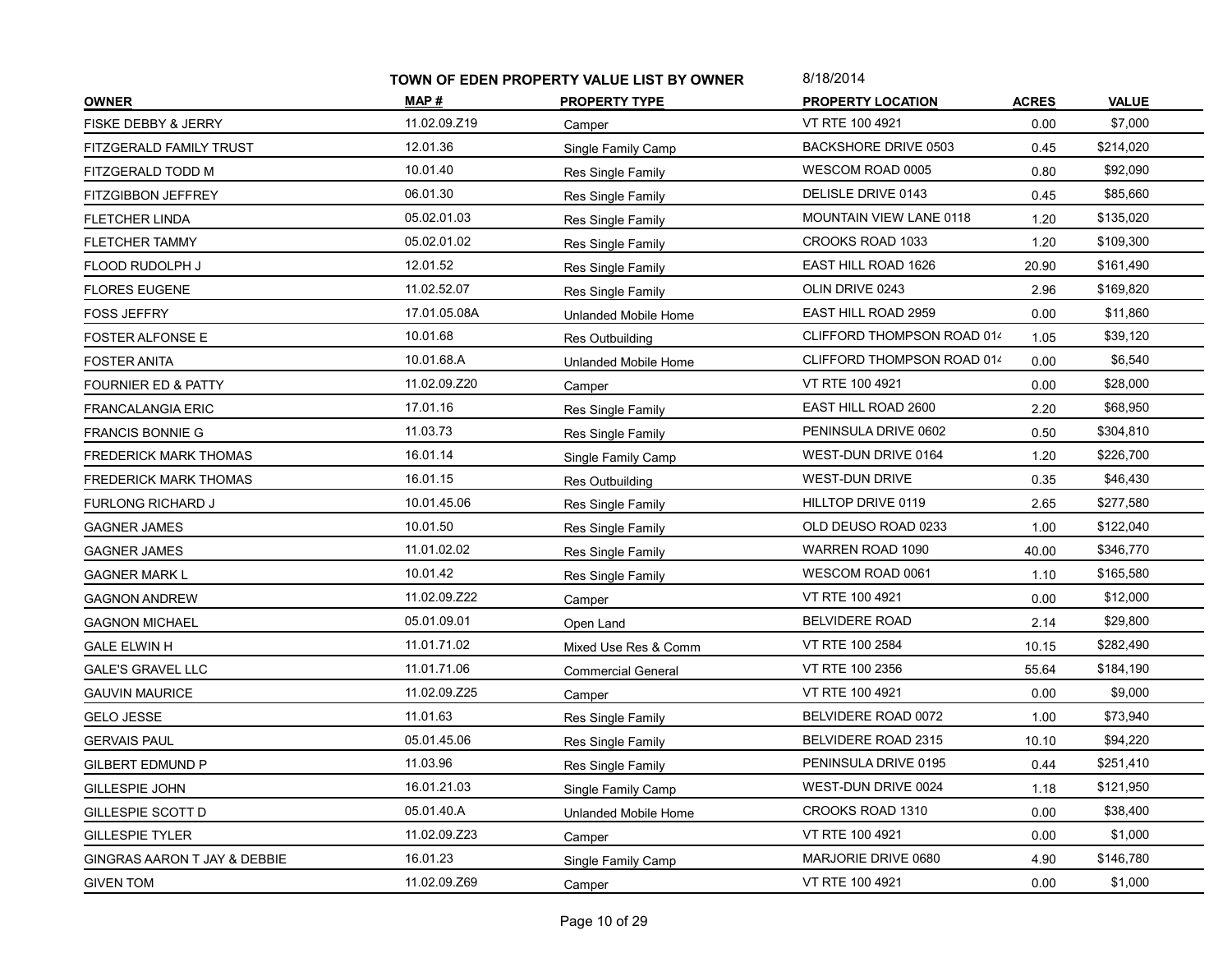|                                  | TOWN OF EDEN PROPERTY VALUE LIST BY OWNER |                           | 8/18/2014                      |              |              |
|----------------------------------|-------------------------------------------|---------------------------|--------------------------------|--------------|--------------|
| <b>OWNER</b>                     | MAP#                                      | <b>PROPERTY TYPE</b>      | <b>PROPERTY LOCATION</b>       | <b>ACRES</b> | <b>VALUE</b> |
| <b>GODFREY MARK</b>              | 11.03.44                                  | Single Family Camp        | LAKE SHORE ROAD 0330           | 0.58         | \$213,250    |
| <b>GODIN DEBBIE</b>              | 11.02.09                                  | Commercial Campground     | VT RTE 100 4921                | 35.65        | \$581,260    |
| <b>GOEHLERT ELLEN</b>            | 16.01.21                                  | Single Family Camp        | WEST-DUN DRIVE 0053            | 1.24         | \$73,240     |
| <b>GOETTLICH WALTER JR</b>       | 06.01.40                                  | Single Family Camp        | NORTH ROAD 1613                | 35.80        | \$68,760     |
| <b>GONYAW RODNEY</b>             | 05.02.01.08                               | Res Single Family         | <b>MOUNTAIN VIEW LANE 0237</b> | 2.30         | \$130,190    |
| GOODHUE DONALD                   | 15.02.12                                  | Res Single Family         | OAK LANE 0059                  | 2.87         | \$145,810    |
| GOODRIDGE DONLY C JR             | 11.01.86.01                               | Res Single Family         | TATRO DRIVE 0203               | 3.80         | \$148,550    |
| <b>GRANT BRIAN</b>               | 16.01.01                                  | Single Family Camp        | COOPER HILL ROAD 0115          | 47.60        | \$75,840     |
| <b>GRANT MATTHEW</b>             | 16.01.01.01                               | Res Single Family         | COOPER HILL ROAD 0117          | 10.20        | \$124,600    |
| <b>GRANT THOMAS J</b>            | 06.01.29                                  | Res Single Family         | DELISLE DRIVE 0014             | 7.10         | \$126,270    |
| <b>GRANT TORIT</b>               | 16.01.01.02                               | Res Single Family         | COOPER HILL ROAD 0381          | 10.20        | \$151,140    |
| <b>GRAY DOUGLAS</b>              | 11.02.20                                  | Open Land                 | <b>CAMP ROAD</b>               | 4.11         | \$32,160     |
| <b>GRAY DOUGLAS L JR</b>         | 11.03.35                                  | Res Single Family         | VT RTE 100 4582                | 0.14         | \$277,970    |
| <b>GREEN CREST INC</b>           | 12.01.19                                  | Woodland                  | <b>VT RTE 100</b>              | 353.50       | \$269,630    |
| <b>GREEN CROW COTSWOLD</b>       | 10.01.01                                  | Woodland                  | WHITE ROAD 0671                | 5,173.00     | \$573,940    |
| GREEN MOUNTAIN CHIPPING INC      | 06.01.18                                  | Woodland                  | SHOVER ROAD                    | 91.30        | \$82,580     |
| <b>GREEN MOUNTAIN CLUB INC</b>   | 05.01.24                                  | Open Land                 | <b>BELVIDERE ROAD</b>          | 13.70        | \$37,300     |
| <b>GREEN MOUNTAIN COUNCIL</b>    | 07.01.02                                  | Non - Profit Organization | <b>VT RTE 100</b>              | 110.50       | \$95,400     |
| <b>GREEN MOUNTAIN COUNCIL</b>    | 12.01.01                                  | Non - Profit Organization | BOYSCOUT CAMP ROAD 0083        | 813.00       | \$1,546,000  |
| <b>GREEN MOUNTAIN COUNCIL</b>    | 12.01.20                                  | Non - Profit Organization | BOYSCOUT CAMP ROAD 0083        | 30.00        | \$31,600     |
| <b>GREEN MOUNTAIN COUNCIL</b>    | 12.01.01.A                                | <b>Commercial General</b> | BOYSCOUT CAMP ROAD 0083        | 200.00       | \$40,000     |
| <b>GREEN MOUNTAIN POWER CORP</b> | <b>CVPS0001</b>                           | <b>Utilities Electric</b> | NORTH ROAD                     | 0.00         | \$291,000    |
| <b>GREENIA JOHN A</b>            | 10.01.63.01                               | Res Single Family         | KNOWLES FLAT ROAD 0379         | 10.28        | \$180,440    |
| GREENWOOD RAYMOND                | 06.01.22                                  | Single Family Camp        | SHOVER ROAD 2958               | 62.69        | \$136,040    |
| <b>GRENIER DAVID M</b>           | 11.03.92                                  | Single Family Camp        | PENINSULA DRIVE 0317           | 0.50         | \$359,100    |
| <b>GRENIER DAVID M</b>           | 11.03.60                                  | Open Land                 | PENINSULA DRIVE 0351           | 0.40         | \$115,060    |
| <b>GRIFFIN RICHARD S</b>         | 17.01.08                                  | Res Single Family         | SQUARE ROAD 0255               | 5.50         | \$75,150     |
| <b>GRIGGS BRETT</b>              | 12.01.27                                  | Woodland                  | <b>GRIGGS ROAD</b>             | 67.56        | \$92,900     |
| <b>GRIGGS DEREK</b>              | 12.01.27.02                               | Woodland                  | GRIGGS ROAD 0480               | 79.75        | \$102,040    |
| <b>GRIGGS DONALD</b>             | 12.01.28                                  | Res Single Family         | GRIGGS ROAD 0479               | 1.10         | \$90,160     |
| <b>GRIGGS HAROLD</b>             | 11.02.67                                  | Res Single Family         | GRIGGS ROAD 0108               | 2.00         | \$140,280    |
| <b>GRIGGS KENDRICK</b>           | 10.01.57                                  | Res Single Family         | OLD DEUSO ROAD 0051            | 1.90         | \$199,500    |
| <b>GRIGGS KIMBERLY</b>           | 12.01.27.01                               | Res Single Family         | GRIGGS ROAD 0415               | 55.93        | \$172,250    |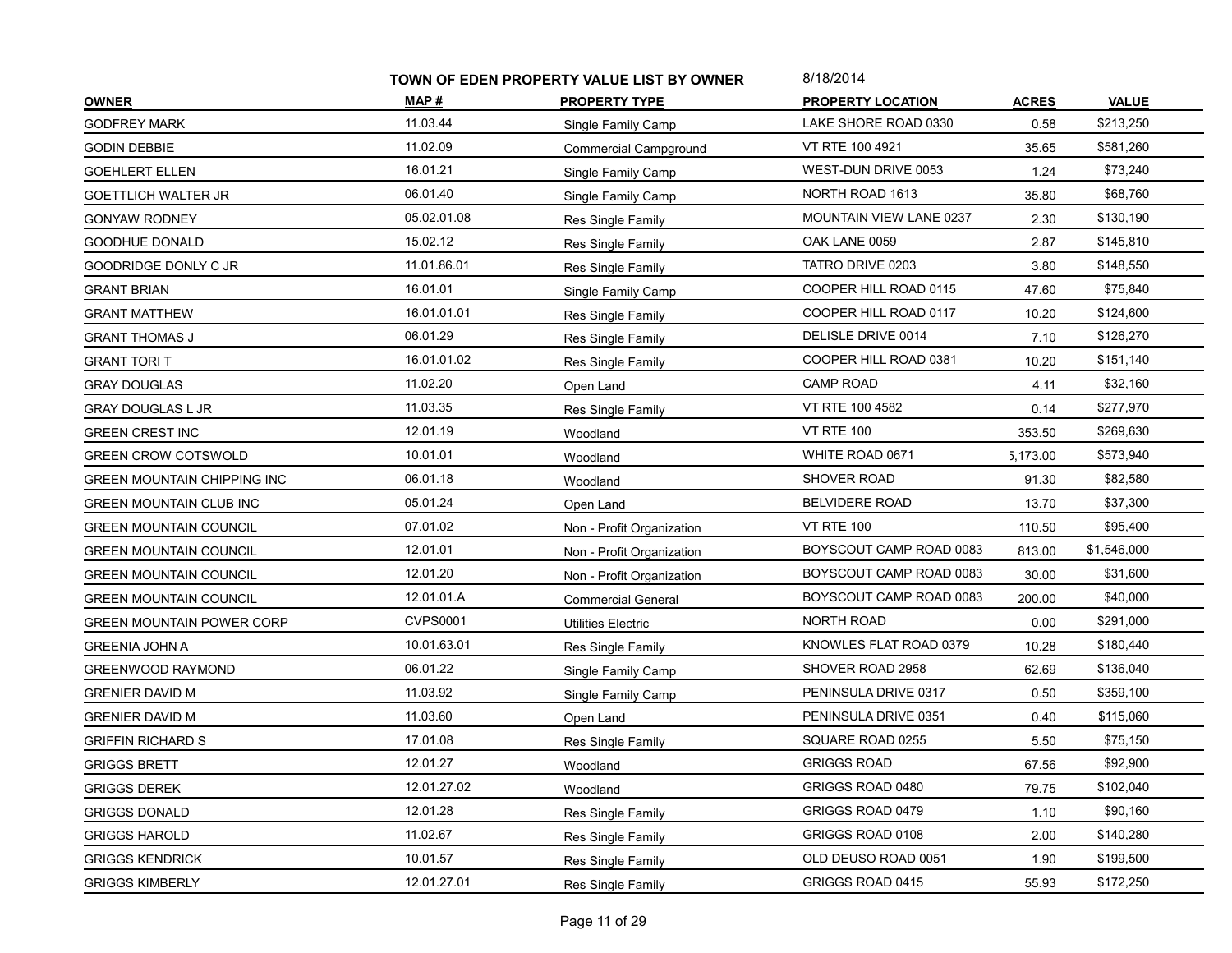|                                        | TOWN OF EDEN PROPERTY VALUE LIST BY OWNER |                              | 8/18/2014                   |              |              |
|----------------------------------------|-------------------------------------------|------------------------------|-----------------------------|--------------|--------------|
| <b>OWNER</b>                           | MAP #                                     | <b>PROPERTY TYPE</b>         | <b>PROPERTY LOCATION</b>    | <b>ACRES</b> | <b>VALUE</b> |
| <b>GRIGGS LAWRENCE</b>                 | 15.01.09.A                                | Unlanded Mobile Home         | OBER HILL ROAD 0291         | 0.00         | \$7,650      |
| <b>GRIGGS MICHAEL</b>                  | 10.01.36.02                               | Res Single Family            | KNOWLES FLAT ROAD 0745      | 1.29         | \$120,790    |
| <b>GRIGGS TRUDY</b>                    | 11.02.02                                  | Mobile Home                  | VT RTE 100 5301             | 1.50         | \$53,850     |
| <b>GRIMES ERTON</b>                    | 05.01.03.01                               | Res Single Family            | BELVIDERE ROAD 4444         | 10.20        | \$53,720     |
| <b>GRISWOLD RICHARD</b>                | 11.03.56                                  | Single Family Camp           | CAROLYN LANE 0080           | 0.87         | \$201,660    |
| <b>GROENEVELD ROLAND</b>               | 11.03.74.01                               | Res Single Family            | LONG VIEW DRIVE 0106        | 0.55         | \$303,810    |
| <b>GRUNDSTEIN ROBERT</b>               | 11.02.71                                  | <b>Commercial Apartments</b> | EAST HILL ROAD 0447         | 11.43        | \$281,990    |
| <b>GRUNDSTEIN ROBERT H ET AL</b>       | 11.03.59                                  | Single Family Camp           | PENINSULA DRIVE 0137        | 0.95         | \$210,550    |
| <b>GUTZMANN LILLIAN &amp; WALTER C</b> | 17.01.17.04                               | Single Family Camp           | EAST HILL ROAD 3068         | 11.20        | \$76,180     |
| HALLER CARL H                          | 13.01.02                                  | Camp                         | ALBANY ROAD 1781            | 192.20       | \$72,130     |
| <b>HALLETT MARK</b>                    | 11.03.05                                  | Res Single Family            | BARROWS LANE 0084           | 0.45         | \$246,260    |
| <b>HAMMOND ERIC</b>                    | 05.01.17.02                               | Res Single Family            | WARREN ROAD 2296            | 1.40         | \$200,850    |
| HARDWICK MUNICIPAL ELECT DEPT          | <b>HEU00001</b>                           | Utilities Electric           | <b>GARFIELD ROAD</b>        | 0.00         | \$2,100      |
| HARLEY D DEVELOPMENT LLC               | 10.01.36.07                               | Res Single Family            | KNOWLES FLAT ROAD           | 6.60         | \$48,970     |
| HARLEY D DEVELOPMENT LLC               | 10.01.36.10                               | Res Single Family            | KNOWLES FLAT ROAD 0796      | 2.08         | \$166,870    |
| HARVEY K A MFG HOUSING INC             | 10.01.63.30                               | <b>Commercial General</b>    | WINTER LANE 0004            | 35.02        | \$287,710    |
| <b>HAYDEN JOSEPHINE MARY</b>           | 11.01.89                                  | Res Single Family            | <b>BLAKEVILLE ROAD 1014</b> | 1.40         | \$177,530    |
| <b>HAYDEN SHAWN</b>                    | 11.03.09                                  | Res Single Family            | BARROWS LOOP ROAD 0064      | 0.54         | \$248,740    |
| HAZEN'S NOTCH WOODLANDS LLC            | 12.01.18                                  | Woodland                     | <b>VT RTE 100</b>           | 125.00       | \$40,860     |
| <b>HEATH DENNIS</b>                    | 16.01.04                                  | Open Land                    | <b>TATRO DRIVE</b>          | 0.70         | \$56,960     |
| <b>HEATH DENNIS</b>                    | 16.01.24                                  | Single Family Camp           | MARJORIE DRIVE 0744         | 52.29        | \$227,290    |
| <b>HEATH JAMES</b>                     | 16.01.05                                  | Open Land                    | <b>TATRO DRIVE</b>          | 2.90         | \$73,830     |
| <b>HEATH JASON</b>                     | 15.02.10                                  | Res Single Family            | SPRUCE LANE 0241            | 5.23         | \$191,240    |
| HEATH MERRILL B ESTATE OF              | 15.01.16.08                               | Open Land                    | COOPER HILL ROAD 1901       | 10.50        | \$35,430     |
| <b>HEATH RICHARD</b>                   | 16.01.24.05                               | Two Camps                    | MARJORIE DRIVE 0716-0642    | 4.34         | \$290,790    |
| <b>HEATH RICHARD L</b>                 | 16.01.29                                  | Woodland                     | <b>SOUTH POND EAST</b>      | 116.40       | \$104,920    |
| <b>HEATH RICHARD L</b>                 | 05.01.41                                  | Open Land                    | <b>MOUNTAIN VIEW LANE</b>   | 20.90        | \$22,500     |
| <b>HELLA WILLIAM</b>                   | 05.01.04.01                               | Single Family Camp           | BELVIDERE ROAD 4218         | 14.25        | \$79,930     |
| <b>HENDERSON SHARON E</b>              | 10.01.07                                  | Res Single Family            | KNOWLES FLAT ROAD 2130      | 2.46         | \$126,480    |
| <b>HENDRICK JOSEPH</b>                 | 17.01.25                                  | Single Family Camp           | EAST HILL ROAD 4132         | 62.80        | \$145,530    |
| <b>HENSLEY FAMILY TRUST</b>            | 11.03.48                                  | Open Land                    | LAKE SHORE ROAD             | 0.60         | \$103,640    |
| HEPBURN BRANDON W                      | 10.01.35                                  | Res Single Family            | OLD DEUSO ROAD 0531         | 10.30        | \$220,300    |
| HILL GERALD& JUDITH TRUSTEE            | 16.01.18.01                               | Open Land                    | GUT POND DRIVE 0173         | 17.86        | \$71,460     |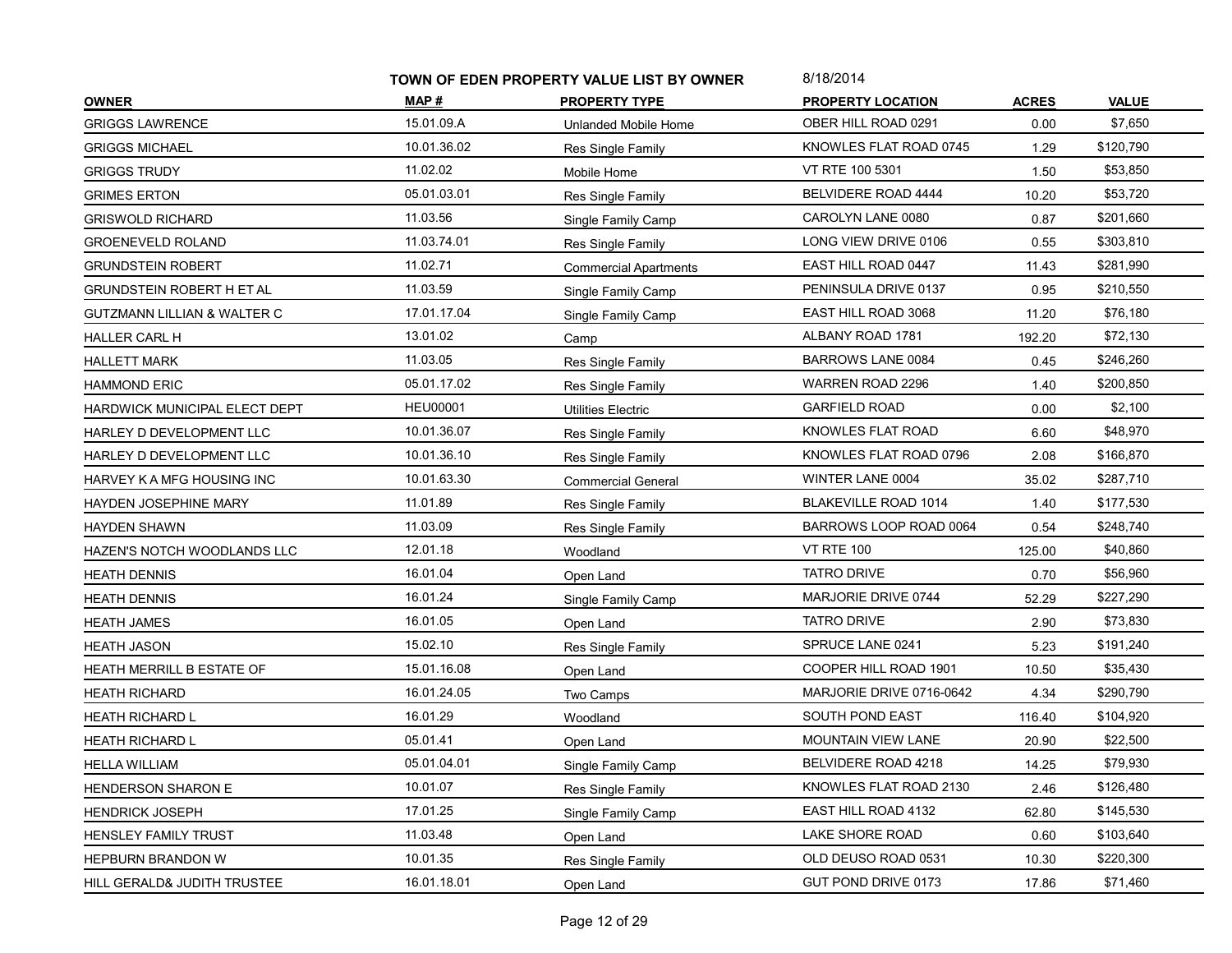|                                 | TOWN OF EDEN PROPERTY VALUE LIST BY OWNER |                             | 8/18/2014                |              |              |
|---------------------------------|-------------------------------------------|-----------------------------|--------------------------|--------------|--------------|
| <b>OWNER</b>                    | MAP #                                     | <b>PROPERTY TYPE</b>        | <b>PROPERTY LOCATION</b> | <b>ACRES</b> | <b>VALUE</b> |
| HILL MATTHEW C                  | 10.01.27                                  | Res Single Family           | PARONTO ROAD 0030        | 3.17         | \$90,370     |
| <b>HOADLEY RICHARD F</b>        | 15.01.01.02                               | Mobile Home                 | VT RTE 100 1011          | 15.50        | \$95,490     |
| <b>HOADLEY ROBERT E</b>         | 11.02.51                                  | Res Single Family           | EAST HILL ROAD 0324      | 5.40         | \$117,850    |
| <b>HOAG HIRAM</b>               | 11.02.20.03                               | Res Single Family           | CAMP ROAD 0110           | 1.39         | \$156,430    |
| <b>HOLLOWAY JAMES A SR</b>      | 05.02.01.05                               | Res Single Family           | MOUNTAIN VIEW LANE 0119  | 1.20         | \$98,300     |
| <b>HOLMES HAROLD</b>            | 11.03.97                                  | Res Single Family           | PENINSULA DRIVE 0544     | 1.03         | \$269,020    |
| HOPE RON & SALLY                | 11.02.09.Z24                              | Camper                      | VT RTE 100 4921          | 0.00         | \$22,000     |
| <b>HOUSTON GARY &amp; NIOKA</b> | 16.01.24.02                               | Single Family Camp          | MARJORIE DRIVE 1038      | 2.40         | \$117,910    |
| <b>HOUSTON NIOKA</b>            | 16.01.25                                  | Open Land                   | <b>MARJORIE DRIVE</b>    | 4.42         | \$90,400     |
| HOWE JUNE                       | 11.03.83                                  | Single Family Camp          | HOWE DRIVE 0084          | 3.48         | \$329,380    |
| HUNSBERGER JEFFREY A            | 11.02.52.12                               | Res Single Family           | OLIN DRIVE 0090          | 1.00         | \$141,480    |
| <b>HUNT KARA S</b>              | 10.01.63.02                               | Res Single Family           | KNOWLES FLAT ROAD 0187   | 1.11         | \$129,330    |
| <b>HUNT MAITLAND</b>            | 16.01.11                                  | Single Family Camp          | SOUTH POND ROAD 1323     | 0.75         | \$121,840    |
| HUNTLEY THELMA                  | 10.01.77                                  | Res Single Family           | WHITE ROAD 0273          | 36.50        | \$126,500    |
| <b>HURLBURT JERRI</b>           | 06.01.38                                  | Res Single Family           | NORTH ROAD 1889          | 1.00         | \$86,230     |
| IANNI JEANNETTE STRUSTE         | 11.03.38                                  | Single Family Camp          | LAKE SHORE ROAD 0026     | 0.49         | \$176,480    |
| INGALLS BURTON R JR             | 11.02.33                                  | Mixed Use Comm & Apartments | VT RTE 100 4121          | 1.01         | \$145,840    |
| <b>INGALLS CARRIE A</b>         | 06.01.05.08                               | Mobile Home                 | NORTH ROAD 2951          | 10.60        | \$67,250     |
| <b>INGALLS DALE</b>             | 10.01.04                                  | Mobile Home                 | CROOKS ROAD 0016         | 0.85         | \$66,310     |
| INGALLS GARLAND L               | 11.01.71.12                               | Res Single Family           | VT RTE 100 2493          | 15.10        | \$181,770    |
| INGALLS JOYCE M SIDERA EVELYN   | 06.01.41                                  | Res Single Family           | NORTH ROAD 1539          | 11.30        | \$183,140    |
| INGALLS KENNETH & DEBORAH       | 10.01.06                                  | Res Single Family           | KNOWLES FLAT ROAD 1980   | 1.00         | \$91,860     |
| INGALLS KENNETH JR              | 10.01.06.B                                | Unlanded Mobile Home        | KNOWLES FLAT ROAD 1976   | 0.00         | \$28,330     |
| <b>INGALLS LOREN M</b>          | 06.01.05.05                               | Mobile Home                 | NORTH ROAD 2910          | 12.70        | \$77,780     |
| <b>IRISH ARLA</b>               | 11.02.09.Z34                              | Camper                      | VT RTE 100 4921          | 0.00         | \$1,000      |
| <b>IRISH RONALD S II</b>        | 05.01.60                                  | Res Single Family           | CROOKS ROAD 1018         | 17.70        | \$83,530     |
| <b>IRISH SCOTT &amp; TAMMY</b>  | 11.02.09.Z29                              | Camper                      | VT RTE 100 4921          | 0.00         | \$1,000      |
| JACKSON ANDREW & KAREN          | 11.01.27.01                               | Single Family Camp          | VALLEY VIEW DRIVE 0790   | 12.00        | \$46,230     |
| <b>JACKSON BARBARA</b>          | 10.01.38                                  | Mobile Home                 | KNOWLES FLAT ROAD 0410   | 1.10         | \$60,240     |
| <b>JACKSON ETHAN</b>            | 11.02.40                                  | Res Single Family           | NORTH ROAD 0007          | 0.97         | \$126,580    |
| JAVANAINEN JUHA M               | 05.01.47.01                               | Res Single Family           | <b>WARREN ROAD 1703</b>  | 10.60        | \$246,220    |
| JAY MITCHELL H & DEBRA G        | 11.02.03.06                               | Single Family Camp          | DURIVAGE DRIVE 0037      | 2.88         | \$420,270    |
| <b>JESMONTH TARY</b>            | 06.01.49                                  | Woodland                    | NORTH ROAD               | 34.08        | \$55,080     |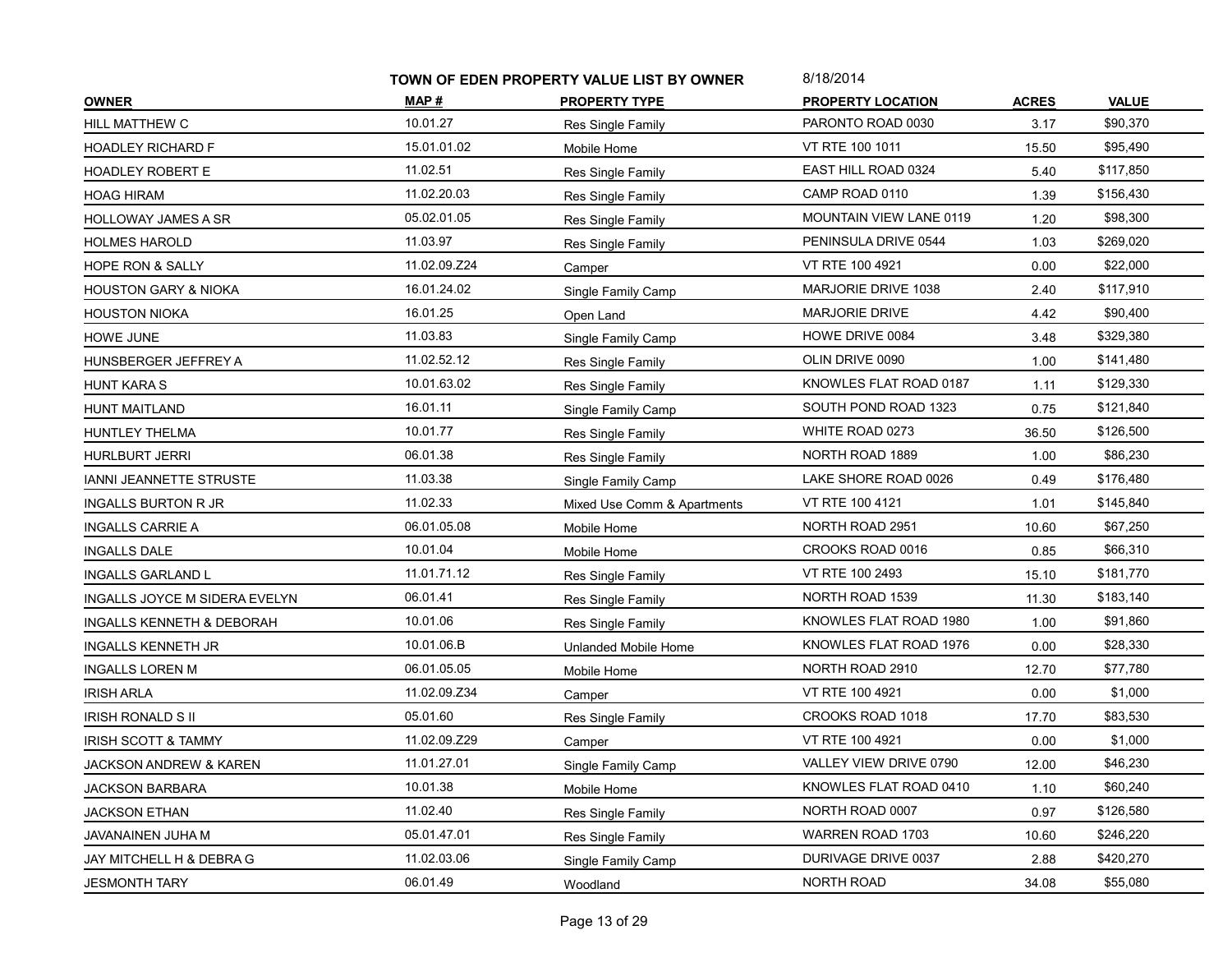|                                  | TOWN OF EDEN PROPERTY VALUE LIST BY OWNER |                      | 8/18/2014                  |              |              |
|----------------------------------|-------------------------------------------|----------------------|----------------------------|--------------|--------------|
| <b>OWNER</b>                     | MAP #                                     | <b>PROPERTY TYPE</b> | <b>PROPERTY LOCATION</b>   | <b>ACRES</b> | <b>VALUE</b> |
| <b>JESMONTH TARY &amp; CATHY</b> | 06.01.50                                  | Single Family Camp   | NORTH ROAD 1662            | 25.00        | \$83,020     |
| <b>JEWETT CRAIG</b>              | 11.01.71.05                               | Res Single Family    | BELVIDERE ROAD 0323        | 13.90        | \$169,140    |
| JEWETT JAMES                     | 11.01.50                                  | Res Single Family    | WARREN ROAD 0260           | 23.60        | \$176,390    |
| <b>JEWETT LINDA</b>              | 05.01.33                                  | Woodland             | <b>CROOKS ROAD</b>         | 62.80        | \$89,330     |
| <b>JEWETT MARC</b>               | 11.01.71.04                               | Res Single Family    | BELVIDERE ROAD 0213        | 16.00        | \$238,460    |
| <b>JOHNSON BLAIR</b>             | 11.02.45                                  | Res Single Family    | VT RTE 100 4008            | 1.70         | \$98,410     |
| JOHNSON CO LLC THE A             | 06.01.13                                  | Woodland             | NORTH ROAD                 | 118.00       | \$74,930     |
| JOHNSON DALE R                   | 10.01.14                                  | Res Single Family    | BELVIDERE ROAD 0739        | 60.20        | \$322,850    |
| JOHNSON DONALD JR                | 11.01.46.01                               | Mobile Home          | WARREN ROAD 0529           | 11.80        | \$110,730    |
| <b>JOHNSON KELLY</b>             | 11.01.46.03                               | Mobile Home          | WARREN ROAD 0453           | 11.60        | \$75,290     |
| <b>JOHNSON MICHAEL S</b>         | 11.01.43.02                               | Res Single Family    | WARREN ROAD 0935           | 10.50        | \$152,060    |
| JOHNSON RICHARD                  | 11.02.09.Z21                              | Camper               | VT RTE 100 4921            | 0.00         | \$3,000      |
| JOHNSON THERESA                  | 11.01.46.04                               | Mobile Home          | WARREN ROAD 0409           | 12.30        | \$62,590     |
| JOHNSTON CRAIG                   | 05.01.32                                  | Single Family Camp   | DELLA - CORTE DRIVE 0075   | 17.10        | \$115,260    |
| <b>JOHNSTON KEVIN</b>            | 17.01.27                                  | Res Single Family    | EAST HILL ROAD 4510        | 482.80       | \$503,490    |
| <b>JONES BRIAN</b>               | 06.01.16                                  | Mixed Use Res & Comm | NORTH ROAD 2076            | 2.20         | \$133,710    |
| JONES BRIAN CARROLL & SHELLEY W  | 06.01.15                                  | Res Single Family    | JONES LANE 0081            | 203.70       | \$91,350     |
| JONES CHARLES E JR               | 11.03.67                                  | Single Family Camp   | PENINSULA DRIVE 0495       | 0.36         | \$195,090    |
| JONES JAMES H                    | 11.02.44.01                               | Single Family Camp   | VT RTE 100 4011            | 0.03         | \$14,840     |
| <b>JONES KAREN M</b>             | 06.01.15.01                               | Mobile Home          | NORTH ROAD 2038            | 10.17        | \$38,210     |
| <b>JONES KAREN M</b>             | 06.01.15.01A                              | Unlanded Mobile Home | NORTH ROAD 2038            | 0.00         | \$49,680     |
| JONES KELLY B                    | 10.01.60.03                               | Res Single Family    | BLAKEVILLE ROAD 0130       | 19.60        | \$169,190    |
| JONES KEVIN                      | 11.01.34.01                               | Res Single Family    | NORTH ROAD 0455            | 3.30         | \$170,480    |
| JONES KEVIN                      | 11.01.33.01                               | Res Outbuilding      | NORTH ROAD                 | 12.80        | \$47,070     |
| JONES LEWIS C SR                 | 11.02.27                                  | Res Single Family    | VT RTE 100 4248            | 0.11         | \$27,370     |
| JONES NOI L                      | 15.01.13.03                               | Res Single Family    | EDEN FIELDS LANE 0229      | 10.10        | \$175,120    |
| <b>JONES RAENOLD</b>             | 11.01.53                                  | Res Single Family    | OLD DEUSO ROAD 0795        | 0.66         | \$129,740    |
| JONES ROBERT                     | 11.01.34                                  | Res Outbuilding      | NORTH ROAD                 | 10.10        | \$43,580     |
| <b>JONES ROBERT</b>              | 11.01.62                                  | Res Single Family    | BELVIDERE ROAD 0044        | 3.00         | \$183,030    |
| KAISER SANDRA                    | 10.01.60.06                               | Mobile Home          | NANCY LANE 0180            | 1.63         | \$63,160     |
| KANE JEFFREY                     | 17.01.17.02                               | Single Family Camp   | <b>EAST HILL ROAD 2994</b> | 79.89        | \$192,980    |
| KEEFE BERNARD J III              | 11.03.24                                  | Single Family Camp   | CAMP ROAD 0309             | 3.00         | \$77,430     |
| <b>KEELER JOHN</b>               | 11.01.12                                  | Single Family Camp   | SHOVER ROAD 1642           | 10.70        | \$58,450     |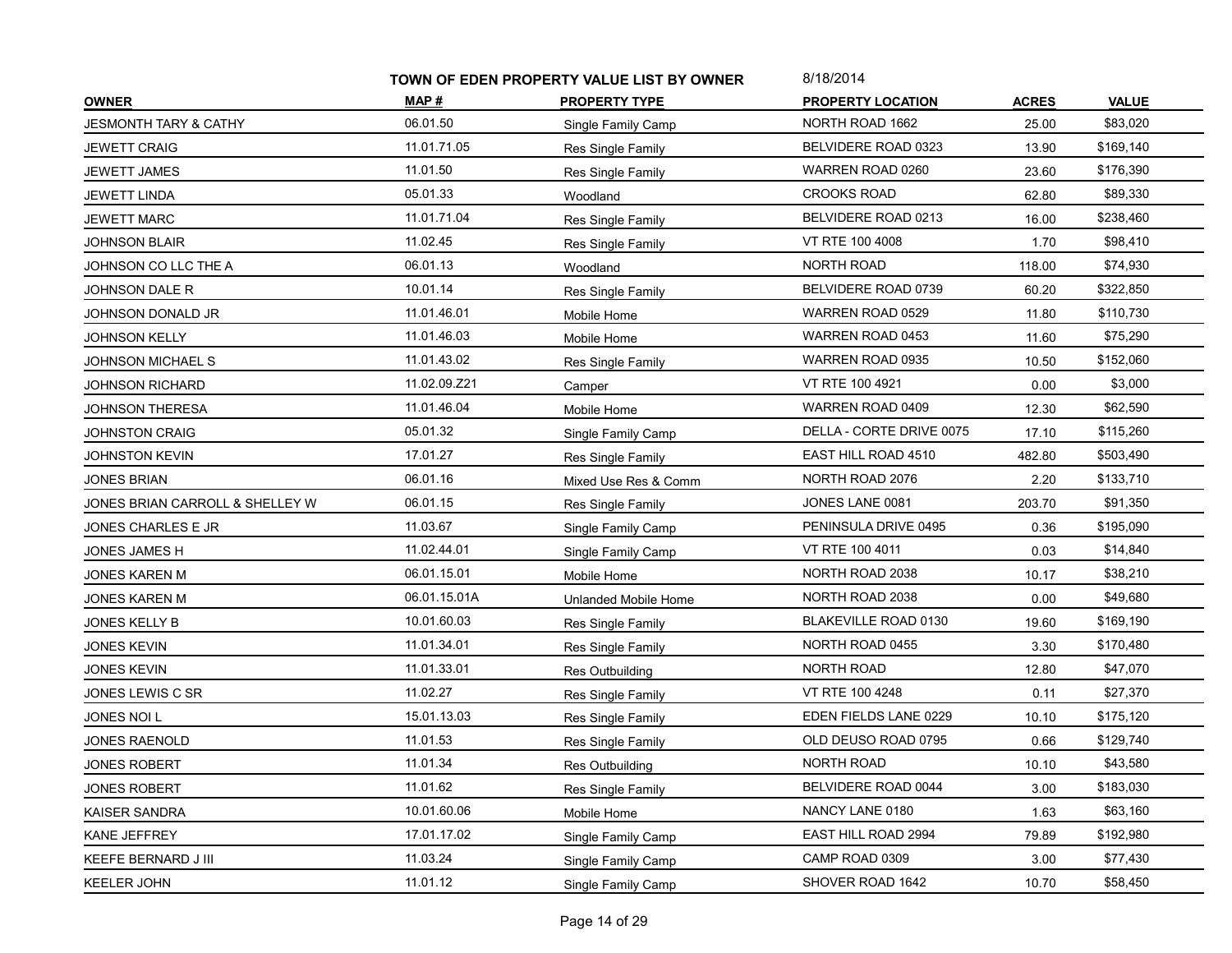|                                | TOWN OF EDEN PROPERTY VALUE LIST BY OWNER |                           | 8/18/2014                   |              |              |
|--------------------------------|-------------------------------------------|---------------------------|-----------------------------|--------------|--------------|
| <b>OWNER</b>                   | MAP #                                     | <b>PROPERTY TYPE</b>      | <b>PROPERTY LOCATION</b>    | <b>ACRES</b> | <b>VALUE</b> |
| <b>KELLOGG TERRY</b>           | 11.01.96                                  | Res Single Family         | <b>BLAKEVILLE ROAD 1507</b> | 12.20        | \$160,700    |
| <b>KELLY KENNETH</b>           | 05.01.45.01                               | Res Single Family         | KNOWLES FLAT ROAD 2297      | 3.10         | \$217,970    |
| KIDDER ANDREA                  | 11.03.25.01                               | Res Single Family         | VT RTE 100 4647             | 0.25         | \$67,960     |
| KIDDER DONALD                  | 10.01.03.A                                | Unlanded Mobile Home      | <b>BOULDER LANE 0049</b>    | 0.00         | \$6,700      |
| <b>KILBURN CHRISTOPHER</b>     | 11.01.71.14                               | Res Single Family         | VT RTE 100 2379             | 11.00        | \$246,160    |
| KING JENNIFER & DAVID          | 12.01.03.02                               | Open Land                 | <b>VT RTE 100</b>           | 16.50        | \$45,730     |
| KING STEVEN JR                 | 10.01.48.05                               | Mobile Home               | CEDAR LANE 0125             | 1.72         | \$74,730     |
| KITTELL LINDA                  | 11.03.99                                  | Single Family Camp        | PENINSULA DRIVE 0215        | 0.30         | \$342,680    |
| KNAPP JOHN R & SANDRA A        | 11.03.47                                  | Single Family Camp        | LAKE SHORE ROAD 0208        | 0.37         | \$177,490    |
| KNEELAND CRAIG M               | 11.02.06                                  | Res Single Family         | VT RTE 100 5047             | 1.40         | \$190,670    |
| KNEELAND DAVID & SHERRIANNE    | 06.01.37                                  | Res Single Family         | NORTH ROAD 1979             | 20.15        | \$229,410    |
| KNEELAND RYAN D                | 06.01.37.01                               | Open Land                 | NORTH ROAD                  | 12.40        | \$40,140     |
| <b>KNEELAND SUSAN</b>          | 14.01.02                                  | Two Camps                 | TREE FARM ROAD 0351         | 11.45        | \$149,990    |
| KNEEN JOHN B                   | 15.01.01                                  | Res Single Family         | VT RTE 100 0967             | 2.80         | \$126,460    |
| KNEEN JOHN B                   | 05.02.01.07                               | Res Outbuilding           | MOUNTAIN VIEW LANE (OFF)    | 1.30         | \$23,660     |
| KNEEN JOHN B                   | 11.01.55.01                               | Open Land                 | <b>BELVIDERE ROAD</b>       | 0.55         | \$5,500      |
| <b>KNOTT ANNE</b>              | 16.01.24.07                               | Single Family Camp        | MARJORIE DRIVE 1032         | 1.00         | \$149,980    |
| KUCK ROBERT J JR               | 05.01.28                                  | Single Family Camp        | BELVIDERE ROAD 4329         | 40.30        | \$52,550     |
| KUTZERA STEPHEN E              | 02.01.03                                  | Single Family Camp        | EDSEL RICH ROAD 0672        | 68.90        | \$81,630     |
| LABOUNTY EUGENE                | 09.01.02                                  | Single Family Camp        | TREE FARM ROAD 1696         | 1.40         | \$60,390     |
| <b>LACASSE RAYMOND F</b>       | 05.01.18                                  | Res Single Family         | RABBIT RUN DRIVE 0148       | 11.00        | \$236,340    |
| LACKEY FRANK                   | 10.01.16                                  | Woodland                  | <b>BELVIDERE ROAD</b>       | 294.00       | \$104,440    |
| LACKIE CHRISTOPHER J           | 11.01.49                                  | Res Single Family         | BELVIDERE ROAD 0820         | 20.40        | \$102,650    |
| <b>LACROIX FRED</b>            | 10.01.67                                  | Open Land                 | CLIFFORD THOMPSON ROAD      | 5.80         | \$34,190     |
| LAFRANCE TRACY                 | 10.01.86                                  | Res Single Family         | SPRUCE LANE 0317            | 2.59         | \$173,290    |
| LAGUE ANDREW                   | 12.01.03.01                               | Single Family Camp        | <b>HEMLOCK LN 0547</b>      | 29.51        | \$84,040     |
| <b>LAGUE MICHAEL</b>           | 12.01.03                                  | Res Single Family         | VT RTE 100 5735             | 27.81        | \$189,310    |
| LAGUE TINA                     | 12.01.03.03A                              | Unlanded Mobile Home      | HEMLOCK LN 0061             | 0.00         | \$13,760     |
| LAKE EDEN HIDEAWAY LLC         | 12.01.09.02                               | Single Family Camp        | VT RTE 100 5638             | 2.25         | \$475,970    |
| <b>LAMBERT BRIEN</b>           | 15.02.06                                  | Res Single Family         | SPRUCE LANE 0429            | 2.27         | \$192,760    |
| <b>LAMBERT THOMAS L</b>        | 11.03.12                                  | Single Family Camp        | BARROWS LOOP ROAD 0053      | 0.25         | \$75,120     |
| <b>LANDRY DENNIS</b>           | 11.02.38                                  | <b>Commercial General</b> | INGALLS ROAD 0019           | 0.20         | \$55,430     |
| LANDRY GRIMES JULIA O & DENNIS | 11.02.28                                  | Res Single Family         | VT RTE 100 4227             | 0.45         | \$106,000    |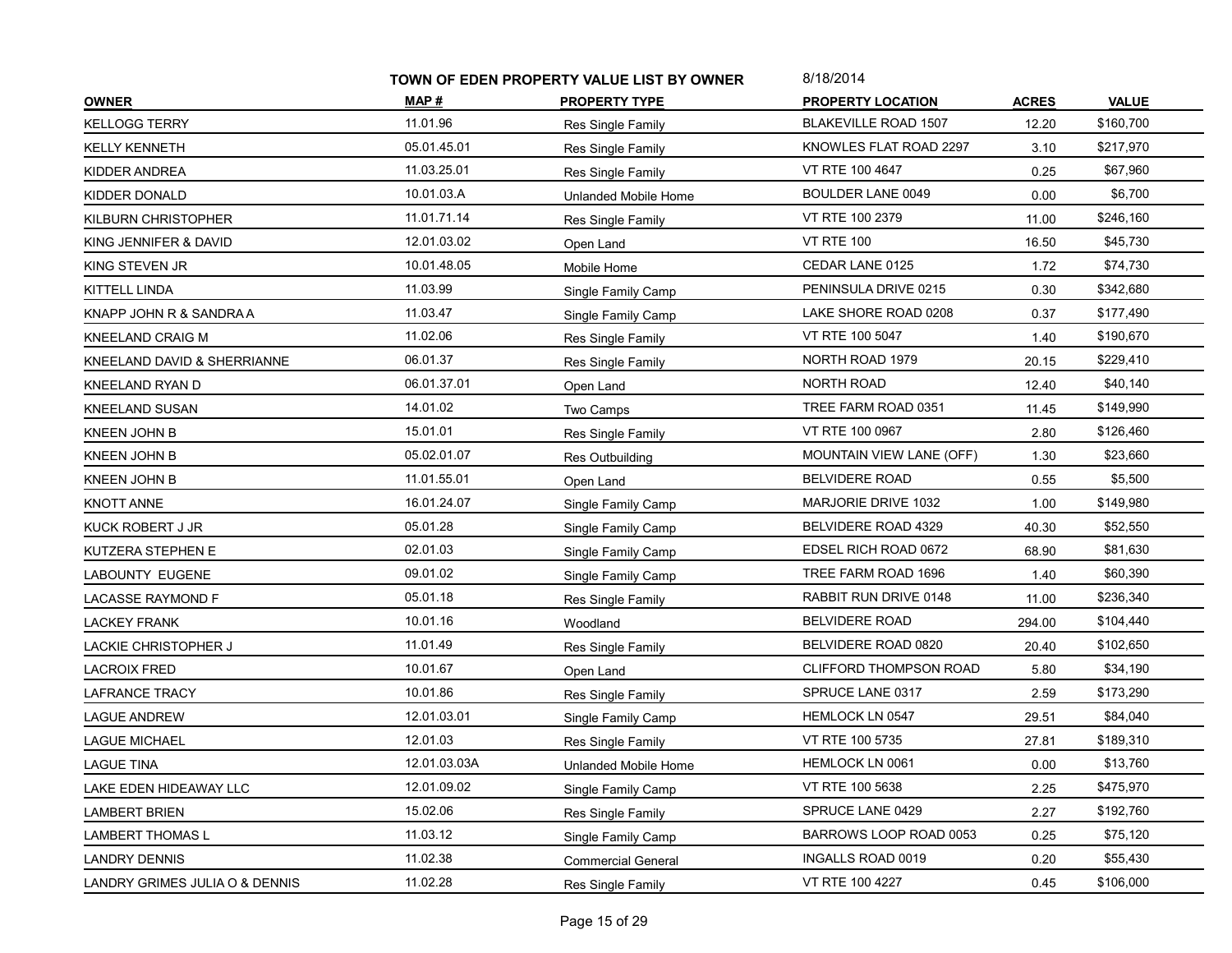|                                 | TOWN OF EDEN PROPERTY VALUE LIST BY OWNER |                      | 8/18/2014                |              |              |
|---------------------------------|-------------------------------------------|----------------------|--------------------------|--------------|--------------|
| <b>OWNER</b>                    | MAP #                                     | <b>PROPERTY TYPE</b> | <b>PROPERTY LOCATION</b> | <b>ACRES</b> | <b>VALUE</b> |
| <b>LANDRY JULIA</b>             | 11.02.39                                  | Res Outbuilding      | NORTH ROAD 0017          | 0.30         | \$10,620     |
| LANE WENDY                      | 15.01.17                                  | Res Single Family    | COOPER HILL ROAD 2355    | 10.30        | \$222,400    |
| <b>LANGLOIS DAVID</b>           | 06.01.51                                  | Res Single Family    | NORTH ROAD 1560          | 14.43        | \$165,420    |
| LANGLOIS GEORGE SR              | 11.02.44                                  | Res Single Family    | VT RTE 100 4013          | 0.98         | \$71,070     |
| LANGLOIS JESSE                  | 11.02.52.01                               | Res Single Family    | OLIN DRIVE 0070          | 1.10         | \$92,910     |
| LANGLOIS ROGER L                | 10.01.20                                  | Mobile Home          | WHITE ROAD 1401          | 2.50         | \$48,520     |
| LANGLOIS ROGER L                | 10.01.51                                  | Res Single Family    | OLD DEUSO ROAD 0334-0152 | 13.50        | \$410,550    |
| LANGLOIS THOMAS L SR            | 10.01.05                                  | Res Single Family    | KNOWLES FLAT ROAD 2125   | 10.00        | \$227,530    |
| LANPHER ROLLAND M               | 06.01.12                                  | Single Family Camp   | NORTH ROAD 2370          | 18.00        | \$65,140     |
| <b>LAROSE FERN</b>              | 15.01.06                                  | Res Single Family    | OBER HILL ROAD 0079      | 16.30        | \$141,630    |
| <b>LAROSE RHETT</b>             | 15.01.05                                  | Res Single Family    | OBER HILL ROAD 0030      | 0.50         | \$121,340    |
| <b>LAROSE WANDA</b>             | 15.01.06.A                                | Unlanded Mobile Home | VT RTE 100 0125          | 0.00         | \$13,060     |
| LARSEN JACQUELINE               | 11.03.82.01                               | Res Single Family    | HOWE DRIVE 0096          | 0.40         | \$305,060    |
| <b>LASKEY DAVID</b>             | 13.01.04                                  | Single Family Camp   | ALBANY ROAD 1137         | 12.10        | \$56,340     |
| LATHE DAVID P                   | 10.01.63.30D                              | Unlanded Mobile Home | VT RTE 100 1821          | 0.00         | \$56,750     |
| <b>LATHROP ROGER &amp; LORI</b> | 11.02.09.Z30                              | Camper               | VT RTE 100 4921          | 0.00         | \$4,000      |
| <b>LAWRENCE DAVID</b>           | 11.01.85.01                               | Res Single Family    | BLAKEVILLE ROAD 0848     | 3.40         | \$206,560    |
| <b>LEACH DONNA</b>              | 11.03.49                                  | Single Family Camp   | LAKE SHORE ROAD 0278     | 0.70         | \$237,250    |
| <b>LEACH STEVEN G</b>           | 11.03.50                                  | Res Single Family    | LAKE SHORE ROAD 0265     | 0.30         | \$204,440    |
| LEFEVRE LEO                     | 11.02.20.01                               | Open Land            | <b>CAMP ROAD</b>         | 2.24         | \$29,920     |
| LEHOUILLIER RODGER              | 11.01.33.02                               | Res Single Family    | NORTH ROAD 0983          | 8.50         | \$176,900    |
| LEHOUILLIER TINA M              | 15.02.01                                  | Mobile Home          | SPRUCE LANE 0068         | 3.81         | \$116,380    |
| LEITH IAN C                     | 05.01.05                                  | Res Single Family    | BELVIDERE ROAD 4166      | 10.05        | \$135,040    |
| <b>LEONARD JERRY</b>            | 10.01.63.30E                              | Unlanded Mobile Home | WINTER LANE 0104         | 0.00         | \$14,360     |
| LEONE CHARLES A                 | 11.03.11                                  | Res Single Family    | BARROWS LOOP ROAD 0056   | 0.40         | \$167,290    |
| LERICHE LEOPOLD REVOCABLE TRUST | 12.01.53                                  | Res Single Family    | EAST HILL ROAD 1200-1202 | 53.90        | \$144,170    |
| LERICHE LEOPOLD REVOCABLE TRUST | 12.01.54                                  | Mobile Home          | <b>EAST HILL ROAD</b>    | 10.36        | \$106,650    |
| LESOINE GREGORY                 | 11.01.87                                  | Mobile Home          | BLAKEVILLE ROAD 0912     | 1.00         | \$87,880     |
| LEVINE MAX                      | 10.01.35.01                               | Res Single Family    | OLD DEUSO ROAD 0637      | 11.10        | \$175,820    |
| LIDDY DENNIS                    | 11.03.06                                  | Single Family Camp   | <b>BARROWS LANE 0078</b> | 0.40         | \$202,970    |
| LIGHT NORMAN ET AL              | 12.01.23                                  | Single Family Camp   | ALBANY ROAD 0203         | 145.30       | \$73,650     |
| LIMLAW EDNA L                   | 11.01.56                                  | Mobile Home          | OLD DEUSO ROAD 0830      | 1.40         | \$42,580     |
| LIMLAW FREDA J                  | 15.02.11                                  | Res Single Family    | OAK LANE 0016            | 5.23         | \$146,630    |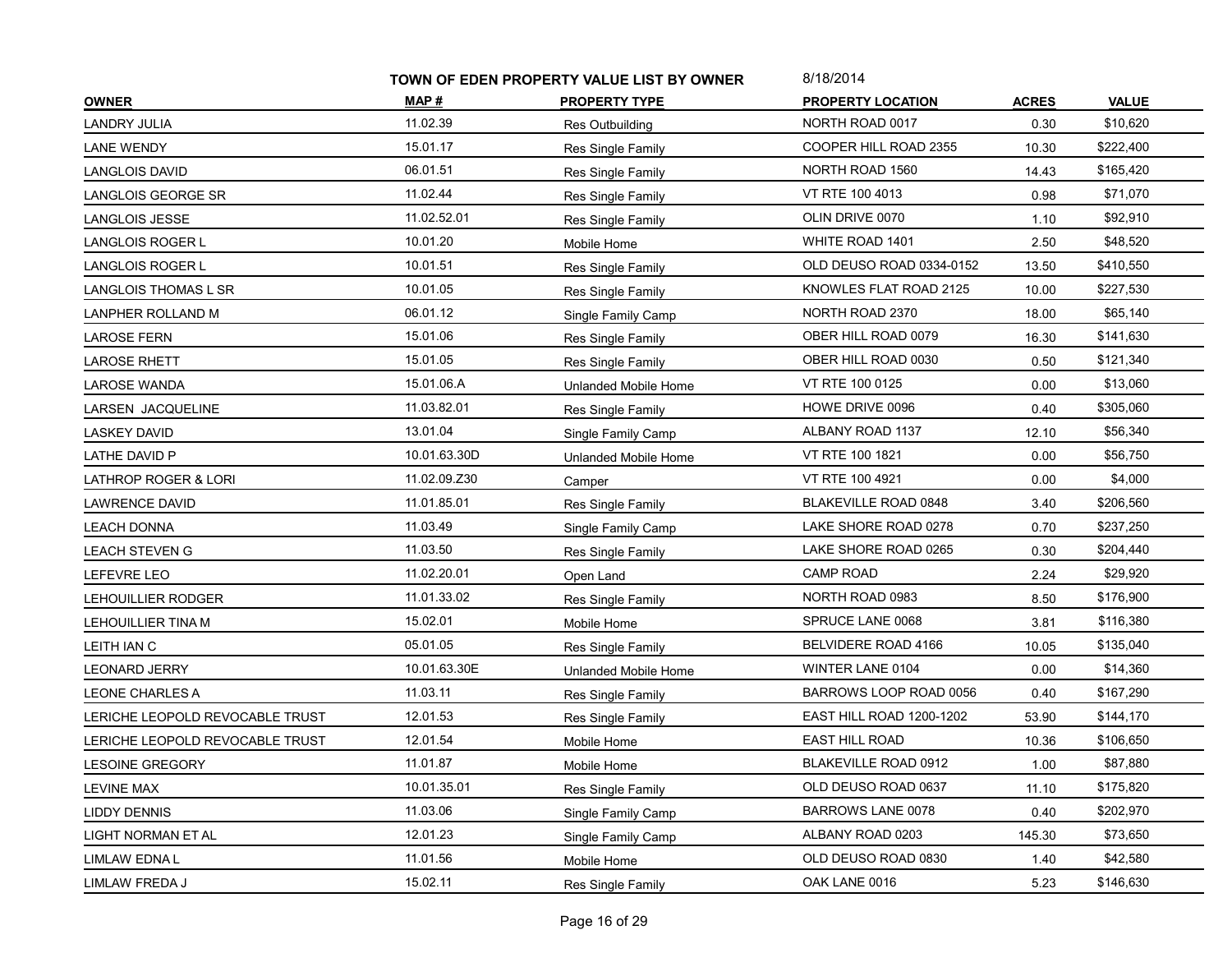|                                      | TOWN OF EDEN PROPERTY VALUE LIST BY OWNER |                      | 8/18/2014                    |              |              |
|--------------------------------------|-------------------------------------------|----------------------|------------------------------|--------------|--------------|
| <b>OWNER</b>                         | MAP #                                     | <b>PROPERTY TYPE</b> | <b>PROPERTY LOCATION</b>     | <b>ACRES</b> | <b>VALUE</b> |
| <b>LINDGREN CHAD E</b>               | 15.01.13.01                               | Res Single Family    | EDEN FIELDS LANE 0076        | 10.10        | \$207,040    |
| <b>LIS ANTONI</b>                    | 11.02.64                                  | Res Single Family    | EAST HILL ROAD 1062          | 27.00        | \$206,330    |
| LIVINGSTONE JOHN PETER &             | 06.01.19                                  | Woodland             | <b>OLD MINES ROAD</b>        | 91.80        | \$82,950     |
| LOCKAMY LYNDA                        | 11.02.52.08                               | Mobile Home          | OLIN DRIVE 0201              | 2.32         | \$95,480     |
| <b>LOCKE KRAIG A</b>                 | 10.01.48.06                               | Mobile Home          | CEDAR LANE 0115              | 1.87         | \$90,540     |
| <b>LONG BRIAN</b>                    | 10.01.53                                  | Mobile Home          | VT RTE 100 2337              | 10.25        | \$60,630     |
| LONGE BRYCE                          | 10.01.36.03                               | Res Single Family    | KNOWLES FLAT ROAD 0711       | 1.70         | \$99,570     |
| LONGE BRYCE & DEB                    | 11.02.09.Z74                              | Camper               | VT RTE 100 4921              | 0.00         | \$11,000     |
| LONGLEY CEDRIC                       | 10.01.43                                  | Res Single Family    | WESCOM ROAD 0095             | 1.67         | \$143,730    |
| LONGLEY CEDRIC                       | 11.01.29                                  | Single Family Camp   | VALLEY VIEW DRIVE 0447       | 10.70        | \$40,280     |
| LONGLEY JULIE                        | 10.01.45.04                               | Mobile Home          | TOWLE DRIVE 0170             | 1.70         | \$49,210     |
| LONGLEY RACHAL A                     | 15.02.14                                  | Res Single Family    | SPRUCE LANE 0430             | 2.94         | \$205,400    |
| LOUKES TIMOTHY SCOTT                 | 05.01.03                                  | Res Single Family    | BELVIDERE ROAD 4332          | 10.44        | \$78,960     |
| LOVERING SUSAN B                     | 06.01.25                                  | Woodland             | <b>WARREN ROAD</b>           | 125.00       | \$110,100    |
| LOWE ROBERT                          | 11.01.83.01                               | Res Single Family    | TATRO DRIVE 0168             | 14.80        | \$103,820    |
| LOWE ROBERT & SUE                    | 11.02.09.Z31                              | Camper               | VT RTE 100 4921              | 0.00         | \$5,000      |
| <b>LOWERISON KENNETH</b>             | 10.01.80.02                               | Res Single Family    | CHERRY LANE 0027             | 1.10         | \$146,800    |
| LUCE STEPHEN E                       | 11.03.78                                  | Single Family Camp   | HOWE DRIVE 0150              | 0.52         | \$234,920    |
| <b>LUSSIER ANTHONY</b>               | 12.01.06                                  | Single Family Camp   | <b>BIRCH DRIVE 0019-0075</b> | 2.20         | \$239,850    |
| LUTTRELL, RICHARD B                  | 11.02.13.02                               | Open Land            | <b>NORTH ROAD</b>            | 1.06         | \$23,480     |
| LYON CASEY                           | 05.01.47.02                               | Res Single Family    | <b>WARREN ROAD 1838</b>      | 9.10         | \$177,780    |
| LYON KIMBERLY M                      | 17.01.02                                  | Res Single Family    | EAST HILL ROAD 2383          | 11.40        | \$159,370    |
| <b>MACE WILLIAM</b>                  | 11.03.54.01                               | Res Single Family    | CAROLYN LANE 0061            | 2.90         | \$305,900    |
| MACFARLANE CONSTANCE T               | 06.01.44                                  | Res Single Family    | NORTH ROAD 1353              | 10.10        | \$150,230    |
| <b>MACHIA ERIC</b>                   | 11.02.80.01                               | Mobile Home          | EAST HILL ROAD 1070          | 10.10        | \$77,490     |
| <b>MACHIA FLORENCE</b>               | 11.01.86                                  | Camp                 | <b>TATRO DRIVE</b>           | 5.50         | \$30,860     |
| <b>MACHIA RANDY D</b>                | 05.01.45.08                               | Res Single Family    | KNOWLES FLAT ROAD 2415       | 21.00        | \$198,070    |
| MACHIA RICKY A                       | 05.01.32.03                               | Res Single Family    | DELLA - CORTE DRIVE 0128     | 13.00        | \$177,190    |
| <b>MACHIA STANLEY H</b>              | 11.02.48                                  | Mobile Home          | EAST HILL ROAD 0098          | 2.50         | \$59,520     |
| MACHIA STANLEY H SR & STEVEN R       | 11.01.88                                  | Res Single Family    | <b>BULLARD LANE 0014</b>     | 2.25         | \$121,980    |
| <b>MACHIA STEVEN</b>                 | 11.01.67                                  | Res Single Family    | PARSONAGE ROAD 0019          | 1.34         | \$132,140    |
| <b>MACHONIS KEN &amp; CLARA JEAN</b> | 11.02.09.Z67                              | Camper               | VT RTE 100 4921              | 0.00         | \$1,000      |
| <b>MACHONIS KEN &amp; CLARA JEAN</b> | 11.02.09.Z26                              | Camper               | VT RTE 100 4921              | 0.00         | \$3,500      |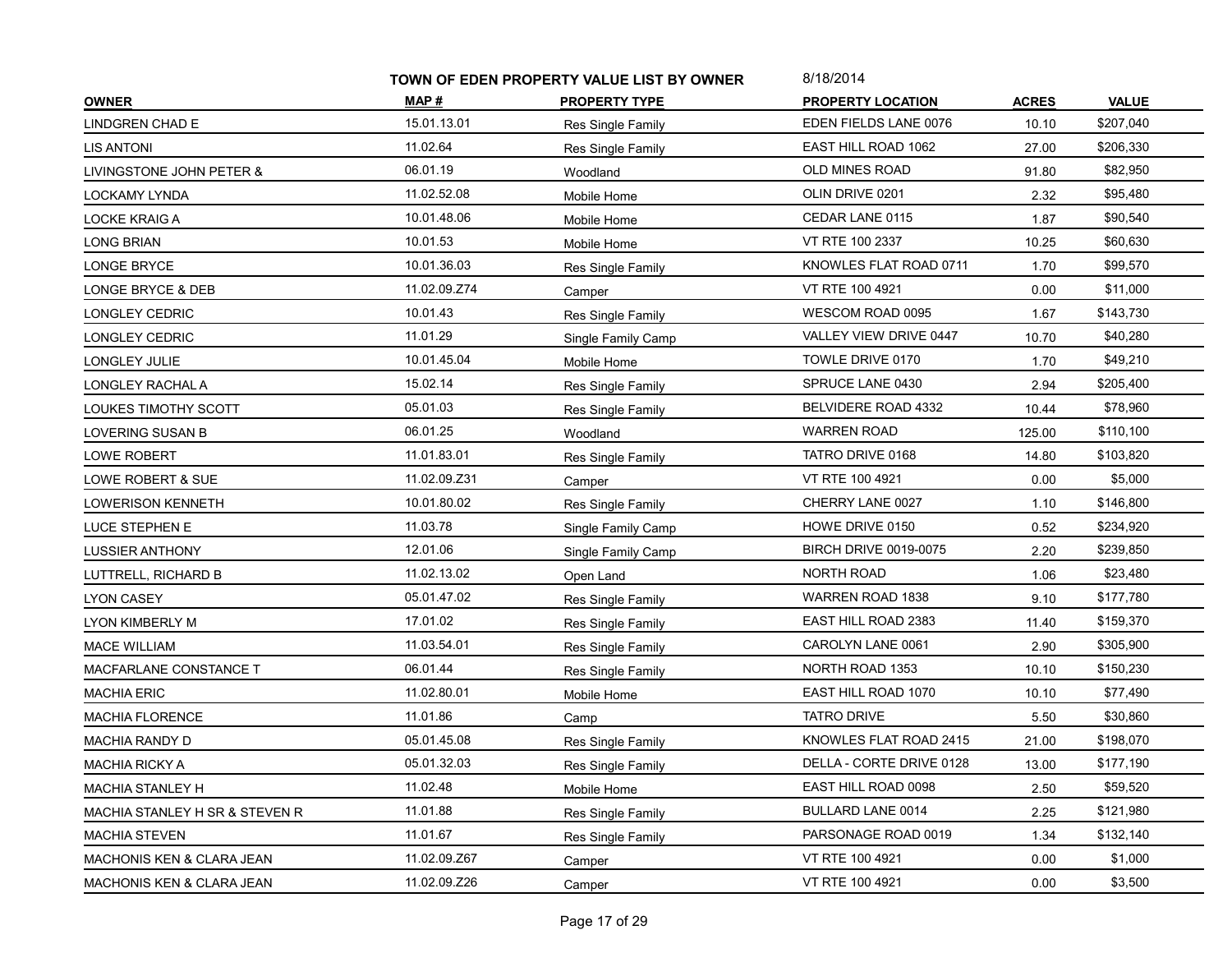|                               | TOWN OF EDEN PROPERTY VALUE LIST BY OWNER |                           | 8/18/2014                   |              |              |
|-------------------------------|-------------------------------------------|---------------------------|-----------------------------|--------------|--------------|
| <b>OWNER</b>                  | MAP #                                     | <b>PROPERTY TYPE</b>      | <b>PROPERTY LOCATION</b>    | <b>ACRES</b> | <b>VALUE</b> |
| <b>MACK JAMES R</b>           | 11.01.43.04                               | Res Single Family         | <b>WARREN ROAD 0729</b>     | 4.90         | \$155,040    |
| MACNEE TIMOTHY J & ANNE L H   | 12.01.41                                  | Res Single Family         | VT RTE 100 5396             | 2.70         | \$326,470    |
| <b>MAD RIVER EQUITIES LLC</b> | 11.02.03                                  | Res Single Family         | DURIVAGE DRIVE 0035         | 1.32         | \$239,100    |
| <b>MAD RIVER EQUITIES LLC</b> | 12.01.04                                  | Open Land                 | LAKEVIEW DRIVE              | 1.36         | \$127,030    |
| <b>MAHEUX ROLAND</b>          | 11.03.75.01                               | Single Family Camp        | PENINSULA DRIVE 0545        | 0.83         | \$224,560    |
| MANCHESTER INVESTMENTS INC    | 07.01.03                                  | Woodland                  | <b>VT RTE 100</b>           | 25.40        | \$3,000      |
| MANCHESTER INVESTMENTS INC    | 12.01.39                                  | Single Family Camp        | <b>BACKSHORE DRIVE 0771</b> | 2.98         | \$241,150    |
| MANNING BERT F                | 06.01.05.03                               | Mobile Home               | NORTH ROAD 3038             | 10.90        | \$45,120     |
| MANNING BERT H                | 06.01.05.02                               | Res Single Family         | NORTH ROAD 3088             | 11.60        | \$81,200     |
| <b>MANOSH EDWARD VICTOR</b>   | 15.01.16.04                               | Res Single Family         | COOPER HILL ROAD 2104       | 69.98        | \$224,540    |
| MANOSH H A INC                | 11.02.21                                  | <b>Commercial General</b> | NORTH ROAD                  | 55.70        | \$73,130     |
| MANOSH PROPERTIES LLC         | 11.01.77                                  | Open Land                 | <b>MARY DEUSO ROAD</b>      | 50.80        | \$69,950     |
| MANOSH PROPERTIES LLC         | 13.01.11                                  | Single Family Camp        | ALBANY ROAD 0102            | 18.80        | \$62,740     |
| MANOSH PROPERTIES LLC         | 15.01.13                                  | Open Land                 | SPRUCE LANE                 | 47.20        | \$73,460     |
| <b>MANOSH PROPERTIES LLC</b>  | 15.01.14                                  | Open Land                 | <b>SPRUCE LANE</b>          | 35.60        | \$37,200     |
| <b>MANOSH PROPERTIES LLC</b>  | 15.02.02                                  | Open Land                 | <b>SPRUCE LANE</b>          | 12.14        | \$38,400     |
| MANSFIELD BARRY K             | 16.01.19.01                               | Two Camps                 | GUT POND DRIVE 0159         | 11.60        | \$167,530    |
| <b>MARCKRES HENRY</b>         | 17.01.24                                  | Single Family Camp        | EAST HILL ROAD 4034         | 1.20         | \$39,840     |
| MARCKRES JOHN F & OLETA E     | 17.01.23                                  | Res Single Family         | EAST HILL ROAD 3976         | 4.90         | \$222,840    |
| <b>MARCKRES RAY</b>           | 17.01.22                                  | Single Family Camp        | EAST HILL ROAD 3866         | 0.95         | \$58,880     |
| <b>MARINO RALPH LEON</b>      | 05.01.18.01                               | Mobile Home               | RABBIT RUN DRIVE 0010       | 10.10        | \$170,420    |
| <b>MAROSZ LORI</b>            | 06.01.05.01                               | Open Land                 | NORTH ROAD 3136             | 13.20        | \$41,840     |
| <b>MAROSZ LORI</b>            | 06.01.11                                  | Open Land                 | <b>NORTH ROAD</b>           | 16.47        | \$41,680     |
| MARSH GARY P & DOROTHY        | 11.03.21                                  | Open Land                 | <b>VT RTE 100</b>           | 2.80         | \$30,590     |
| <b>MARTIN ARTHALU</b>         | 11.02.09.Z33                              | Camper                    | VT RTE 100 4921             | 0.00         | \$2,700      |
| MARTIN LEVI D                 | 11.01.05.01                               | Mobile Home               | SHOVER ROAD 1407            | 1.70         | \$150,460    |
| <b>MARTIN ROBERT</b>          | 11.02.09.Z32                              | Camper                    | VT RTE 100 4921             | 0.00         | \$1,000      |
| MARTIN WILLIAM & VIRGINIA     | 11.02.09.Z72                              | Camper                    | VT RTE 100 4921             | 0.00         | \$23,000     |
| <b>MASHIA DANIEL</b>          | 04.01.01                                  | Single Family Camp        | BELVIDERE ROAD 5665         | 12.00        | \$67,380     |
| <b>MASI DAVID A SR</b>        | 11.01.48                                  | Res Single Family         | WARREN ROAD 0247            | 35.40        | \$293,450    |
| MASKELL JORDAN STEPHEN        | 10.01.80.06                               | Res Single Family         | VT RTE 100 1638             | 1.03         | \$174,930    |
| MASKELL JULIE A & JORDAN      | 10.01.80                                  | Open Land                 | VT RTE 100 1638             | 76.37        | \$99,480     |
| MASKELL STEPHEN F             | 10.01.80.01                               | Res Single Family         | VT RTE 100 1636             | 2.50         | \$276,080    |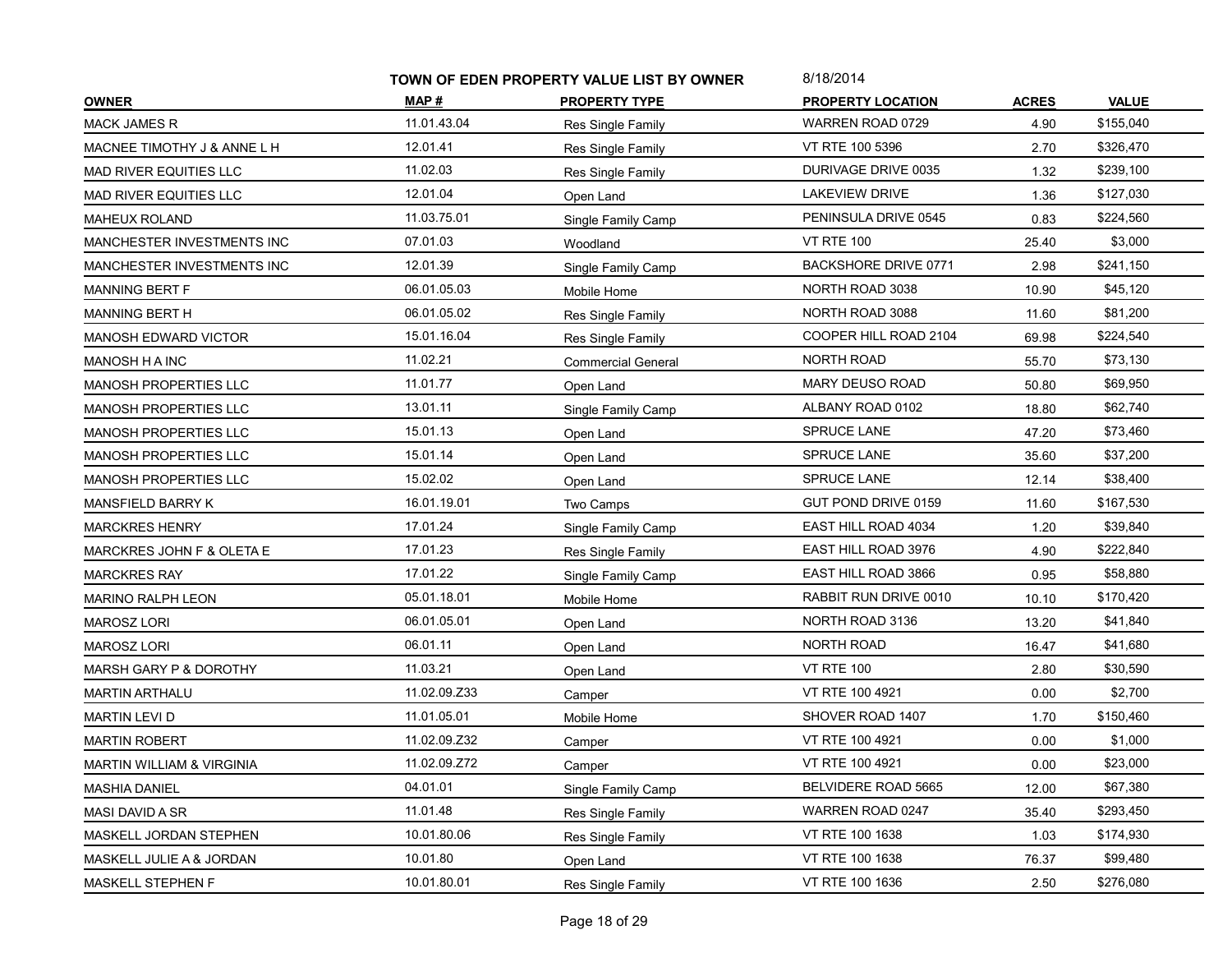|                             | TOWN OF EDEN PROPERTY VALUE LIST BY OWNER |                           | 8/18/2014                   |              |              |
|-----------------------------|-------------------------------------------|---------------------------|-----------------------------|--------------|--------------|
| <b>OWNER</b>                | MAP #                                     | <b>PROPERTY TYPE</b>      | <b>PROPERTY LOCATION</b>    | <b>ACRES</b> | <b>VALUE</b> |
| <b>MASON SHIRLEY A</b>      | 11.01.51                                  | Mobile Home               | BELVIDERE ROAD 0634         | 2.70         | \$138,200    |
| MAYO CECIL E JR             | 16.01.35.01                               | Res Single Family         | COOPER HILL ROAD 0564       | 8.90         | \$81,620     |
| <b>MAYO KEVIN</b>           | 06.01.09.A                                | Unlanded Mobile Home      | NORTH ROAD 2766             | 0.00         | \$16,020     |
| MAYO THEODORE J SR          | 11.01.99.04                               | Open Land                 | OLD SCHOOL HOUSE RD         | 7.20         | \$35,870     |
| MAYO THEODORE J SR          | 11.01.99.03                               | <b>Commercial General</b> | VT RTE 100 3443             | 3.35         | \$149,160    |
| MAYO THEODORE J SR          | 11.02.70                                  | Res Single Family         | GRIGGS ROAD 0019            | 29.30        | \$145,970    |
| MCALLISTER TODD             | 11.01.84                                  | Res Single Family         | TATRO DRIVE 0066            | 0.64         | \$116,880    |
| <b>MCCUIN MEGAN K</b>       | 11.02.22.B                                | Unlanded Mobile Home      | WHITNEY LANE 0110           | 0.00         | \$39,250     |
| <b>MCKNIGHT DALE</b>        | 05.01.40.03                               | Mobile Home               | BAKER ROAD 0345             | 2.40         | \$74,400     |
| <b>MCLEAN BERTHOLD</b>      | 10.01.63.04                               | Mobile Home               | KNOWLES FLAT ROAD 0307      | 0.91         | \$88,310     |
| <b>MCLEAN JOHN</b>          | 11.01.44                                  | Res Single Family         | WARREN ROAD 0832            | 1.10         | \$141,570    |
| <b>MCLEAN MERTON E</b>      | 11.01.37                                  | Res Single Family         | SHOVER ROAD 1314            | 3.90         | \$155,710    |
| <b>MCLEAN RONALD</b>        | 11.01.74                                  | Res Single Family         | <b>BLAKEVILLE ROAD 1097</b> | 1.70         | \$94,820     |
| <b>MCLEAN TYLER</b>         | 06.01.08.02                               | Res Single Family         | STYGLES DRIVE 0030          | 3.80         | \$128,700    |
| MCNAB DAMON D               | 10.01.44                                  | Mobile Home               | TOWLE DRIVE 0283            | 10.00        | \$57,090     |
| MCNAB THOMAS D              | 06.01.10                                  | Mobile Home               | NORTH ROAD 2676             | 1.90         | \$64,860     |
| <b>MCNALL TIMOTHY G</b>     | 06.01.46                                  | Res Single Family         | NORTH ROAD 1916             | 46.30        | \$197,340    |
| MCNEILL ARTHUR A            | 11.01.98                                  | <b>Multiple Dwellings</b> | <b>BLAKEVILLE ROAD 1822</b> | 5.50         | \$178,790    |
| <b>MCNEILL ARTHUR A</b>     | 11.01.71.01                               | Res Single Family         | PARSONAGE ROAD 0048         | 22.38        | \$279,780    |
| MEISENHELDER DEREK          | 11.03.15                                  | Single Family Camp        | BARROWS LOOP ROAD 0028      | 0.20         | \$47,490     |
| <b>MERRIAM ADAM</b>         | 11.02.70.A                                | Res Single Family         | GRIGGS ROAD 0048            | 0.00         | \$6,720      |
| MERRITT EDWARD H REV TRUST  | 16.01.19.03                               | Single Family Camp        | MARJORIE DRIVE 0106         | 2.70         | \$202,230    |
| <b>MESSIER WAYNE</b>        | 06.01.04                                  | Mobile Home               | NORTH ROAD 3013             | 9.70         | \$47,450     |
| <b>MILES PHILIP</b>         | 10.01.12.01                               | Res Single Family         | BELVIDERE ROAD 1082         | 13.90        | \$227,830    |
| MILLARD ELIZABETH B TRUSTEE | 12.01.05                                  | Two Camps                 | LAKEVIEW DRIVE 0056         | 0.30         | \$202,380    |
| MILLER AUDRI J              | 17.01.10.01                               | Res Single Family         | EAST HILL ROAD 3486         | 50.00        | \$244,990    |
| MILLER CRAIG J              | 15.01.16.07                               | Open Land                 | COOPER HILL ROAD 2002       | 45.70        | \$72,340     |
| MILLER E GEOFFREY           | 12.01.42                                  | Single Family Camp        | VT RTE 100 5356             | 2.40         | \$285,220    |
| MILLER JAYNE                | 11.03.54.02                               | Res Single Family         | EAST HILL ROAD 0211         | 0.97         | \$206,400    |
| MILLER LISA M               | 11.01.99.06                               | Mobile Home               | OLD SCHOOL HOUSE RD 0244    | 6.20         | \$69,080     |
| MILLER ROGER ET AL          | 11.03.20                                  | Single Family Camp        | MILLER DRIVE 0035           | 0.40         | \$168,290    |
| MITCHELL MATTHEW            | 11.02.62                                  | Res Single Family         | SOUTH POND ROAD 0735        | 10.10        | \$126,720    |
| MOFFAT JESSE A              | 17.01.10                                  | <b>Multiple Dwellings</b> | EAST HILL ROAD 3227         | 95.30        | \$288,770    |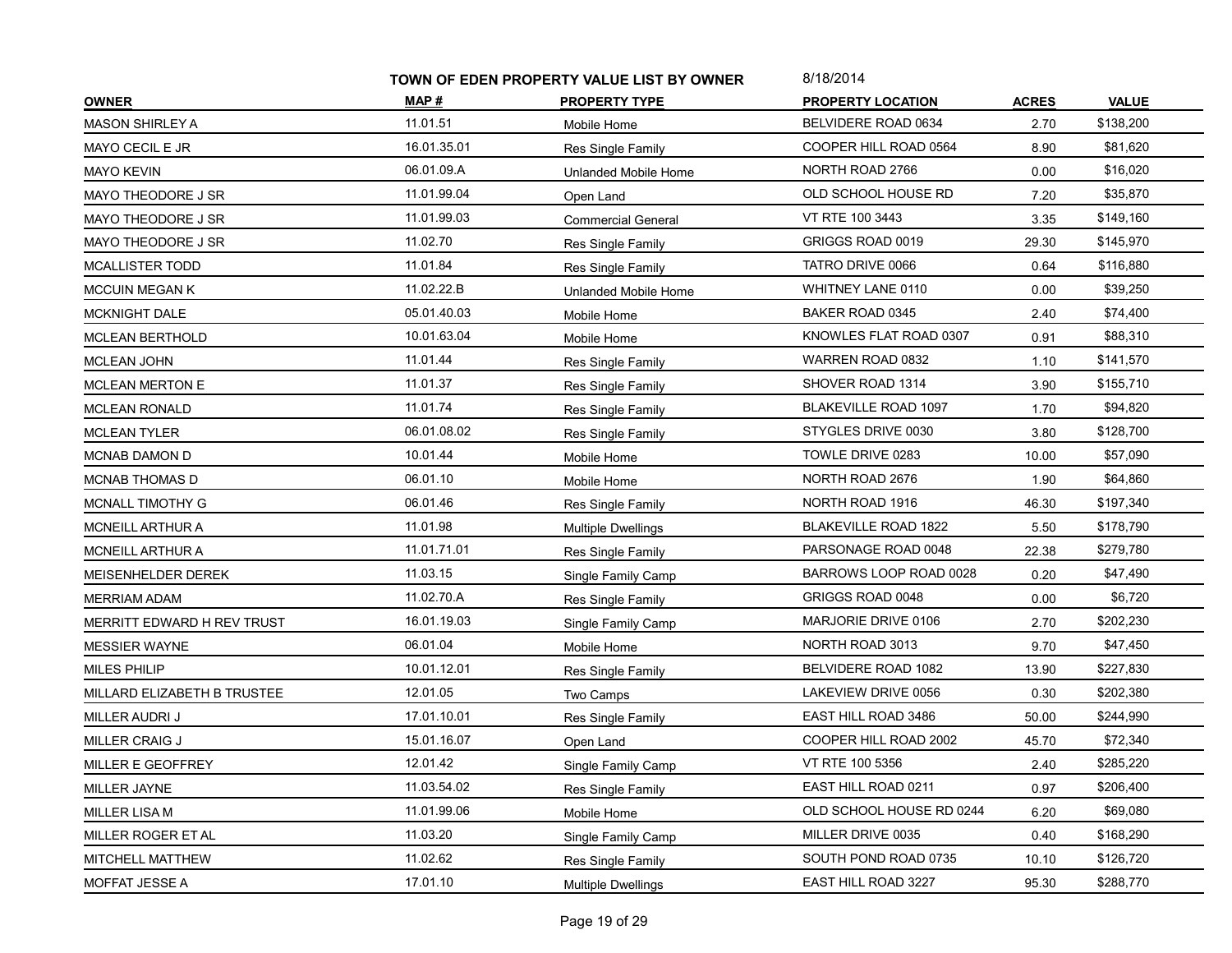|                                 | TOWN OF EDEN PROPERTY VALUE LIST BY OWNER |                      | 8/18/2014                   |              |              |
|---------------------------------|-------------------------------------------|----------------------|-----------------------------|--------------|--------------|
| <b>OWNER</b>                    | MAP#                                      | <b>PROPERTY TYPE</b> | <b>PROPERTY LOCATION</b>    | <b>ACRES</b> | <b>VALUE</b> |
| MONTICELLO RALPH                | 05.01.43                                  | Woodland             | BELVIDERE ROAD 2668         | 95.40        | \$49,480     |
| <b>MONTICELLO RALPH</b>         | 05.01.39                                  | Res Single Family    | CROOKS ROAD 1670            | 179.00       | \$164,000    |
| <b>MORIN GARY R</b>             | 11.01.61.01                               | Res Single Family    | VT RTE 100 3249             | 13.60        | \$117,210    |
| <b>MORIN GUY</b>                | 11.01.61                                  | Res Single Family    | VT RTE 100 2995             | 76.50        | \$210,730    |
| <b>MORIN HAYDEN</b>             | 10.01.17                                  | Res Single Family    | KNOWLES FLAT ROAD 1222      | 172.90       | \$249,610    |
| MORIN HAYDEN D & DORIS R        | 05.01.40                                  | Farm Operating       | <b>CROOKS ROAD 1221</b>     | 107.20       | \$230,330    |
| MORIN JEFFREY L                 | 15.01.16.06                               | Single Family Camp   | COOPER HILL ROAD 1990       | 10.50        | \$39,790     |
| MORIN JEFFREY LEE               | 06.01.14                                  | Res Single Family    | <b>NORTH ROAD 2344</b>      | 9.10         | \$176,850    |
| <b>MORIN MARK H</b>             | 05.01.40.01                               | Mobile Home          | BAKER ROAD 0167             | 2.70         | \$103,870    |
| <b>MORIN PHILLIP</b>            | 10.01.73                                  | Mobile Home          | CLIFFORD THOMPSON ROAD 006  | 3.30         | \$66,100     |
| <b>MORIN RICKY L</b>            | 05.01.40.02                               | Res Single Family    | BAKER ROAD 0219             | 3.00         | \$167,350    |
| <b>MORIN RONALD</b>             | 11.01.91                                  | Res Single Family    | <b>BLAKEVILLE ROAD 1056</b> | 4.60         | \$70,230     |
| <b>MORIN ROY JR</b>             | 10.01.17.02A                              | Res Single Family    | KNOWLES FLAT ROAD 1387      | 0.00         | \$60,720     |
| <b>MORIN SANDRA</b>             | 10.01.17.01                               | Open Land            | KNOWLES FLAT ROAD 1421      | 0.35         | \$810        |
| <b>MORIN SANDRA</b>             | 10.01.17.02                               | Mobile Home          | KNOWLES FLAT ROAD           | 1.20         | \$32,810     |
| <b>MORIN SANDRA</b>             | 10.01.17.02B                              | Unlanded Mobile Home | KNOWLES FLAT ROAD 1421      | 0.00         | \$24,220     |
| <b>MORRILL BRIAN</b>            | 11.01.41.04A                              | Unlanded Mobile Home | SHOVER ROAD 0805            | 0.00         | \$19,940     |
| MORROW RICHARD E                | 11.02.14                                  | Res Single Family    | NORTH ROAD 0360             | 1.50         | \$119,530    |
| <b>MORSE HAROLD</b>             | 10.01.19.01                               | Res Single Family    | WHITE ROAD 1483             | 1.14         | \$132,590    |
| MORSE JONATHAN                  | 11.02.68                                  | Res Single Family    | GRIGGS ROAD 0235            | 5.07         | \$173,500    |
| MORSE NANCY D & FIELDER BARBARA | 11.03.84                                  | Single Family Camp   | BACKSHORE DRIVE 0301        | 1.00         | \$226,470    |
| MORWAY NORMAN E & MONIQUE F     | 05.01.44                                  | Res Single Family    | BELVIDERE ROAD 2525         | 51.50        | \$278,440    |
| MOYER BONNIE L.                 | 11.01.58.02                               | Res Single Family    | OLD DEUSO ROAD 0696         | 1.98         | \$158,760    |
| MURDOUGH KEVIN G                | 11.03.98                                  | Single Family Camp   | PENINSULA DRIVE 0247        | 0.80         | \$236,830    |
| <b>MURPHY EILEEN</b>            | 11.01.54                                  | Res Single Family    | OLD DEUSO ROAD 0771         | 0.75         | \$71,770     |
| <b>MURRAY LEEANN</b>            | 11.02.09.Z39                              | Camper               | VT RTE 100 4921             | 0.00         | \$3,500      |
| <b>NAIAD ASSOCIATES</b>         | 11.01.52                                  | Open Land            | <b>BELVIDERE ROAD</b>       | 5.40         | \$23,600     |
| NATIVE-VEST PROPERTIES LLC      | 13.01.09                                  | Woodland             | ALBANY ROAD 0501            | 168.20       | \$135,060    |
| NECKERS MATTHEW                 | 11.02.53                                  | Res Single Family    | EARLE LANE 0074             | 12.70        | \$150,710    |
| NETTLES EUGENE E                | 11.01.97                                  | Res Single Family    | <b>BLAKEVILLE ROAD 1649</b> | 5.10         | \$153,840    |
| NILES ERIC JENNIFER             | 11.03.94                                  | Res Single Family    | PENINSULA DRIVE 0209        | 0.40         | \$250,180    |
| <b>NILES JUSTIN</b>             | 11.02.13.01                               | Res Single Family    | NORTH ROAD 0378             | 1.30         | \$100,870    |
| NILES TABITHA                   | 15.02.13                                  | Mobile Home          | SPRUCE LANE 0418            | 14.41        | \$126,760    |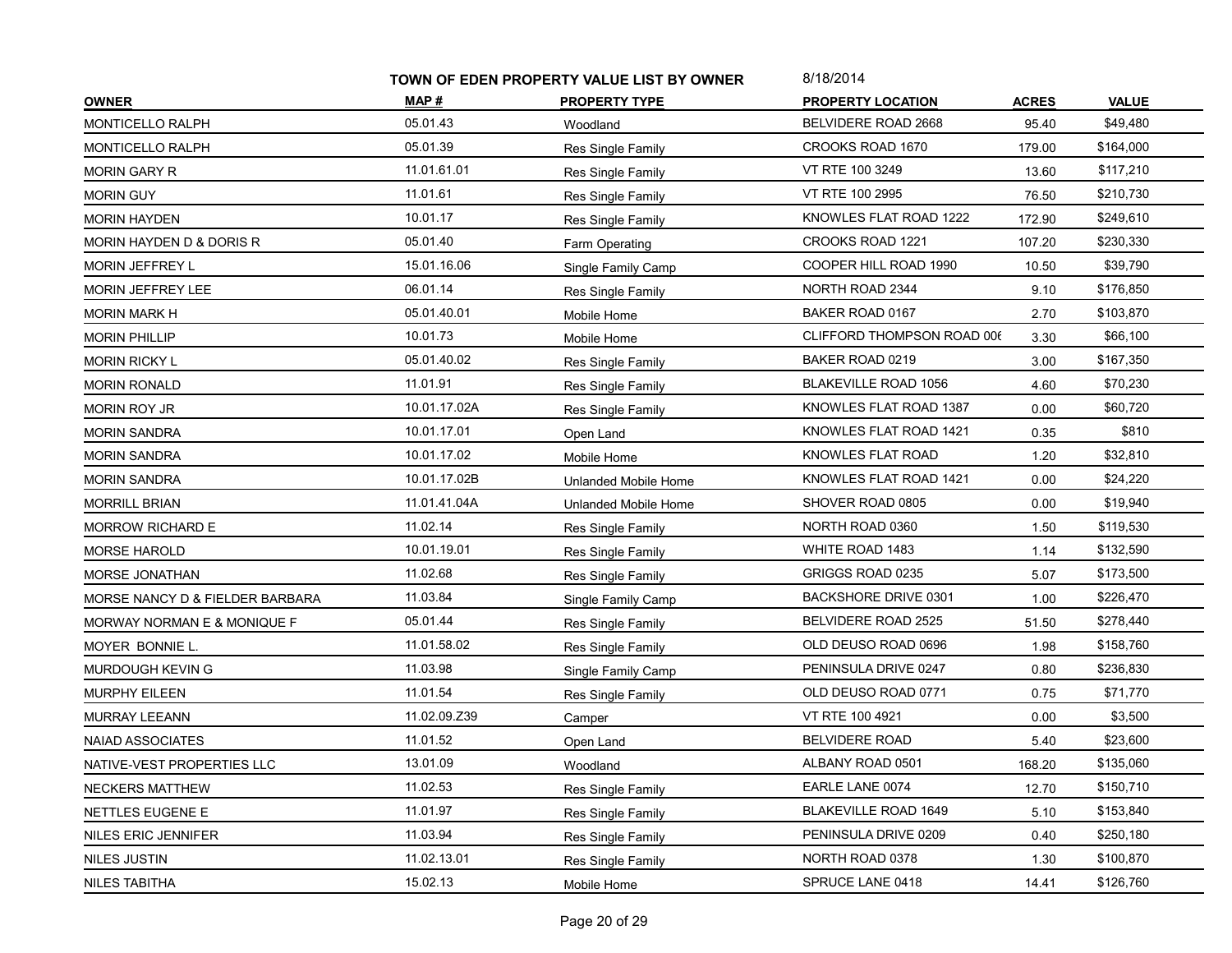|                                   | TOWN OF EDEN PROPERTY VALUE LIST BY OWNER |                           | 8/18/2014                      |              |              |
|-----------------------------------|-------------------------------------------|---------------------------|--------------------------------|--------------|--------------|
| <b>OWNER</b>                      | MAP #                                     | <b>PROPERTY TYPE</b>      | <b>PROPERTY LOCATION</b>       | <b>ACRES</b> | <b>VALUE</b> |
| <b>NILSEN COLLEEN</b>             | 05.01.47                                  | Res Single Family         | WARREN ROAD 1853               | 29.60        | \$170,250    |
| NOAH LYNN H                       | 11.01.04                                  | Res Single Family         | SHOVER ROAD 1679               | 0.93         | \$140,350    |
| NOAH LYNN REVOCABLE TRUST         | 06.01.27                                  | Res Single Family         | <b>HUTCHINS LANE 0175</b>      | 333.67       | \$292,910    |
| NOPOLA MARTIN                     | 11.01.43.01                               | Res Single Family         | WARREN ROAD 0959               | 16.50        | \$130,760    |
| NORMANDY DORIS M ESTATE OF        | 05.02.01.01                               | Mobile Home               | <b>MOUNTAIN VIEW LANE 0068</b> | 1.50         | \$74,110     |
| <b>NORTH NELSON</b>               | 11.01.11                                  | Mobile Home               | SHOVER ROAD 1640               | 10.60        | \$75,410     |
| NUTTING JOHN                      | 11.02.16                                  | Res Single Family         | NORTH ROAD 0326                | 1.40         | \$64,930     |
| NYE BARBARA & SUSAN               | 11.03.08                                  | Single Family Camp        | <b>BARROWS LANE 0062</b>       | 0.30         | \$143,280    |
| O HEAR IAN K                      | 10.01.27.02                               | Mobile Home               | PARONTO ROAD 0048              | 2.15         | \$71,510     |
| O HEAR PATRICK                    | 11.01.78                                  | Res Single Family         | <b>BLAKEVILLE ROAD 0440</b>    | 1.50         | \$74,020     |
| <b>OBRIEN LINDA</b>               | 13.01.03                                  | Single Family Camp        | ALBANY ROAD 1175               | 24.00        | \$53,390     |
| <b>OBRIEN WILLIAM</b>             | 11.03.42                                  | Single Family Camp        | LAKE SHORE ROAD 0114           | 0.30         | \$188,170    |
| OETZEL WILLIAM J                  | 11.01.22                                  | Res Single Family         | NORTH ROAD 1101                | 50.90        | \$167,690    |
| <b>ONEIL STEVE</b>                | 11.01.71.10                               | Res Single Family         | SHOVER ROAD 0111               | 17.00        | \$193,400    |
| ORAM ROBERT                       | 12.01.03.03                               | Res Single Family         | <b>HEMLOCK LN 0110</b>         | 1.80         | \$116,540    |
| <b>OSBORNE JOHN</b>               | 11.01.24                                  | Open Land                 | NORTH ROAD                     | 30.50        | \$52,220     |
| <b>OWEN PENELOPE RUTH</b>         | 11.01.58.01                               | Res Single Family         | OLD DEUSO ROAD 0697            | 2.12         | \$29,550     |
| PAGE RUSSEL S REVOCABLE TRUST     | 11.03.04                                  | Single Family Camp        | VT RTE 100 4712                | 3.20         | \$223,050    |
| PALIN JIM & LORETTA               | 11.02.09.Z40                              | Camper                    | VT RTE 100 4921                | 0.00         | \$5,300      |
| PALLOTTA LEONARD D                | 12.01.34                                  | Single Family Camp        | <b>BACKSHORE DRIVE 0481</b>    | 0.60         | \$251,500    |
| PAPE DOROTHY ESTATE               | 10.01.54                                  | Res Single Family         | VT RTE 100 2207                | 2.20         | \$117,720    |
| PARISH OF MOST HOLY NAME OF JESUS | 11.01.66                                  | Religious                 | VT RTE 100 2837                | 2.05         | \$208,650    |
| PARKER & STEARNS INC              | 16.01.02                                  | Woodland                  | <b>TATRO DRIVE</b>             | 59.00        | \$6,970      |
| PARKER & STEARNS INC              | 05.01.14                                  | Woodland                  | <b>OLD MINES ROAD</b>          | 104.60       | \$97,590     |
| PARKER CYRUS E & PERRY E          | 05.01.14.01                               | Single Family Camp        | OLD MINES ROAD 0812            | 10.00        | \$63,170     |
| PARKER H CHANDLER                 | 16.01.26                                  | Single Family Camp        | MARJORIE DRIVE 1038            | 4.60         | \$192,510    |
| PARKER RICHARD A                  | 11.02.37                                  | Res Single Family         | <b>INGALLS ROAD 0065</b>       | 1.00         | \$160,820    |
| PARONTO HAROLD ESTATE OF          | 10.01.24                                  | Single Family Camp        | WHITE ROAD 1101                | 49.50        | \$95,660     |
| PARRETT JOSEPH L                  | 06.01.39                                  | Res Single Family         | NORTH ROAD 1725                | 35.10        | \$171,130    |
| PARROSS INVESTMENT INC            | 11.03.66                                  | Res Single Family         | PENINSULA DRIVE 0493           | 0.30         | \$300,960    |
| PATCH JEREMIAH C                  | 11.02.10.02                               | Res Single Family         | CHANEY DRIVE 0025              | 2.10         | \$104,850    |
| PATCH JEREMIAH C                  | 10.01.60.08                               | <b>Commercial General</b> | NANCY LANE 0023                | 0.87         | \$170,620    |
| PATCH JEREMIAH C                  | 20.01.03                                  | Single Family Camp        | SOUTH EAST (REMOTE)            | 6.20         | \$35,570     |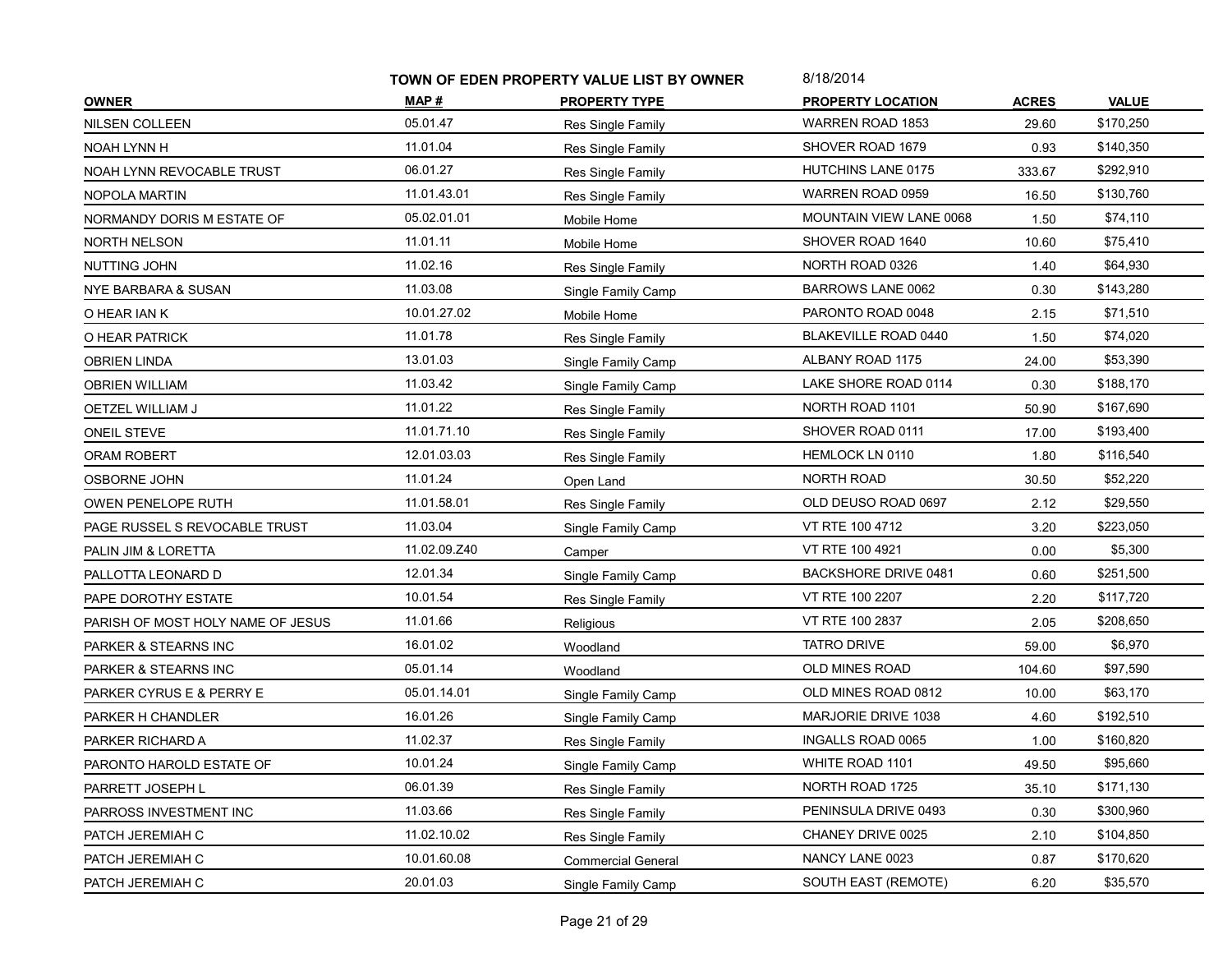|                                    | TOWN OF EDEN PROPERTY VALUE LIST BY OWNER |                          | 8/18/2014                   |              |              |
|------------------------------------|-------------------------------------------|--------------------------|-----------------------------|--------------|--------------|
| <b>OWNER</b>                       | MAP #                                     | <b>PROPERTY TYPE</b>     | <b>PROPERTY LOCATION</b>    | <b>ACRES</b> | <b>VALUE</b> |
| PATCH WILLIAM                      | 20.01.02                                  | Single Family Camp       | SOUTH EAST (REMOTE)         | 6.70         | \$36,550     |
| PEAKE CINDY J                      | 11.01.46.02                               | Res Single Family        | WARREN ROAD 0523            | 11.40        | \$81,940     |
| PEATMAN CINDY M                    | 11.02.69                                  | Res Single Family        | GRIGGS ROAD 0187            | 4.10         | \$140,020    |
| PECK HARRY                         | 17.01.05.02                               | Mobile Home              | <b>EAST HILL ROAD 2525</b>  | 11.10        | \$55,190     |
| PERKINS JENNIFER L                 | 05.01.31.01                               | Mobile Home              | CROOKS ROAD 2409            | 10.10        | \$49,240     |
| PERKINS FREDERICK W                | 15.02.17                                  | Res Single Family        | OAK LANE 0060               | 15.00        | \$185,480    |
| PERSICO PATRICK M                  | 11.03.87                                  | Single Family Camp       | <b>BACKSHORE DRIVE 0345</b> | 0.66         | \$195,360    |
| PETERS CARROLL                     | 12.01.39.01                               | Open Land                | <b>BACKSHORE DRIVE</b>      | 7.68         | \$17,490     |
| PETERS CARROLL                     | 12.01.39.02                               | Open Land                | <b>BACKSHORE DRIVE 0801</b> | 0.70         | \$87,290     |
| PETERS SHERRY                      | 11.02.52.11                               | Res Single Family        | OLIN DRIVE 0200             | 2.02         | \$123,270    |
| PHILIP JAMES JR                    | 11.02.20.02                               | Res Single Family        | CAMP ROAD 0072              | 1.07         | \$91,040     |
| PINKALL REGINA G IRREVOCABLE TRUST | 12.01.13                                  | Open Land                | <b>VT RTE 100</b>           | 0.20         | \$19,920     |
| PIRIE EMMONS J SR                  | 12.01.33                                  | Open Land                | <b>BACKSHORE DRIVE</b>      | 0.58         | \$108,110    |
| PLOOF PETER N                      | 10.01.83                                  | Res Single Family        | BELVIDERE ROAD 1603         | 0.90         | \$114,040    |
| POWERS STUART J                    | 17.01.05.08                               | Res Single Family        | EAST HILL ROAD 2989         | 11.40        | \$142,220    |
| PRAY IAN J                         | 10.01.48.04                               | Res Single Family        | OLD DEUSO ROAD 0149         | 1.20         | \$116,670    |
| PRESTON PAULA                      | 10.01.48                                  | Mobile Home              | WESCOM ROAD 0393            | 1.26         | \$60,220     |
| PRIVE LEONARD P                    | 06.01.20                                  | Single Family Camp       | SHOVER ROAD 3059            | 158.40       | \$154,730    |
| PROSSER JASON                      | 06.01.08.A                                | Unlanded Mobile Home     | STYGLES DRIVE 0119          | 0.00         | \$9,720      |
| PROSSER STEPHEN M                  | 06.01.08                                  | Res Single Family        | STYGLES DRIVE 0244          | 24.85        | \$157,860    |
| PUTVAIN MICHAEL                    | 15.01.11                                  | <b>Res Single Family</b> | VT RTE 100 0908             | 1.10         | \$45,660     |
| QUIGLEY MICHAEL                    | 05.01.06                                  | Single Family Camp       | BELVIDERE ROAD 4162         | 28.55        | \$65,570     |
| R E K HOLDINGS LLC                 | 10.01.25                                  | Res Single Family        | WHITE ROAD 0893             | 1.13         | \$101,830    |
| <b>RACHT WILLIS</b>                | 12.01.38                                  | Single Family Camp       | <b>BACKSHORE DRIVE 0671</b> | 7.00         | \$240,470    |
| RAINVILLE BRANDON                  | 11.02.03.03                               | Single Family Camp       | VT RTE 100 5300             | 2.60         | \$175,720    |
| <b>REAGAN MICHAEL J.SR</b>         | 15.01.13.04                               | Mobile Home              | EDEN FIELDS LANE 0300       | 10.50        | \$66,480     |
| <b>REED ERICA</b>                  | 15.02.08                                  | Res Single Family        | SPRUCE LANE 0315            | 2.45         | \$237,040    |
| REED FRANK W JR                    | 11.01.43.03                               | Res Single Family        | WARREN ROAD 0889            | 13.20        | \$149,680    |
| REEN DAVID M                       | 10.01.60.01                               | Res Single Family        | VT RTE 100 1872             | 1.00         | \$113,710    |
| REEN WILLIAM J III & SANDRA M      | 15.01.01.01                               | Mobile Home              | VT RTE 100 0903             | 0.50         | \$48,420     |
| <b>REYNOLDS LARRY</b>              | 11.02.09.Z41                              | Camper                   | VT RTE 100 4921             | 0.00         | \$1,000      |
| <b>REYNOLDS LARRY</b>              | 11.02.09.Z42                              | Camper                   | VT RTE 100 4921             | 0.00         | \$1,000      |
| <b>RICE KAY</b>                    | 10.01.35.02                               | Mobile Home              | OLD DEUSO ROAD 0551         | 18.40        | \$76,270     |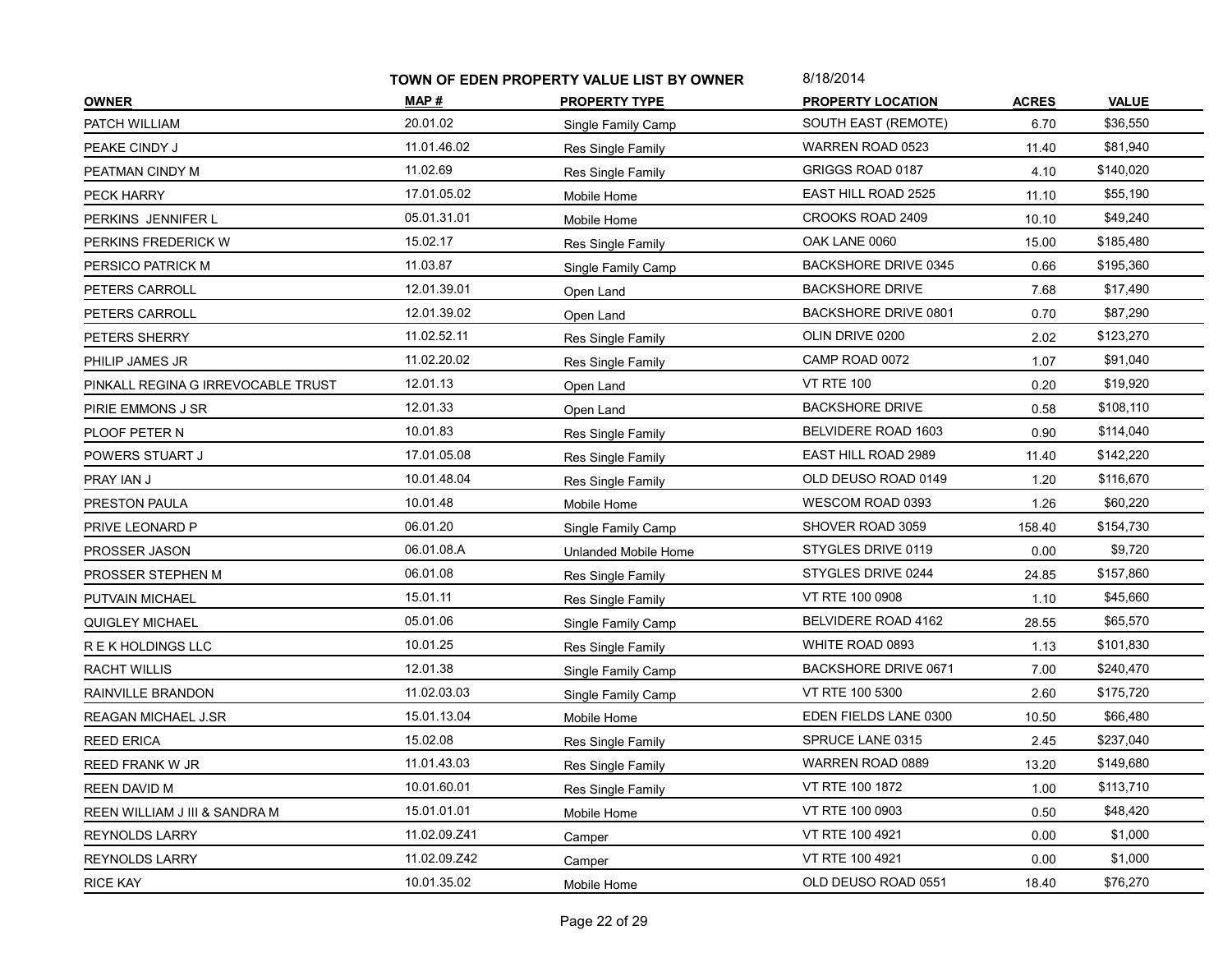|                                 | TOWN OF EDEN PROPERTY VALUE LIST BY OWNER |                           | 8/18/2014                     |              |              |
|---------------------------------|-------------------------------------------|---------------------------|-------------------------------|--------------|--------------|
| <b>OWNER</b>                    | MAP #                                     | <b>PROPERTY TYPE</b>      | <b>PROPERTY LOCATION</b>      | <b>ACRES</b> | <b>VALUE</b> |
| RIDER ALAN OWEN JR              | 10.01.49                                  | Res Single Family         | OLD DEUSO ROAD 0315           | 12.90        | \$226,940    |
| RIENDEAU REGINALD & CARMEN      | 18.01.01                                  | Single Family Camp        | SQUARE ROAD 2692              | 189.00       | \$65,300     |
| <b>RISKIN KRISTOPHER</b>        | 11.02.01.02                               | Res Single Family         | VT RTE 100 5211               | 11.50        | \$298,990    |
| ROBERTO PETER                   | 11.02.61                                  | Single Family Camp        | SOUTH POND ROAD 0806          | 26.70        | \$187,830    |
| ROBERTS SHANE                   | 06.01.05.06                               | Open Land                 | <b>NORTH ROAD</b>             | 11.30        | \$31,880     |
| ROCHETTE JEFFERSON              | 11.03.16                                  | Single Family Camp        | MILLER DRIVE 0057             | 0.17         | \$195,230    |
| ROCKWOOD JAMES                  | 11.02.17                                  | Res Single Family         | NORTH ROAD 0324               | 1.20         | \$184,250    |
| RODRIGUEZ ANTHONY               | 06.01.03                                  | Res Single Family         | NORTH ROAD 3178               | 10.10        | \$77,030     |
| ROESSNER JOHN K IV TRUST        | 15.01.10                                  | Res Single Family         | OBER HILL ROAD 0456           | 223.22       | \$297,670    |
| ROGERS DIANA                    | 06.01.09                                  | Mobile Home               | NORTH ROAD 2766               | 10.10        | \$46,330     |
| ROMM JORDAN                     | 12.01.26                                  | Res Single Family         | SQUARE ROAD 1040              | 101.80       | \$219,600    |
| RONDEAU LINDA G FAMILY TRUST    | 12.01.12                                  | Single Family Camp        | SHARI'S LANE 0046             | 0.82         | \$213,710    |
| ROOD JULIA L                    | 11.01.82                                  | Res Single Family         | COOPER HILL ROAD 0012         | 2.40         | \$141,420    |
| ROOT JUDITH                     | 10.01.55                                  | Res Single Family         | VT RTE 100 2186               | 2.65         | \$126,530    |
| <b>ROOT KEVIN</b>               | 10.01.60.02                               | Res Single Family         | VT RTE 100 1766               | 0.99         | \$113,860    |
| ROSE ROBERT W JR                | 11.01.25                                  | Open Land                 | NORTH ROAD                    | 20.00        | \$47,740     |
| ROUNDS DIANE                    | 12.01.07                                  | Single Family Camp        | <b>BIRCH DRIVE 0074</b>       | 2.20         | \$275,670    |
| ROWE STUART J MARGARET ET AL    | 12.01.37                                  | Single Family Camp        | <b>BACKSHORE DRIVE 0501</b>   | 24.00        | \$244,380    |
| ROY MARC                        | 10.01.36.04                               | Res Single Family         | KNOWLES FLAT ROAD 0679        | 1.60         | \$123,090    |
| ROYCE RICHARD P                 | 11.02.12.02                               | Res Single Family         | NORTH ROAD 0448               | 1.60         | \$186,350    |
| ROYER LORIN D                   | 06.01.05.04                               | Mobile Home               | NORTH ROAD 2958               | 11.60        | \$49,540     |
| <b>RUSSELL MARIAN R</b>         | 11.03.17                                  | Single Family Camp        | MILLER DRIVE 0049             | 0.20         | \$147,510    |
| <b>SALVAS DEAN</b>              | 12.01.31                                  | Single Family Camp        | BACKSHORE DRIVE 0433          | 8.50         | \$245,050    |
| SALVAS KURT R                   | 11.03.71                                  | Single Family Camp        | PENINSULA DRIVE 0792          | 1.56         | \$309,560    |
| SANSOM IAN                      | 11.02.01.01                               | Res Single Family         | VT RTE 100 5347               | 2.50         | \$140,080    |
| <b>SANSOM RICK</b>              | 11.02.01                                  | Res Single Family         | VT RTE 100 5351               | 30.20        | \$139,710    |
| SARGENT DAVID & MARY            | 16.01.27.02                               | Single Family Camp        | MARJORIE DRIVE 1206           | 1.00         | \$124,540    |
| SARGENT GARY & ARLENE           | 16.01.09                                  | Single Family Camp        | SOUTH POND ROAD 1371          | 1.20         | \$153,270    |
| SARGENT GREGORY J               | 11.01.41.01                               | Res Single Family         | DOLAN FARM ROAD 0048          | 1.40         | \$120,920    |
| <b>SARGENT ROLAND</b>           | 10.01.63.30C                              | Unlanded Mobile Home      | WINTER LANE 0074              | 0.00         | \$63,890     |
| SAVAGE THOMAS JOHN MONICA HEATH | 11.01.94                                  | Res Single Family         | <b>BLAKEVILLE ROAD 1180</b>   | 7.10         | \$82,160     |
| SAWYER ALLEN W                  | 10.01.78                                  | Res Three Family          | VT RTE 100 1267+WHITE RD 0090 | 8.10         | \$156,410    |
| SAWYER ALLEN W                  | 10.01.31                                  | <b>Multiple Dwellings</b> | WHITE ROAD 0375               | 0.70         | \$74,810     |
|                                 |                                           |                           |                               |              |              |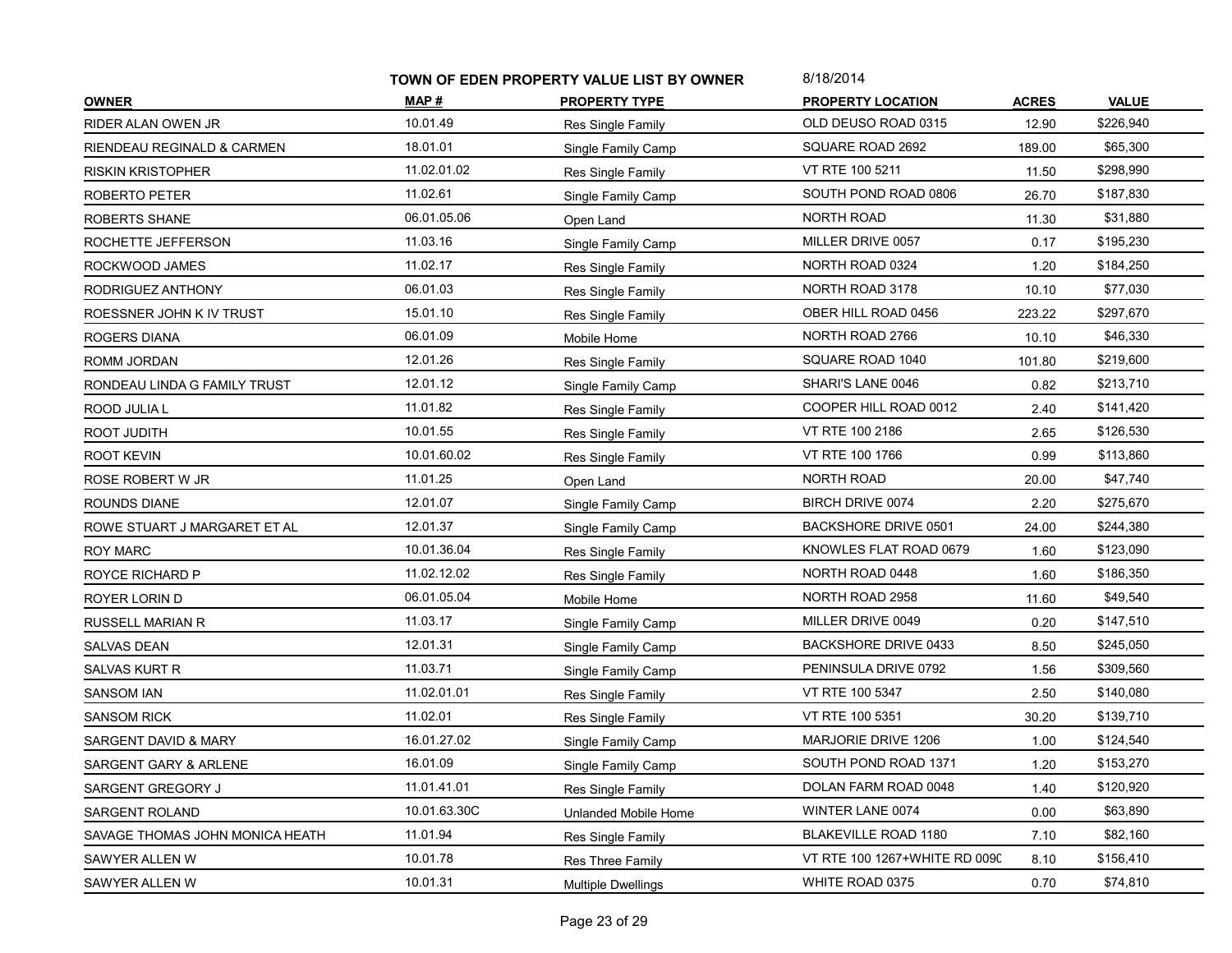|                                          | TOWN OF EDEN PROPERTY VALUE LIST BY OWNER |                              | 8/18/2014                |              |              |
|------------------------------------------|-------------------------------------------|------------------------------|--------------------------|--------------|--------------|
| <b>OWNER</b>                             | MAP #                                     | <b>PROPERTY TYPE</b>         | <b>PROPERTY LOCATION</b> | <b>ACRES</b> | <b>VALUE</b> |
| SCHIFILLITI MICHAEL C                    | 11.02.80.02                               | Res Single Family            | MAPLE LANE 0037          | 4.07         | \$182,200    |
| <b>SCHMELZER STEVEN &amp; JACQUELINE</b> | 05.01.38                                  | Res Single Family            | BELVIDERE ROAD 3519      | 36.40        | \$295,910    |
| SCHMIDT ROBERT                           | 11.03.81                                  | Single Family Camp           | <b>HOWE DRIVE</b>        | 0.40         | \$115,880    |
| <b>SCHMIDT ROBERT</b>                    | 12.01.29                                  | Res Single Family            | GRIGGS ROAD 0273         | 4.90         | \$217,100    |
| SCHOONEJONGEN GEORGE                     | 06.01.21                                  | Woodland                     | <b>SHOVER ROAD</b>       | 56.40        | \$56,400     |
| <b>SCIPIONE HENRY R</b>                  | 12.01.04.01                               | Single Family Camp           | LAKEVIEW DRIVE 0042      | 1.40         | \$287,510    |
| SEARLES LAR W                            | 11.01.31                                  | Open Land                    | <b>VALLEY VIEW DRIVE</b> | 10.90        | \$31,830     |
| SHAW PETER JR                            | 11.02.23                                  | Res Single Family            | NORTH ROAD 0099          | 2.00         | \$212,530    |
| SHELDRICK BRANDON T                      | 10.01.22.01                               | Mobile Home                  | WHITE ROAD 1501          | 3.00         | \$68,830     |
| SHELDRICK GEORGE T                       | 10.01.22                                  | Res Single Family            | WHITE ROAD 1503          | 83.40        | \$277,430    |
| SHIELDS BRUCE                            | 20.01.05                                  | Res Single Family            | GARFIELD ROAD 6405       | 200.00       | \$291,650    |
| SHIPPEE LAWRENCE W                       | 11.03.75                                  | Open Land                    | PENINSULA DRIVE 0278     | 7.40         | \$136,610    |
| SHONIO SONYA                             | 11.02.52.04                               | Res Single Family            | ROCKY LEDGE LANE 0059    | 1.40         | \$166,630    |
| SHOOTING RANGE LLC                       | 09.01.03                                  | Res Outbuilding              | WHITE ROAD 0671          | 25.00        | \$59,470     |
| SMITH DAVID H                            | 11.01.41                                  | Res Single Family            | SHOVER ROAD 0882         | 42.02        | \$157,590    |
| SMITH DAVID H                            | 11.01.41.03                               | Woodland                     | <b>WARREN ROAD</b>       | 34.00        | \$4,340      |
| <b>SMITH ERIC</b>                        | 11.01.41.11                               | Mobile Home                  | <b>WARREN ROAD 0740</b>  | 1.70         | \$58,470     |
| SMITH ERIC C & SMITH SHERI BARAW         | 16.01.27.01                               | Single Family Camp           | MARJORIE DRIVE 1204      | 10.75        | \$165,440    |
| SMITH HANNAH R                           | 10.01.80.05                               | Res Single Family            | CHERRY LANE 0039         | 1.80         | \$91,060     |
| <b>SMITH JENNIFER</b>                    | 11.01.70 B                                | Unlanded Mobile Home         | VT RTE 100 2942          | 0.00         | \$17,730     |
| SMITH TYLER C                            | 11.02.13                                  | Res Single Family            | NORTH ROAD 0382          | 2.90         | \$215,010    |
| SNOW VALLEY ENTERPRISES LLC              | 11.03.25                                  | <b>Commercial Apartments</b> | VT RTE 100 4628          | 0.35         | \$304,050    |
| SOMERSET JEREMY M                        | 11.02.80.03                               | Res Single Family            | MAPLE LANE 0087          | 16.70        | \$127,790    |
| SOUTH POND LANDOWNERS ASSOC              | 16.01.33                                  | Open Land                    | <b>TATRO DRIVE</b>       | 11.60        | \$25,200     |
| SOUTH POND LANDOWNERS ASSOC              | 16.01.33.01                               | Open Land                    | <b>TATRO DRIVE</b>       | 0.30         | \$11,000     |
| SPAULDING BETH                           | 11.01.41.02                               | Mobile Home                  | <b>WARREN ROAD 0936</b>  | 10.40        | \$133,710    |
| SPAULDING ED                             | 10.01.48.02                               | Res Single Family            | WESCOM ROAD 0337         | 1.13         | \$56,980     |
| SPEAR THOMAS & SUZANNE                   | 11.03.43                                  | Single Family Camp           | PINE GROVE LANE 0021     | 0.80         | \$205,730    |
| SPITZER WILBROD                          | 15.01.16.01                               | Res Single Family            | COOPER HILL ROAD 2372    | 11.73        | \$151,750    |
| <b>ST LAURENT RICHARD</b>                | 10.01.47                                  | Res Single Family            | WESCOM ROAD 0235         | 2.20         | \$204,950    |
| <b>STEARNS ROBERT</b>                    | 11.01.26                                  | Res Single Family            | NORTH ROAD 0912          | 19.00        | \$184,500    |
| <b>STEARNS RONALD L</b>                  | 06.01.06                                  | Mobile Home                  | NORTH ROAD 2683          | 18.20        | \$125,310    |
| STEARNS RONALD L & LOUISE E              | 06.01.07                                  | Res Single Family            | NORTH ROAD 2597          | 11.50        | \$165,660    |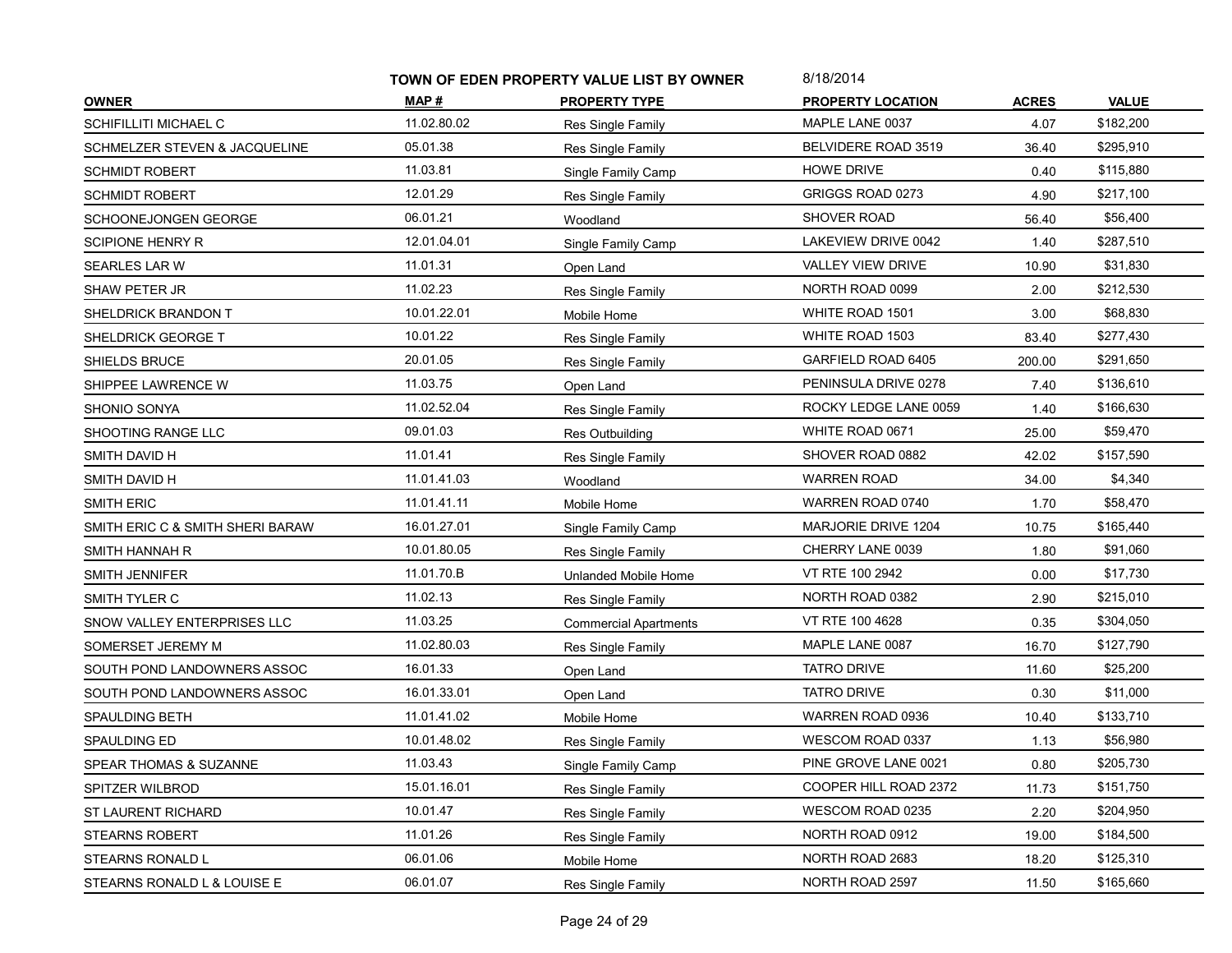|                                   | TOWN OF EDEN PROPERTY VALUE LIST BY OWNER |                      | 8/18/2014                     |              |              |
|-----------------------------------|-------------------------------------------|----------------------|-------------------------------|--------------|--------------|
| <b>OWNER</b>                      | MAP#                                      | <b>PROPERTY TYPE</b> | <b>PROPERTY LOCATION</b>      | <b>ACRES</b> | <b>VALUE</b> |
| STEVENS MARALENA                  | 05.01.17.03                               | Mobile Home          | WARREN ROAD 2350              | 10.10        | \$71,180     |
| STEVENS ROBERT F                  | 11.03.61                                  | Single Family Camp   | PENINSULA DRIVE 0387          | 0.40         | \$189,100    |
| STEVENSON FARMS LLC               | 17.01.12                                  | Res Single Family    | EAST HILL ROAD 4419 and 4685  | 352.40       | \$543,930    |
| STOUDT KENNETH L                  | 10.01.46                                  | Res Single Family    | WESCOM ROAD 0159              | 2.15         | \$137,310    |
| STRICKER DONALD & BUGBEE ALAN     | 16.01.21.02                               | Single Family Camp   | WEST-DUN DRIVE 0161           | 1.08         | \$120,780    |
| STRONG JOHN W & COLEEN D          | 16.05.32                                  | Camper               | <b>TATRO DRIVE</b>            | 30.80        | \$167,840    |
| STRONG JOHN WILLIS JR             | 16.01.03.01                               | Open Land            | SOUTH POND ROAD               | 0.09         | \$3,000      |
| <b>STYGLES ANDREW R</b>           | 10.01.53.01                               | Mobile Home          | VT RTE 100 2335               | 2.35         | \$187,210    |
| <b>STYGLES ERIC</b>               | 12.01.15                                  | Res Single Family    | SHARI'S LANE 0010             | 0.90         | \$165,390    |
| STYGLES ERIC ET AL                | 11.03.46                                  | Single Family Camp   | LAKE SHORE ROAD 0196          | 0.21         | \$168,310    |
| <b>STYGLES KELLY</b>              | 11.02.09.Z59                              | Camper               | VT RTE 100 4921               | 0.00         | \$4,500      |
| <b>STYGLES RICHARD R</b>          | 11.01.57                                  | Mobile Home          | OLD DEUSO ROAD 0778           | 2.60         | \$60,470     |
| <b>SWANSON EARL L</b>             | 10.01.34                                  | Res Single Family    | PARONTO ROAD 0234             | 0.48         | \$69,400     |
| SWEATT ANTHONY                    | 11.03.58                                  | Single Family Camp   | PENINSULA DRIVE 0111          | 1.40         | \$199,170    |
| <b>TALLEY BRUCE &amp; MICHAEL</b> | 02.01.02                                  | Single Family Camp   | EDSEL RICH ROAD 0930          | 10.10        | \$113,910    |
| TALLMAN DEAN                      | 11.02.09.Z43                              | Camper               | VT RTE 100 4921               | 0.00         | \$4,400      |
| <b>TALLMAN JUSTIN</b>             | 11.01.72                                  | Res Single Family    | <b>BLAKEVILLE ROAD 1183</b>   | 0.33         | \$75,940     |
| TALLMAN LEAH M                    | 10.01.48.03                               | Res Single Family    | CEDAR LANE 0017               | 1.22         | \$123,340    |
| TALLMAN MATTHEW A                 | 11.02.81                                  | Res Single Family    | MAPLE LANE 0091               | 20.70        | \$177,810    |
| <b>TALLMAN PHILLIP</b>            | 11.03.27                                  | Res Single Family    | CAMP ROAD 0287                | 1.10         | \$136,030    |
| TALLMAN WAYNE M                   | 11.03.41                                  | Single Family Camp   | LAKE SHORE ROAD 0102          | 0.20         | \$182,410    |
| <b>TANNER SANFORD</b>             | 10.01.30                                  | Res Single Family    | PARONTO ROAD 0041             | 2.00         | \$111,300    |
| TATRO DALE OMEN LIVING TRUST      | 11.03.95                                  | Res Single Family    | PENINSULA DRIVE 0201          | 0.40         | \$348,640    |
| <b>TATRO DENNIS</b>               | 11.01.55                                  | Res Single Family    | BELVIDERE ROAD 0441           | 3.73         | \$166,800    |
| TATRO GAYLE REVOCABLE TRUST       | 16.01.24.04                               | Res Single Family    | MARJORIE DRIVE 0630           | 3.60         | \$257,260    |
| <b>TATRO KYLE</b>                 | 11.01.30                                  | Res Single Family    | VALLEY VIEW DRIVE 0559        | 11.40        | \$141,200    |
| TEBBETS ALFRED B& CONSTANCE R     | 11.02.07                                  | Single Family Camp   | VT RTE 100 4979               | 0.50         | \$108,620    |
| <b>TERRERI NICOLE</b>             | 11.03.44.02                               | Res Single Family    | PINE GROVE LANE 0024          | 2.59         | \$105,760    |
| <b>THOMPSON FONDA</b>             | 10.01.66                                  | Woodland             | <b>CLIFFORD THOMPSON ROAD</b> | 73.00        | \$95,480     |
| <b>THOMPSON FONDA</b>             | 10.01.74                                  | Open Land            | <b>WHITE ROAD</b>             | 0.42         | \$11,340     |
| THOMPSON JAMES                    | 11.01.85                                  | Res Single Family    | TATRO DRIVE 0037              | 3.40         | \$99,910     |
| <b>THOMPSON LARRY</b>             | 06.01.05.07                               | Mobile Home          | NORTH ROAD 2865               | 19.60        | \$94,590     |
| <b>THOMPSON RICHARD</b>           | 11.01.41.04                               | Mobile Home          | SHOVER ROAD 0805              | 98.50        | \$53,110     |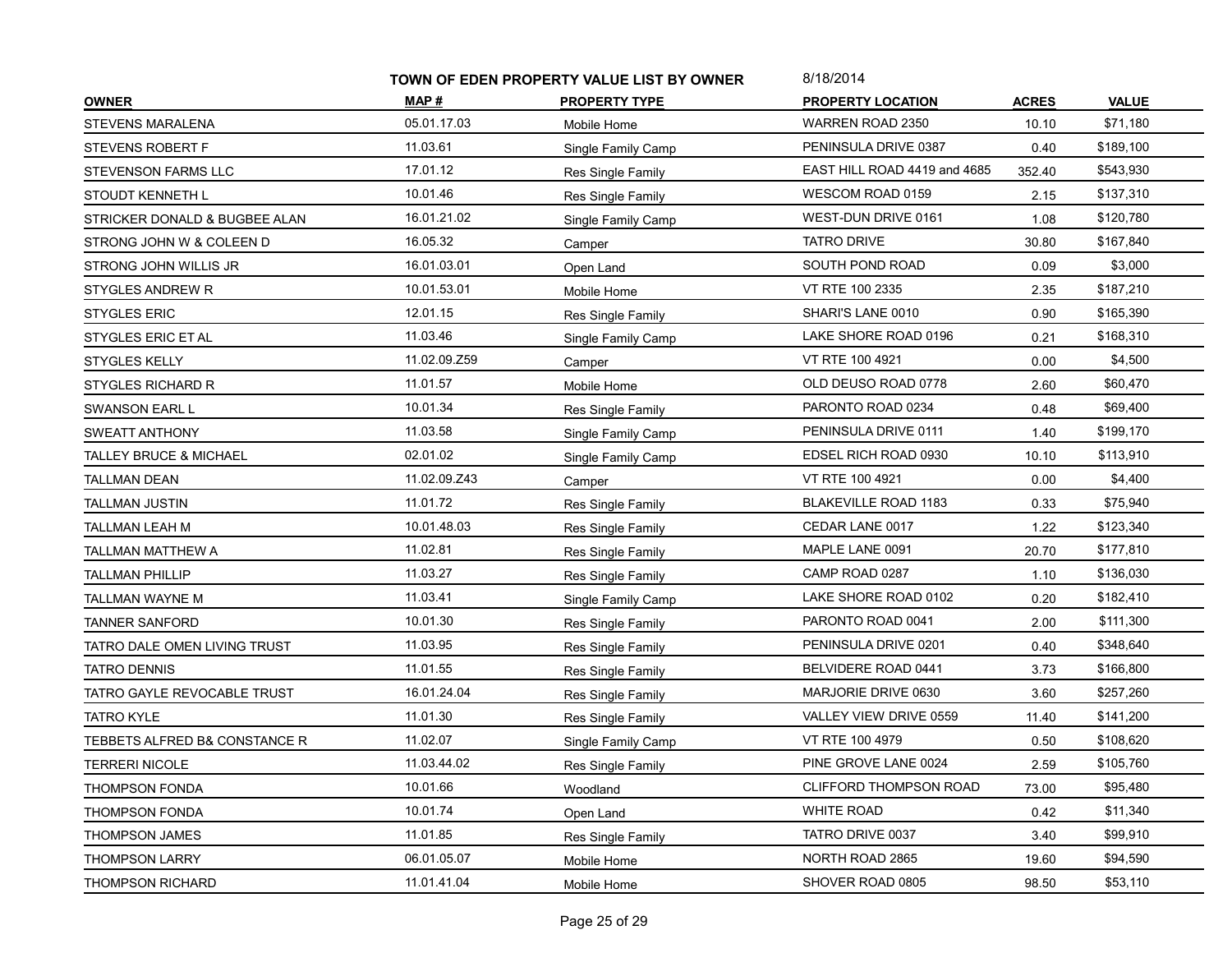| MAP#<br><b>ACRES</b><br><b>VALUE</b><br><b>PROPERTY TYPE</b><br><b>PROPERTY LOCATION</b><br>10.01.76<br>WHITE ROAD 0207<br>3.00<br>\$157,100<br>Res Single Family<br>10.01.45.05<br>HILLTOP DRIVE 0035<br>\$154,700<br>2.10<br>Res Single Family<br>16.01.06<br>\$96,690<br><b>TATRO DRIVE 1071</b><br>0.64<br>TILTON JOHN & KIM<br>Single Family Camp<br>14.01.01<br>TREE FARM ROAD<br>\$34,250<br><b>TINKER LEON P</b><br>10.95<br>Open Land<br>10.01.26.01<br>WHITE ROAD 0768<br>\$54,720<br>19.50<br>Open Land<br>11.03.53<br>EAST HILL ROAD 0177<br>\$137,320<br>2.00<br>Res Single Family<br>11.03.89<br><b>BACKSHORE DRIVE 0429</b><br>\$80,640<br>0.19<br>Single Family Camp<br>11.03.39<br>LAKE SHORE ROAD 0046<br>\$218,620<br>0.20<br>Single Family Camp<br>15.01.08<br>OBER HILL ROAD 0267<br>\$107,720<br>1.23<br><b>TOWNE GARRETT</b><br>Single Family Camp<br>11.03.28<br>CAMP ROAD 0267<br>\$31,110<br>1.00<br>Res Outbuilding<br>11.01.08<br>SHOVER ROAD 1579<br>\$88,590<br>10.70<br>Res Single Family<br>17.01.17.03<br>EAST HILL ROAD 3116<br>\$154,720<br>10.05<br>Res Single Family<br>11.03.01<br>DURIVAGE DRIVE 0127<br>\$175,120<br>0.60<br>Single Family Camp<br>16.05.03.01<br>SOUTH POND ROAD 1063<br>\$109,530<br><b>TYNER JAMES</b><br>0.65<br>Single Family Camp<br>06.01.42<br>NORTH ROAD 1503<br>\$115,770<br>10.10<br>Mobile Home<br>11.01.42<br>WARREN ROAD 1011<br>\$151,150<br>1.30<br>VAN BLUNK MARK J<br>Res Single Family<br>11.02.08<br>VT RTE 100 4986<br>\$342,240<br><b>VEAR JOHN TRUSTEE</b><br>21.70<br>Res Single Family<br>11.01.01<br><b>WARREN ROAD 1262</b><br>\$244,440<br>22.80<br>VEAR WAYNE A<br>Res Single Family<br>10.01.11<br>BELVIDERE ROAD 1420<br>\$244,690<br><b>VEAR WAYNE A</b><br>173.40<br>Res Single Family<br>17.01.17<br>EAST HILL ROAD 2530<br>\$190,090<br>63.20<br>VEAR WAYNE A<br>Res Single Family<br>10.01.11.A<br>BELVIDERE ROAD 1332<br>\$28,410<br>0.00<br>Unlanded Mobile Home<br>11.02.08.A<br>VT RTE 100 4935<br>\$20,100<br><b>VEAR WENDY</b><br>0.00<br>Unlanded Mobile Home<br>06.01.01<br>NORTH ROAD<br>\$113,460<br><b>VERMONT ASBESTOS GROUP</b><br>1,172.00<br>Woodland<br><b>VEC00001</b><br>BELVIDERE ROAD 0304<br>\$2,746,180<br>VERMONT ELECTRIC COOP INC<br>1.80<br>Utilities Electric<br>00VTT001<br>VT RTE 100 (offf)<br>\$331,800<br><b>VERMONT ELECTRIC POWER CO</b><br>0.00<br>Utilities Electric<br>02.01.01<br>EDEN BELVIDERE LINE<br>\$56,010<br><b>VERMONT LAND TRUST INC &amp; NATURE CON</b><br>545.00<br>Woodland<br>EDEN CRAFTSBURY LINE<br>20.01.01<br>\$120,700<br>VERMONT LAND TRUST INC & NATURE CON<br>1,164.50<br>Woodland<br>17.01.21<br><b>EAST HILL ROAD</b><br>\$6,330<br>VERMONT LAND TRUST INC & NATURE CON<br>53.60<br>Woodland<br>12.01.24<br><b>EAST HILL ROAD</b><br>\$176,850<br>1,573.00<br>VERMONT LAND TRUST INC & NATURE CON<br>Woodland<br>04.01.02<br>EDEN BELVIDERE LINE<br>\$59,660<br>508.00<br>Woodland<br>05.01.34<br>BAKER ROAD 1502-1736-1750<br>\$754,910<br>1,089.20<br><b>VERMONT STATE COLLEGES</b><br>State Owned<br>05.01.30<br><b>BELVIDERE ROAD</b><br>\$1,109,540<br><b>VERMONT STATE OF ANR</b><br>2,524.72<br>State Owned<br>11.02.46<br>VT RTE 100 3065<br>\$18,300<br><b>VERMONT STATE OF ANR</b><br>1.00<br>State Owned |                                     | TOWN OF EDEN PROPERTY VALUE LIST BY OWNER |  | 8/18/2014 |  |
|--------------------------------------------------------------------------------------------------------------------------------------------------------------------------------------------------------------------------------------------------------------------------------------------------------------------------------------------------------------------------------------------------------------------------------------------------------------------------------------------------------------------------------------------------------------------------------------------------------------------------------------------------------------------------------------------------------------------------------------------------------------------------------------------------------------------------------------------------------------------------------------------------------------------------------------------------------------------------------------------------------------------------------------------------------------------------------------------------------------------------------------------------------------------------------------------------------------------------------------------------------------------------------------------------------------------------------------------------------------------------------------------------------------------------------------------------------------------------------------------------------------------------------------------------------------------------------------------------------------------------------------------------------------------------------------------------------------------------------------------------------------------------------------------------------------------------------------------------------------------------------------------------------------------------------------------------------------------------------------------------------------------------------------------------------------------------------------------------------------------------------------------------------------------------------------------------------------------------------------------------------------------------------------------------------------------------------------------------------------------------------------------------------------------------------------------------------------------------------------------------------------------------------------------------------------------------------------------------------------------------------------------------------------------------------------------------------------------------------------------------------------------------------------------------------------------------------------------------------------------------------------------------------------------------------------------------------------------------------------------------------------------------------------------------------------------------------------------------------------------------------------------------------------------------------------------------------------------------------------------------------------------------------|-------------------------------------|-------------------------------------------|--|-----------|--|
|                                                                                                                                                                                                                                                                                                                                                                                                                                                                                                                                                                                                                                                                                                                                                                                                                                                                                                                                                                                                                                                                                                                                                                                                                                                                                                                                                                                                                                                                                                                                                                                                                                                                                                                                                                                                                                                                                                                                                                                                                                                                                                                                                                                                                                                                                                                                                                                                                                                                                                                                                                                                                                                                                                                                                                                                                                                                                                                                                                                                                                                                                                                                                                                                                                                                                | <b>OWNER</b>                        |                                           |  |           |  |
|                                                                                                                                                                                                                                                                                                                                                                                                                                                                                                                                                                                                                                                                                                                                                                                                                                                                                                                                                                                                                                                                                                                                                                                                                                                                                                                                                                                                                                                                                                                                                                                                                                                                                                                                                                                                                                                                                                                                                                                                                                                                                                                                                                                                                                                                                                                                                                                                                                                                                                                                                                                                                                                                                                                                                                                                                                                                                                                                                                                                                                                                                                                                                                                                                                                                                | TILLOTSON DAVID                     |                                           |  |           |  |
|                                                                                                                                                                                                                                                                                                                                                                                                                                                                                                                                                                                                                                                                                                                                                                                                                                                                                                                                                                                                                                                                                                                                                                                                                                                                                                                                                                                                                                                                                                                                                                                                                                                                                                                                                                                                                                                                                                                                                                                                                                                                                                                                                                                                                                                                                                                                                                                                                                                                                                                                                                                                                                                                                                                                                                                                                                                                                                                                                                                                                                                                                                                                                                                                                                                                                | <b>TILTON ALICIA</b>                |                                           |  |           |  |
|                                                                                                                                                                                                                                                                                                                                                                                                                                                                                                                                                                                                                                                                                                                                                                                                                                                                                                                                                                                                                                                                                                                                                                                                                                                                                                                                                                                                                                                                                                                                                                                                                                                                                                                                                                                                                                                                                                                                                                                                                                                                                                                                                                                                                                                                                                                                                                                                                                                                                                                                                                                                                                                                                                                                                                                                                                                                                                                                                                                                                                                                                                                                                                                                                                                                                |                                     |                                           |  |           |  |
|                                                                                                                                                                                                                                                                                                                                                                                                                                                                                                                                                                                                                                                                                                                                                                                                                                                                                                                                                                                                                                                                                                                                                                                                                                                                                                                                                                                                                                                                                                                                                                                                                                                                                                                                                                                                                                                                                                                                                                                                                                                                                                                                                                                                                                                                                                                                                                                                                                                                                                                                                                                                                                                                                                                                                                                                                                                                                                                                                                                                                                                                                                                                                                                                                                                                                |                                     |                                           |  |           |  |
|                                                                                                                                                                                                                                                                                                                                                                                                                                                                                                                                                                                                                                                                                                                                                                                                                                                                                                                                                                                                                                                                                                                                                                                                                                                                                                                                                                                                                                                                                                                                                                                                                                                                                                                                                                                                                                                                                                                                                                                                                                                                                                                                                                                                                                                                                                                                                                                                                                                                                                                                                                                                                                                                                                                                                                                                                                                                                                                                                                                                                                                                                                                                                                                                                                                                                | <b>TIRPOK MARY</b>                  |                                           |  |           |  |
|                                                                                                                                                                                                                                                                                                                                                                                                                                                                                                                                                                                                                                                                                                                                                                                                                                                                                                                                                                                                                                                                                                                                                                                                                                                                                                                                                                                                                                                                                                                                                                                                                                                                                                                                                                                                                                                                                                                                                                                                                                                                                                                                                                                                                                                                                                                                                                                                                                                                                                                                                                                                                                                                                                                                                                                                                                                                                                                                                                                                                                                                                                                                                                                                                                                                                | TOUCHETTE JOHN                      |                                           |  |           |  |
|                                                                                                                                                                                                                                                                                                                                                                                                                                                                                                                                                                                                                                                                                                                                                                                                                                                                                                                                                                                                                                                                                                                                                                                                                                                                                                                                                                                                                                                                                                                                                                                                                                                                                                                                                                                                                                                                                                                                                                                                                                                                                                                                                                                                                                                                                                                                                                                                                                                                                                                                                                                                                                                                                                                                                                                                                                                                                                                                                                                                                                                                                                                                                                                                                                                                                | TOUCHETTE JOHN L & DALE B.          |                                           |  |           |  |
|                                                                                                                                                                                                                                                                                                                                                                                                                                                                                                                                                                                                                                                                                                                                                                                                                                                                                                                                                                                                                                                                                                                                                                                                                                                                                                                                                                                                                                                                                                                                                                                                                                                                                                                                                                                                                                                                                                                                                                                                                                                                                                                                                                                                                                                                                                                                                                                                                                                                                                                                                                                                                                                                                                                                                                                                                                                                                                                                                                                                                                                                                                                                                                                                                                                                                | TOWLE MARY ELAINE ANDRUS EDWARD     |                                           |  |           |  |
|                                                                                                                                                                                                                                                                                                                                                                                                                                                                                                                                                                                                                                                                                                                                                                                                                                                                                                                                                                                                                                                                                                                                                                                                                                                                                                                                                                                                                                                                                                                                                                                                                                                                                                                                                                                                                                                                                                                                                                                                                                                                                                                                                                                                                                                                                                                                                                                                                                                                                                                                                                                                                                                                                                                                                                                                                                                                                                                                                                                                                                                                                                                                                                                                                                                                                |                                     |                                           |  |           |  |
|                                                                                                                                                                                                                                                                                                                                                                                                                                                                                                                                                                                                                                                                                                                                                                                                                                                                                                                                                                                                                                                                                                                                                                                                                                                                                                                                                                                                                                                                                                                                                                                                                                                                                                                                                                                                                                                                                                                                                                                                                                                                                                                                                                                                                                                                                                                                                                                                                                                                                                                                                                                                                                                                                                                                                                                                                                                                                                                                                                                                                                                                                                                                                                                                                                                                                | <b>TUCKER CARL</b>                  |                                           |  |           |  |
|                                                                                                                                                                                                                                                                                                                                                                                                                                                                                                                                                                                                                                                                                                                                                                                                                                                                                                                                                                                                                                                                                                                                                                                                                                                                                                                                                                                                                                                                                                                                                                                                                                                                                                                                                                                                                                                                                                                                                                                                                                                                                                                                                                                                                                                                                                                                                                                                                                                                                                                                                                                                                                                                                                                                                                                                                                                                                                                                                                                                                                                                                                                                                                                                                                                                                | <b>TURNER KURT A</b>                |                                           |  |           |  |
|                                                                                                                                                                                                                                                                                                                                                                                                                                                                                                                                                                                                                                                                                                                                                                                                                                                                                                                                                                                                                                                                                                                                                                                                                                                                                                                                                                                                                                                                                                                                                                                                                                                                                                                                                                                                                                                                                                                                                                                                                                                                                                                                                                                                                                                                                                                                                                                                                                                                                                                                                                                                                                                                                                                                                                                                                                                                                                                                                                                                                                                                                                                                                                                                                                                                                | <b>TUTHILL JASON S</b>              |                                           |  |           |  |
|                                                                                                                                                                                                                                                                                                                                                                                                                                                                                                                                                                                                                                                                                                                                                                                                                                                                                                                                                                                                                                                                                                                                                                                                                                                                                                                                                                                                                                                                                                                                                                                                                                                                                                                                                                                                                                                                                                                                                                                                                                                                                                                                                                                                                                                                                                                                                                                                                                                                                                                                                                                                                                                                                                                                                                                                                                                                                                                                                                                                                                                                                                                                                                                                                                                                                | <b>TYLER ANDREW A</b>               |                                           |  |           |  |
|                                                                                                                                                                                                                                                                                                                                                                                                                                                                                                                                                                                                                                                                                                                                                                                                                                                                                                                                                                                                                                                                                                                                                                                                                                                                                                                                                                                                                                                                                                                                                                                                                                                                                                                                                                                                                                                                                                                                                                                                                                                                                                                                                                                                                                                                                                                                                                                                                                                                                                                                                                                                                                                                                                                                                                                                                                                                                                                                                                                                                                                                                                                                                                                                                                                                                |                                     |                                           |  |           |  |
|                                                                                                                                                                                                                                                                                                                                                                                                                                                                                                                                                                                                                                                                                                                                                                                                                                                                                                                                                                                                                                                                                                                                                                                                                                                                                                                                                                                                                                                                                                                                                                                                                                                                                                                                                                                                                                                                                                                                                                                                                                                                                                                                                                                                                                                                                                                                                                                                                                                                                                                                                                                                                                                                                                                                                                                                                                                                                                                                                                                                                                                                                                                                                                                                                                                                                | US BANK NA MFG HOUSE TRUSTEE        |                                           |  |           |  |
|                                                                                                                                                                                                                                                                                                                                                                                                                                                                                                                                                                                                                                                                                                                                                                                                                                                                                                                                                                                                                                                                                                                                                                                                                                                                                                                                                                                                                                                                                                                                                                                                                                                                                                                                                                                                                                                                                                                                                                                                                                                                                                                                                                                                                                                                                                                                                                                                                                                                                                                                                                                                                                                                                                                                                                                                                                                                                                                                                                                                                                                                                                                                                                                                                                                                                |                                     |                                           |  |           |  |
|                                                                                                                                                                                                                                                                                                                                                                                                                                                                                                                                                                                                                                                                                                                                                                                                                                                                                                                                                                                                                                                                                                                                                                                                                                                                                                                                                                                                                                                                                                                                                                                                                                                                                                                                                                                                                                                                                                                                                                                                                                                                                                                                                                                                                                                                                                                                                                                                                                                                                                                                                                                                                                                                                                                                                                                                                                                                                                                                                                                                                                                                                                                                                                                                                                                                                |                                     |                                           |  |           |  |
|                                                                                                                                                                                                                                                                                                                                                                                                                                                                                                                                                                                                                                                                                                                                                                                                                                                                                                                                                                                                                                                                                                                                                                                                                                                                                                                                                                                                                                                                                                                                                                                                                                                                                                                                                                                                                                                                                                                                                                                                                                                                                                                                                                                                                                                                                                                                                                                                                                                                                                                                                                                                                                                                                                                                                                                                                                                                                                                                                                                                                                                                                                                                                                                                                                                                                |                                     |                                           |  |           |  |
|                                                                                                                                                                                                                                                                                                                                                                                                                                                                                                                                                                                                                                                                                                                                                                                                                                                                                                                                                                                                                                                                                                                                                                                                                                                                                                                                                                                                                                                                                                                                                                                                                                                                                                                                                                                                                                                                                                                                                                                                                                                                                                                                                                                                                                                                                                                                                                                                                                                                                                                                                                                                                                                                                                                                                                                                                                                                                                                                                                                                                                                                                                                                                                                                                                                                                |                                     |                                           |  |           |  |
|                                                                                                                                                                                                                                                                                                                                                                                                                                                                                                                                                                                                                                                                                                                                                                                                                                                                                                                                                                                                                                                                                                                                                                                                                                                                                                                                                                                                                                                                                                                                                                                                                                                                                                                                                                                                                                                                                                                                                                                                                                                                                                                                                                                                                                                                                                                                                                                                                                                                                                                                                                                                                                                                                                                                                                                                                                                                                                                                                                                                                                                                                                                                                                                                                                                                                |                                     |                                           |  |           |  |
|                                                                                                                                                                                                                                                                                                                                                                                                                                                                                                                                                                                                                                                                                                                                                                                                                                                                                                                                                                                                                                                                                                                                                                                                                                                                                                                                                                                                                                                                                                                                                                                                                                                                                                                                                                                                                                                                                                                                                                                                                                                                                                                                                                                                                                                                                                                                                                                                                                                                                                                                                                                                                                                                                                                                                                                                                                                                                                                                                                                                                                                                                                                                                                                                                                                                                | <b>VEAR WAYNE A</b>                 |                                           |  |           |  |
|                                                                                                                                                                                                                                                                                                                                                                                                                                                                                                                                                                                                                                                                                                                                                                                                                                                                                                                                                                                                                                                                                                                                                                                                                                                                                                                                                                                                                                                                                                                                                                                                                                                                                                                                                                                                                                                                                                                                                                                                                                                                                                                                                                                                                                                                                                                                                                                                                                                                                                                                                                                                                                                                                                                                                                                                                                                                                                                                                                                                                                                                                                                                                                                                                                                                                |                                     |                                           |  |           |  |
|                                                                                                                                                                                                                                                                                                                                                                                                                                                                                                                                                                                                                                                                                                                                                                                                                                                                                                                                                                                                                                                                                                                                                                                                                                                                                                                                                                                                                                                                                                                                                                                                                                                                                                                                                                                                                                                                                                                                                                                                                                                                                                                                                                                                                                                                                                                                                                                                                                                                                                                                                                                                                                                                                                                                                                                                                                                                                                                                                                                                                                                                                                                                                                                                                                                                                |                                     |                                           |  |           |  |
|                                                                                                                                                                                                                                                                                                                                                                                                                                                                                                                                                                                                                                                                                                                                                                                                                                                                                                                                                                                                                                                                                                                                                                                                                                                                                                                                                                                                                                                                                                                                                                                                                                                                                                                                                                                                                                                                                                                                                                                                                                                                                                                                                                                                                                                                                                                                                                                                                                                                                                                                                                                                                                                                                                                                                                                                                                                                                                                                                                                                                                                                                                                                                                                                                                                                                |                                     |                                           |  |           |  |
|                                                                                                                                                                                                                                                                                                                                                                                                                                                                                                                                                                                                                                                                                                                                                                                                                                                                                                                                                                                                                                                                                                                                                                                                                                                                                                                                                                                                                                                                                                                                                                                                                                                                                                                                                                                                                                                                                                                                                                                                                                                                                                                                                                                                                                                                                                                                                                                                                                                                                                                                                                                                                                                                                                                                                                                                                                                                                                                                                                                                                                                                                                                                                                                                                                                                                |                                     |                                           |  |           |  |
|                                                                                                                                                                                                                                                                                                                                                                                                                                                                                                                                                                                                                                                                                                                                                                                                                                                                                                                                                                                                                                                                                                                                                                                                                                                                                                                                                                                                                                                                                                                                                                                                                                                                                                                                                                                                                                                                                                                                                                                                                                                                                                                                                                                                                                                                                                                                                                                                                                                                                                                                                                                                                                                                                                                                                                                                                                                                                                                                                                                                                                                                                                                                                                                                                                                                                |                                     |                                           |  |           |  |
|                                                                                                                                                                                                                                                                                                                                                                                                                                                                                                                                                                                                                                                                                                                                                                                                                                                                                                                                                                                                                                                                                                                                                                                                                                                                                                                                                                                                                                                                                                                                                                                                                                                                                                                                                                                                                                                                                                                                                                                                                                                                                                                                                                                                                                                                                                                                                                                                                                                                                                                                                                                                                                                                                                                                                                                                                                                                                                                                                                                                                                                                                                                                                                                                                                                                                |                                     |                                           |  |           |  |
|                                                                                                                                                                                                                                                                                                                                                                                                                                                                                                                                                                                                                                                                                                                                                                                                                                                                                                                                                                                                                                                                                                                                                                                                                                                                                                                                                                                                                                                                                                                                                                                                                                                                                                                                                                                                                                                                                                                                                                                                                                                                                                                                                                                                                                                                                                                                                                                                                                                                                                                                                                                                                                                                                                                                                                                                                                                                                                                                                                                                                                                                                                                                                                                                                                                                                |                                     |                                           |  |           |  |
|                                                                                                                                                                                                                                                                                                                                                                                                                                                                                                                                                                                                                                                                                                                                                                                                                                                                                                                                                                                                                                                                                                                                                                                                                                                                                                                                                                                                                                                                                                                                                                                                                                                                                                                                                                                                                                                                                                                                                                                                                                                                                                                                                                                                                                                                                                                                                                                                                                                                                                                                                                                                                                                                                                                                                                                                                                                                                                                                                                                                                                                                                                                                                                                                                                                                                |                                     |                                           |  |           |  |
|                                                                                                                                                                                                                                                                                                                                                                                                                                                                                                                                                                                                                                                                                                                                                                                                                                                                                                                                                                                                                                                                                                                                                                                                                                                                                                                                                                                                                                                                                                                                                                                                                                                                                                                                                                                                                                                                                                                                                                                                                                                                                                                                                                                                                                                                                                                                                                                                                                                                                                                                                                                                                                                                                                                                                                                                                                                                                                                                                                                                                                                                                                                                                                                                                                                                                | VERMONT LAND TRUST INC & NATURE CON |                                           |  |           |  |
|                                                                                                                                                                                                                                                                                                                                                                                                                                                                                                                                                                                                                                                                                                                                                                                                                                                                                                                                                                                                                                                                                                                                                                                                                                                                                                                                                                                                                                                                                                                                                                                                                                                                                                                                                                                                                                                                                                                                                                                                                                                                                                                                                                                                                                                                                                                                                                                                                                                                                                                                                                                                                                                                                                                                                                                                                                                                                                                                                                                                                                                                                                                                                                                                                                                                                |                                     |                                           |  |           |  |
|                                                                                                                                                                                                                                                                                                                                                                                                                                                                                                                                                                                                                                                                                                                                                                                                                                                                                                                                                                                                                                                                                                                                                                                                                                                                                                                                                                                                                                                                                                                                                                                                                                                                                                                                                                                                                                                                                                                                                                                                                                                                                                                                                                                                                                                                                                                                                                                                                                                                                                                                                                                                                                                                                                                                                                                                                                                                                                                                                                                                                                                                                                                                                                                                                                                                                |                                     |                                           |  |           |  |
|                                                                                                                                                                                                                                                                                                                                                                                                                                                                                                                                                                                                                                                                                                                                                                                                                                                                                                                                                                                                                                                                                                                                                                                                                                                                                                                                                                                                                                                                                                                                                                                                                                                                                                                                                                                                                                                                                                                                                                                                                                                                                                                                                                                                                                                                                                                                                                                                                                                                                                                                                                                                                                                                                                                                                                                                                                                                                                                                                                                                                                                                                                                                                                                                                                                                                |                                     |                                           |  |           |  |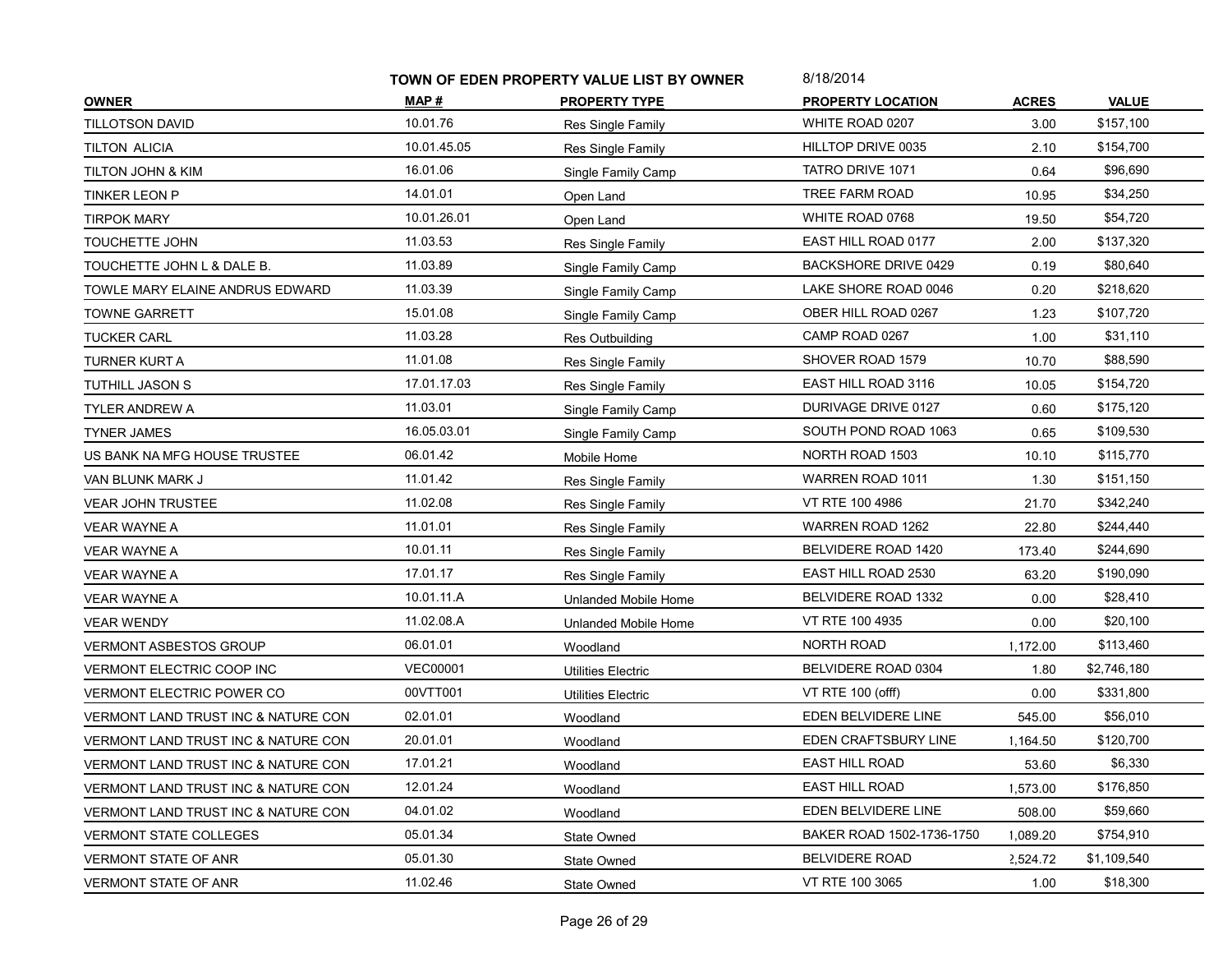|                                        | TOWN OF EDEN PROPERTY VALUE LIST BY OWNER |                      | 8/18/2014                   |              |              |
|----------------------------------------|-------------------------------------------|----------------------|-----------------------------|--------------|--------------|
| <b>OWNER</b>                           | MAP #                                     | <b>PROPERTY TYPE</b> | <b>PROPERTY LOCATION</b>    | <b>ACRES</b> | <b>VALUE</b> |
| <b>VERMONT STATE OF ANR</b>            | 11.03.37                                  | State Owned          | LAKE SHORE ROAD 0004        | 0.25         | \$18,070     |
| <b>VERMONT STATE OF ANR</b>            | 12.01.02                                  | State Owned          | <b>VT RTE 100</b>           | 0.74         | \$102,640    |
| VERMONT STATE OF ANR                   | 13.01.08                                  | State Owned          | ALBANY ROAD                 | 410.00       | \$300,560    |
| VERMONT STATE OF ANR                   | 16.01.30                                  | Woodland             | <b>MARJORIE DRIVE 1442</b>  | 50.00        | \$59,400     |
| VERMONT STATE OF ANR                   | 16.01.32                                  | State Owned          | SOUTH EAST (REMOTE)         | 2,226.00     | \$1,364,700  |
| <b>VERMONT STATE OF AOT</b>            | 11.02.31                                  | State Owned          | <b>VT RTE 100</b>           | 0.20         | \$14,040     |
| VERMONT STATE OF AOT                   | 11.01.47                                  | State Owned          | BELVIDERE ROAD 0756         | 2.90         | \$369,420    |
| VINCELETTE THOMAS C II                 | 10.01.78.01                               | Res Single Family    | WHITE ROAD 0015             | 1.10         | \$96,690     |
| <b>WADE HENRY</b>                      | 11.01.55.02                               | Mobile Home          | BELVIDERE ROAD 0499         | 1.83         | \$44,800     |
| WALLACE ROBERT E JR                    | 11.02.58                                  | Mixed Use Res & Comm | SOUTH POND ROAD 0414        | 34.80        | \$352,820    |
| WALSH STEVEN                           | 11.03.65                                  | Single Family Camp   | PENINSULA DRIVE 0446        | 0.78         | \$216,560    |
| <b>WALSH STEVEN</b>                    | 06.01.43.01                               | Open Land            | <b>NORTH ROAD</b>           | 49.12        | \$64,680     |
| <b>WALTERS DAVID SR</b>                | 11.02.43                                  | Open Land            | WHITNEY LANE                | 3.90         | \$30,420     |
| <b>WALTERS DAVID SR</b>                | 11.02.22                                  | Mobile Home          | WHITNEY LANE 0108           | 132.50       | \$163,230    |
| WALTERS DAVID SR                       | 11.02.22.A                                | Unlanded Mobile Home | WHITNEY LANE 0108           | 0.00         | \$14,150     |
| WALTERS MICHAEL K                      | 11.02.24                                  | Open Land            | WHITNEY LANE 0106           | 10.50        | \$56,000     |
| <b>WALTERS RUSSELL</b>                 | 10.01.10.01                               | Single Family Camp   | BELVIDERE ROAD 1364         | 2.00         | \$126,080    |
| WARD JOHN F JR                         | 11.01.76                                  | Res Single Family    | MARY DEUSO ROAD 0066        | 8.60         | \$237,220    |
| <b>WATERHOUSE CHARLES &amp; CHERYL</b> | 11.02.09.Z44                              | Camper               | VT RTE 100 4921             | 0.00         | \$10,000     |
| WATSON LEWIS J JOHN LORI ET AL         | 12.01.10                                  | Single Family Camp   | SHARI'S LANE 0043           | 4.20         | \$274,880    |
| <b>WATSON PETER T</b>                  | 11.03.44.01                               | Res Single Family    | PINE GROVE LANE 0108        | 2.06         | \$363,570    |
| <b>WELLS GREGORY</b>                   | 11.01.17                                  | Res Single Family    | SHOVER ROAD 1478            | 20.60        | \$139,940    |
| WELLS JONATHAN M                       | 11.02.60.01                               | Res Single Family    | SOUTH POND ROAD 0444        | 3.37         | \$185,500    |
| WELLS LONNY & WENDY                    | 10.01.60.A                                | Unlanded Mobile Home | NANCY LANE 0033             | 0.00         | \$27,790     |
| <b>WESCOM BRUCE &amp; MOLLY</b>        | 10.01.45.03                               | Res Single Family    | HILLTOP DRIVE 0065          | 1.50         | \$197,750    |
| <b>WESCOM STANLEY</b>                  | 10.01.45.02                               | Open Land            | <b>WESCOM ROAD</b>          | 0.80         | \$6,260      |
| <b>WESCOM STANLEY</b>                  | 10.01.45.10                               | Open Land            | HILLTOP DRIVE 0068          | 0.30         | \$900        |
| <b>WESCOM STANLEY</b>                  | 10.01.39                                  | Res Single Family    | KNOWLES FLAT ROAD 0413      | 0.40         | \$125,330    |
| <b>WESCOM STANLEY</b>                  | 10.01.48.08                               | Open Land            | <b>WESCOM ROAD</b>          | 0.60         | \$1,620      |
| <b>WESCOM STANLEY</b>                  | 10.01.45                                  | Res Single Family    | HILLTOP DRIVE 0068          | 1.00         | \$190,130    |
| WESCOM-PARROT MORGAN                   | 11.01.88.A                                | Unlanded Mobile Home | <b>BLAKEVILLE ROAD 0934</b> | 0.00         | \$8,000      |
| <b>WESTOVER ROY JR</b>                 | 10.01.02                                  | Single Family Camp   | BOULDER LANE 0051           | 51.30        | \$54,470     |
| <b>WHIPKEY HEATHER</b>                 | 15.01.16.02                               | Res Single Family    | COOPER HILL ROAD 2240       | 10.50        | \$246,690    |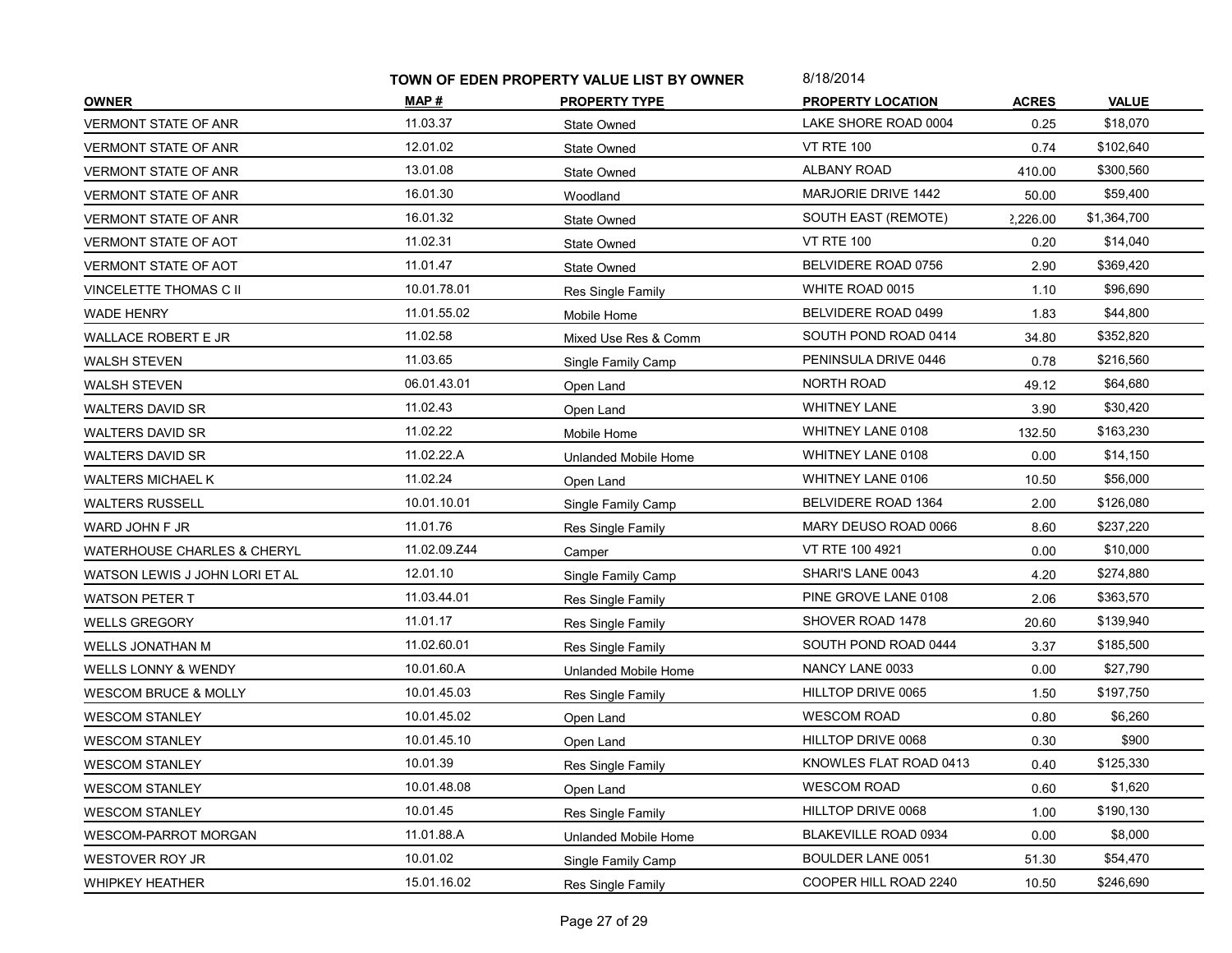|                           | TOWN OF EDEN PROPERTY VALUE LIST BY OWNER |                      | 8/18/2014                   |              |              |
|---------------------------|-------------------------------------------|----------------------|-----------------------------|--------------|--------------|
| <b>OWNER</b>              | MAP #                                     | <b>PROPERTY TYPE</b> | <b>PROPERTY LOCATION</b>    | <b>ACRES</b> | <b>VALUE</b> |
| <b>WHITCOMB DAVID</b>     | 10.01.71                                  | Mobile Home          | WHITE ROAD 0210             | 2.30         | \$127,170    |
| <b>WHITCOMB MARVIN L</b>  | 10.01.71.A                                | Mixed Use Res & Comm | CLIFFORD THOMPSON ROAD 003  | 0.00         | \$91,290     |
| WHITCOMB WARREN JR        | 10.01.23                                  | Res Single Family    | WHITE ROAD 1172             | 6.70         | \$190,510    |
| WHITCOMB WARREN L JR      | 02.01.04                                  | Woodland             | EDSEL RICH ROAD 0770        | 54.80        | \$61,370     |
| WHITCOMB WARREN LEE III   | 02.01.05                                  | Woodland             | <b>EDSEL RICH ROAD</b>      | 14.10        | \$27,480     |
| WHITCOMB WARREN LEE III   | 10.01.69                                  | Res Single Family    | WHITE ROAD 0314             | 12.40        | \$174,740    |
| <b>WHITE BRUCE</b>        | 10.01.28                                  | Res Single Family    | WHITE ROAD 0632             | 14.40        | \$170,830    |
| WHITE DAVID C ET AL       | 05.01.07                                  | Woodland             | <b>BELVIDERE ROAD</b>       | 101.20       | \$100,430    |
| WHITE JERRY D JR          | 11.03.85                                  | Single Family Camp   | <b>BACKSHORE DRIVE 0311</b> | 0.38         | \$162,700    |
| WHITE JERRY JR            | 10.01.41                                  | Mobile Home          | TOWLE DRIVE 0117            | 10.00        | \$65,360     |
| WHITE JERRY SR            | 11.01.90                                  | Res Single Family    | <b>BLAKEVILLE ROAD 1032</b> | 0.80         | \$123,750    |
| WHITE LESLIE D            | 05.01.36                                  | Res Single Family    | BAKER ROAD 0491             | 39.80        | \$141,700    |
| <b>WHITNEY ERNEST</b>     | 10.01.36.05                               | Mobile Home          | KNOWLES FLAT ROAD 0645      | 2.00         | \$108,180    |
| WHITNEY ERNEST D          | 05.02.01.06                               | Res Single Family    | MOUNTAIN VIEW LANE (OFF)    | 1.20         | \$22,340     |
| <b>WHITTEMORE CLAYTON</b> | 05.01.37.01                               | Res Single Family    | BELVIDERE ROAD 3821         | 11.31        | \$223,880    |
| <b>WHITTEMORE PETER</b>   | 05.01.11                                  | Mobile Home          | BELVIDERE ROAD 3128         | 250.06       | \$275,890    |
| WILD BROOK CLUB           | 09.01.01                                  | Woodland             | TREE FARM ROAD              | 358.00       | \$272,330    |
| <b>WILLEY MARY JO</b>     | 11.02.18                                  | Res Single Family    | NORTH ROAD 0248             | 1.10         | \$82,020     |
| <b>WILLIAMS CATHY S</b>   | 11.03.69.02                               | Single Family Camp   | PENINSULA DRIVE 0754        | 0.42         | \$181,430    |
| <b>WILLIAMS DEVON</b>     | 10.01.33                                  | Res Single Family    | WHITE ROAD 0445             | 24.00        | \$155,400    |
| <b>WILLIAMS LEWIS E</b>   | 16.01.24.01                               | Single Family Camp   | MARJORIE DRIVE 0552         | 1.50         | \$113,000    |
| WILLIAMS ROBERT           | 16.01.21.01                               | Single Family Camp   | WEST-DUN DRIVE 0163         | 0.50         | \$106,680    |
| <b>WILSON JAMES J</b>     | 10.01.45.01                               | Res Single Family    | HILLTOP DRIVE 0054          | 1.70         | \$132,950    |
| WILSON-TOTTEN, KELLY      | 11.01.58                                  | Res Single Family    | OLD DEUSO ROAD 0662         | 21.00        | \$169,590    |
| WOOD JAMES B              | 11.02.03.04                               | Open Land            | DURIVAGE DRIVE 0103         | 1.00         | \$115,380    |
| WOOD JEFFREY T            | 11.03.93                                  | Single Family Camp   | PENINSULA DRIVE 0291        | 0.47         | \$360,160    |
| <b>WRIGHT GARY</b>        | 11.01.71.13                               | Res Single Family    | VT RTE 100 2661             | 11.60        | \$226,630    |
| <b>WRIGHT PETER</b>       | 10.01.12                                  | Res Single Family    | BELVIDERE ROAD 0834         | 10.10        | \$159,720    |
| WYMAN WILLIAM             | 06.01.05.14                               | Mobile Home          | NORTH ROAD 3002             | 12.00        | \$58,680     |
| YEAGER SCOTT              | 16.01.13                                  | Single Family Camp   | MARJORIE DRIVE 0108         | 1.40         | \$138,020    |
| YETMAN STEVEN W           | 17.01.17.05                               | Res Single Family    | EAST HILL ROAD 2834         | 61.60        | \$138,890    |
| YETMAN WILLIAM            | 16.01.24.09                               | Single Family Camp   | MARJORIE DRIVE 0890         | 2.50         | \$220,220    |
| YOUNG HENRY JEANNE ET AL  | 11.03.88                                  | Single Family Camp   | <b>BACKSHORE DRIVE 0423</b> | 0.75         | \$218,980    |